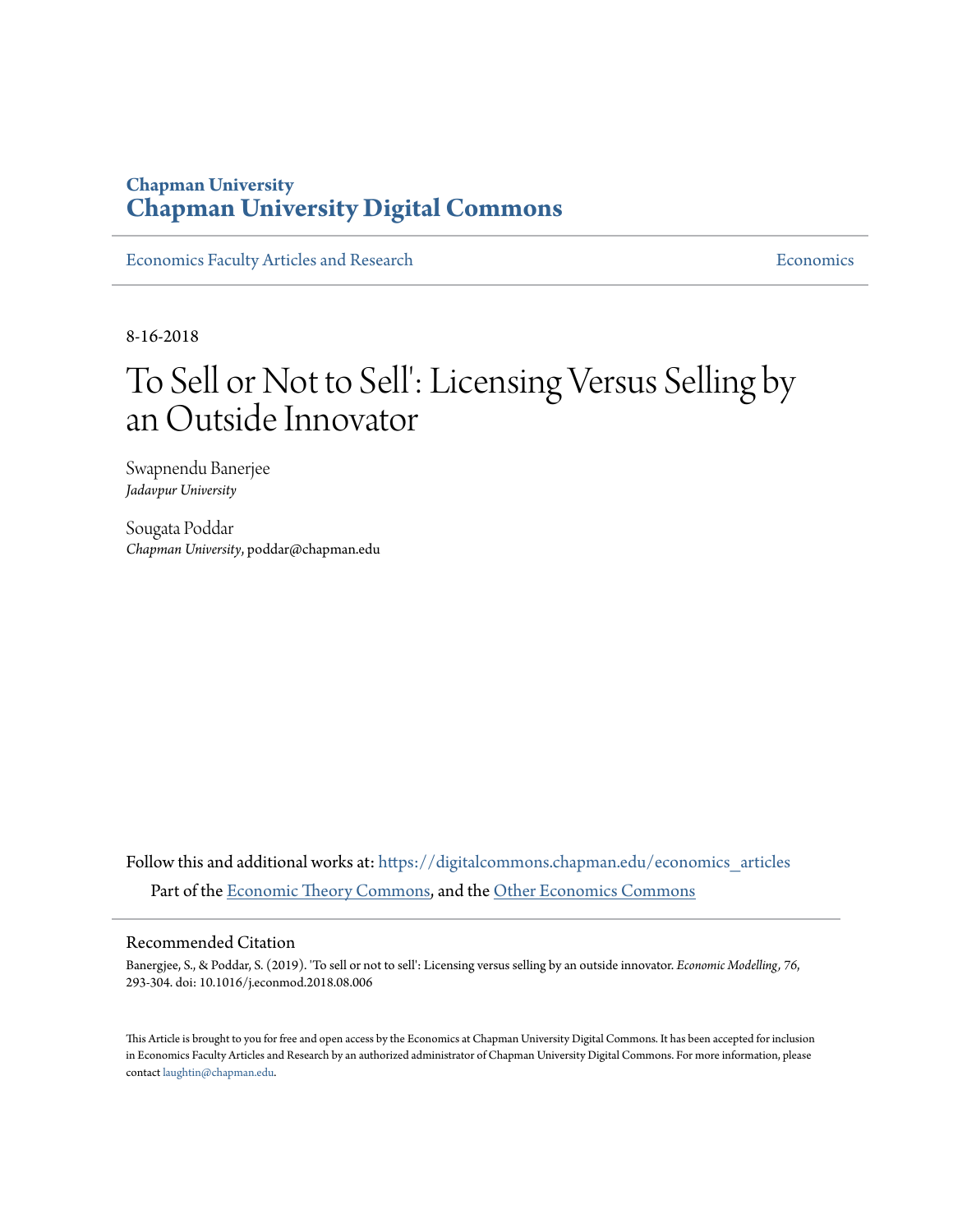# To Sell or Not to Sell': Licensing Versus Selling by an Outside Innovator

#### **Comments**

NOTICE: this is the author's version of a work that was accepted for publication in *Economic Modelling*. Changes resulting from the publishing process, such as peer review, editing, corrections, structural formatting, and other quality control mechanisms may not be reflected in this document. Changes may have been made to this work since it was submitted for publication. A definitive version was subsequently published in *Economic Modelling*, volume 76, in 2019. [DOI: 10.1016/j.econmod.2018.08.006](https://doi.org/10.1016/j.econmod.2018.08.006)

The Creative Commons license below applies only to this version of the article.

#### **Creative Commons License**

**[Creative](https://creativecommons.org/licenses/by-nc-nd/4.0/)** 

**This work is licensed under a** [Creative Commons Attribution-Noncommercial-No Derivative Works 4.0](https://creativecommons.org/licenses/by-nc-nd/4.0/) License [License.](https://creativecommons.org/licenses/by-nc-nd/4.0/)

**Copyright** Elsevier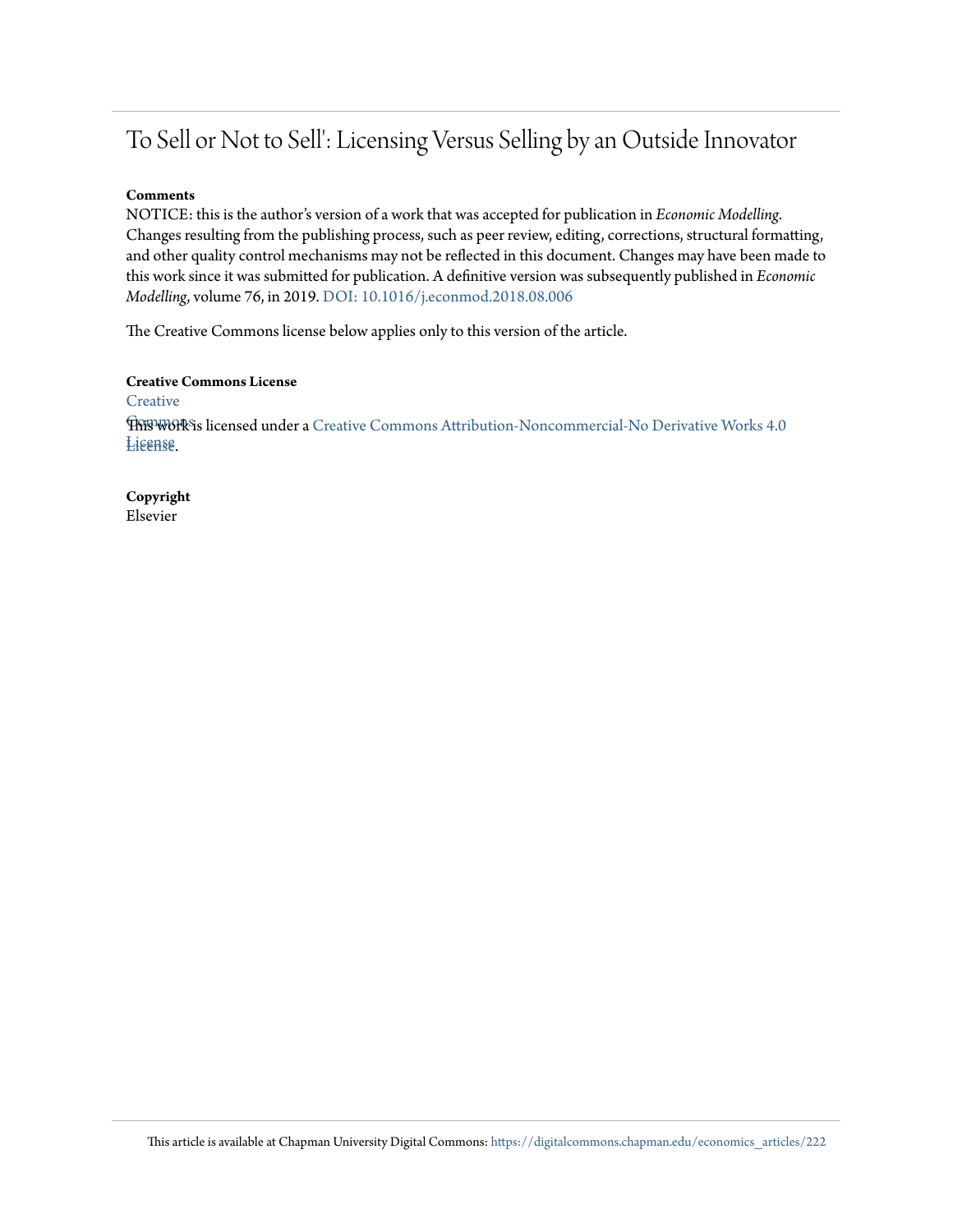# **'To sell or not to sell': Licensing versus Selling by an Outside Innovator** [♦](#page-2-0)

Swapnendu Banerjee[♠](#page-2-1)

Jadavpur University, Department of Economics, Kolkata 700032, INDIA

Sougata Poddar[♣](#page-2-2)

Chapman University, Argyros School of Business and Economics, Orange, CA 92866, USA

#### August 2018

#### **Abstract**

l

We study various modes of technology transfer of an outside innovator in a spatial framework when the potential licensees are asymmetric. In addition to different licensing options, we also look into the option of selling the property rights of innovation and find the optimal mode of technology transfer. For licensing we find the optimal policy is to offer pure royalty contracts to both licensee firms when cost differentials between the firms are relatively small compared to the transportation cost, otherwise offer a fixed fee licensing contract to the efficient firm only. Interestingly, we show the innovator is always better-off selling the innovation to any one of the firms who further licenses it to the rival firm. The result holds irrespective of the size of the innovation (drastic or non-drastic) and the degree of cost asymmetry between the licensees. Social welfare is greater under selling than licensing.

**Key Words:** Outside innovator, Cost-reducing innovation, Patent Licensing, Patent Selling, Welfare, Linear city model

**JEL Classification: D43, D45, L13.** 

<span id="page-2-0"></span><sup>♦</sup> We are extremely grateful to the editor and two anonymous referees for their incisive comments and suggestions on an earlier version of the paper. Part of the work was completed when the first author was visiting the London School of Economics in April-June 2016. Author gratefully acknowledges the hospitality from LSE. The authors take responsibility of any remaining errors or omissions.

<span id="page-2-1"></span><sup>♠</sup>Email[:swapnendu@hotmail.com](mailto:swapnendu@hotmail.com)

<span id="page-2-2"></span><sup>♣</sup>Corresponding Author: Chapman University, Orange CA 92866, USA, Email: [poddar@chapman.edu](mailto:poddar@chapman.edu)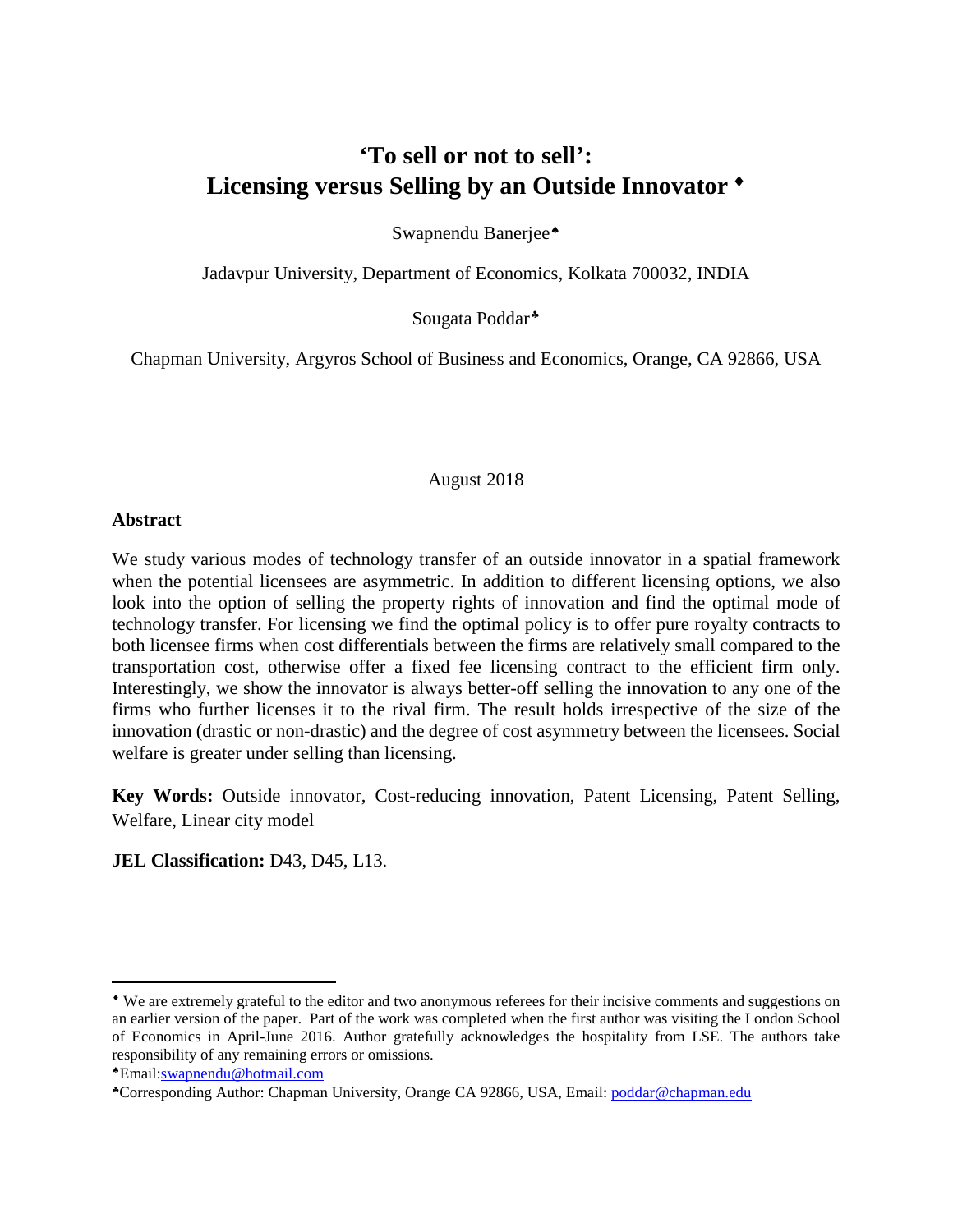## **1. Introduction**

l

Study of technology transfer in spatial competition is relatively sparse. Product differentiation through spatial models is well understood in the industrial organization literature, however, the impact of technology transfer in a spatial model of product differentiation is less well understood. We see a huge literature that studies technology transfer in the conventional models of price (Bertrand) or quantity (Cournot) competition with or without product differentiation. However, in most of those studies, the standard notion of technology transfer is through various licensing contracts from the patentee to the licensee(s). Selling the property rights of the innovation by an innovator to one of the potential licensees (who can then possibly license the new technology to its competitor(s)) is a relatively new area of research and should be looked upon more closely. We see ample evidence of that in the real world, particularly in the modern hi-tech industries.<sup>[1](#page-3-0)</sup> The concept of selling the right of innovation in a theoretical framework was first introduced by Tauman and Weng (2012). In a general Cournot framework with an *outside innovator* and several symmetric potential licensees (firms), Tauman and Weng found that selling the innovation can actually be strictly better than direct licensing strategy. It is an important result because it opens the new profit opportunity to the innovator by selling the new technology instead of licensing.

In a recent study, Lu and Poddar (2014) examined various licensing schemes of an *insider patentee* under spatial competition for a licensee and found a fairly robust outcome that two-part tariff licensing is optimal among all possible licensing arrangements. Given this outcome with an insider patentee, a natural question arises, what happens when the patentee is an *outsider* and there are two potential licensees*.* Secondly, if we introduce selling of the patent right as an option to the patentee to one of the licensees, does it improve patentee's payoff? We try to address those questions.

The other important question is, why do we choose the spatial framework, particularly, a linear city model with two firms to analyze the problem? The answer is, we want to look into the impact of technology transfer in the markets which are matured (i.e. demand is not growing) and where the competing products are well differentiated i.e. respective product brands are well

<span id="page-3-0"></span><sup>&</sup>lt;sup>1</sup> For empirical studies on selling patent rights in tech-industries, see Seranno (2010), Odasso et.al (2015) among others.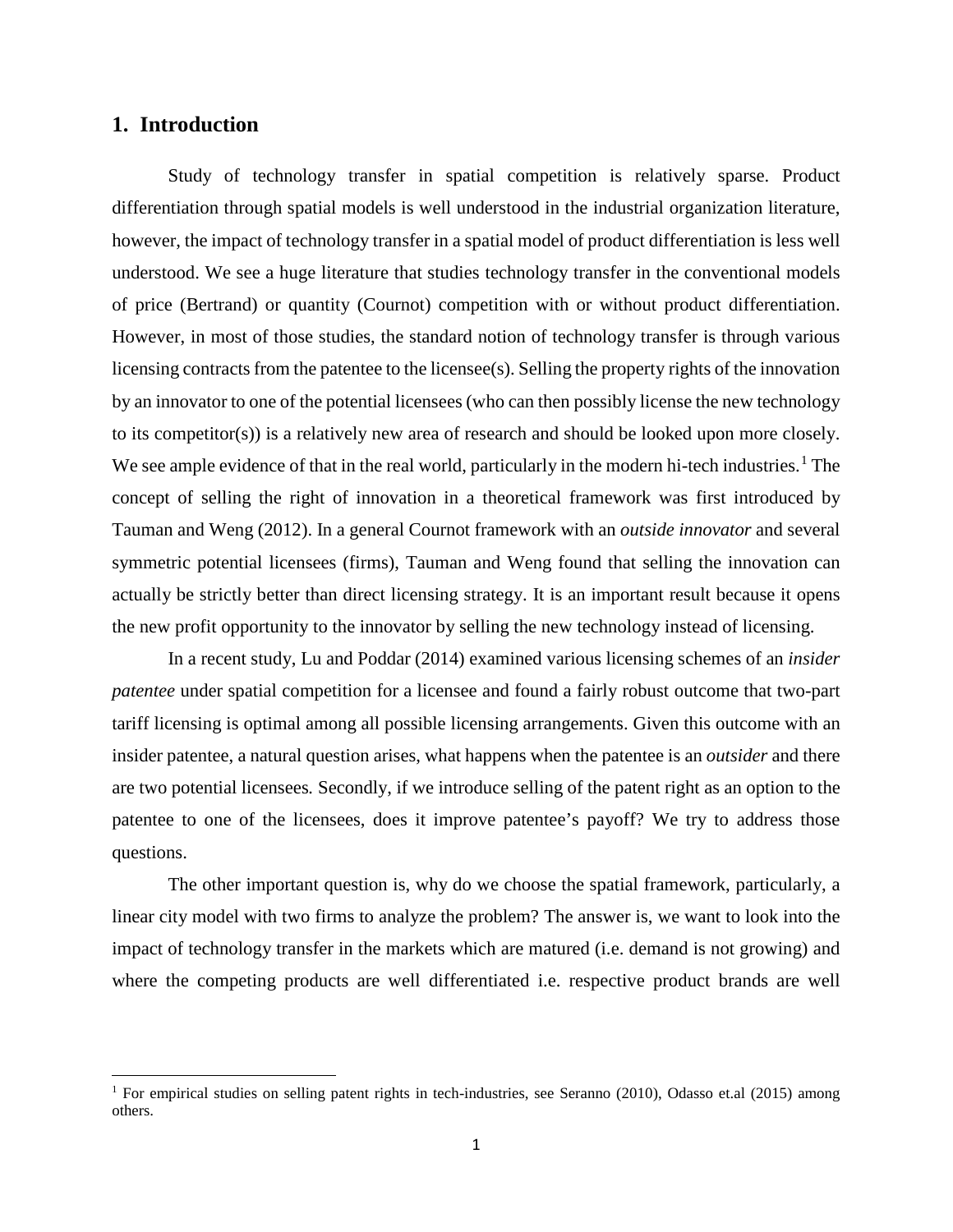established, and each consumer has her ideal brand (i.e. inelastic demand).<sup>[2](#page-4-0)</sup> These features are very well represented in a Hotelling type linear city framework where consumers are heterogeneous and uniformly distributed, the two firms are located at the extreme ends of the city, and the market is always fully covered. This is in contrast to many studies of technology transfer and patent licensing in standard models of product differentiation in Bertrand and Cournot framework (*a la* Singh and Vives, 1984) where the demand is elastic; and also changes with the degree of product differentiation. We will show how the feature of constant market demand in our model plays an important role in the analysis.

In our study, we will first explore various licensing arrangements systematically, followed by exclusively focusing on selling the innovation by the innovator. After the two-independent analysis, we will do a comparative analysis between licensing and selling to find the optimal strategic instrument to transfer the technology which maximizes the payoff of the outsider innovator and the social welfare. Since in our framework, in all the considered scenarios/regimes, the market size is constant, the comparisons of equilibrium prices, profits and consumer surplus across various regimes can be understood meaningfully.

The next objective of the study is the following. In most of the studies on patent licensing so far, the licensees are assumed to be symmetric (meaning identical costs for production).<sup>[3](#page-4-1)</sup> In reality, we more often see firms are asymmetric. Thus, in this study, we assume potential licensees can be asymmetric, and find the impact of asymmetric cost structures on the optimal mode of licensing and selling, and subsequent market competition.

Tauman and Weng (2012), inspite of the great significance of their result, could only show that selling is better than licensing under certain restrictions. It requires the innovation to be significant, but non-drastic and the number of potential licensees (which are all assumed to be symmetric) to be at least four or more. Moreover, for drastic innovation both the selling and direct licensing yield same payoffs to the innovator, hence no additional benefit from selling. Given the limited scope of the above finding, we were looking for situations where the result of dominance

l

<span id="page-4-0"></span><sup>&</sup>lt;sup>2</sup> As an example, think of a matured market of mobile devices (matured market implies a market with very high penetration rate of mobile device usage, almost close to hundred percent, e.g. markets in most developed countries), say smart-phones, with two established brands Apple or android phones (e.g. Samsung). Everybody needs one mobile phone and each consumer has a distinct preference over one particular brand. It represents a typical situation with two competing firms where the demand is inelastic and the market is fully covered.<br><sup>3</sup> To our knowledge, few studies which relax the assumption of symmetric licensees are Wang et al. (2013), Sinha

<span id="page-4-1"></span><sup>(2016),</sup> Chang et al (2016) and Fan et al. (2017).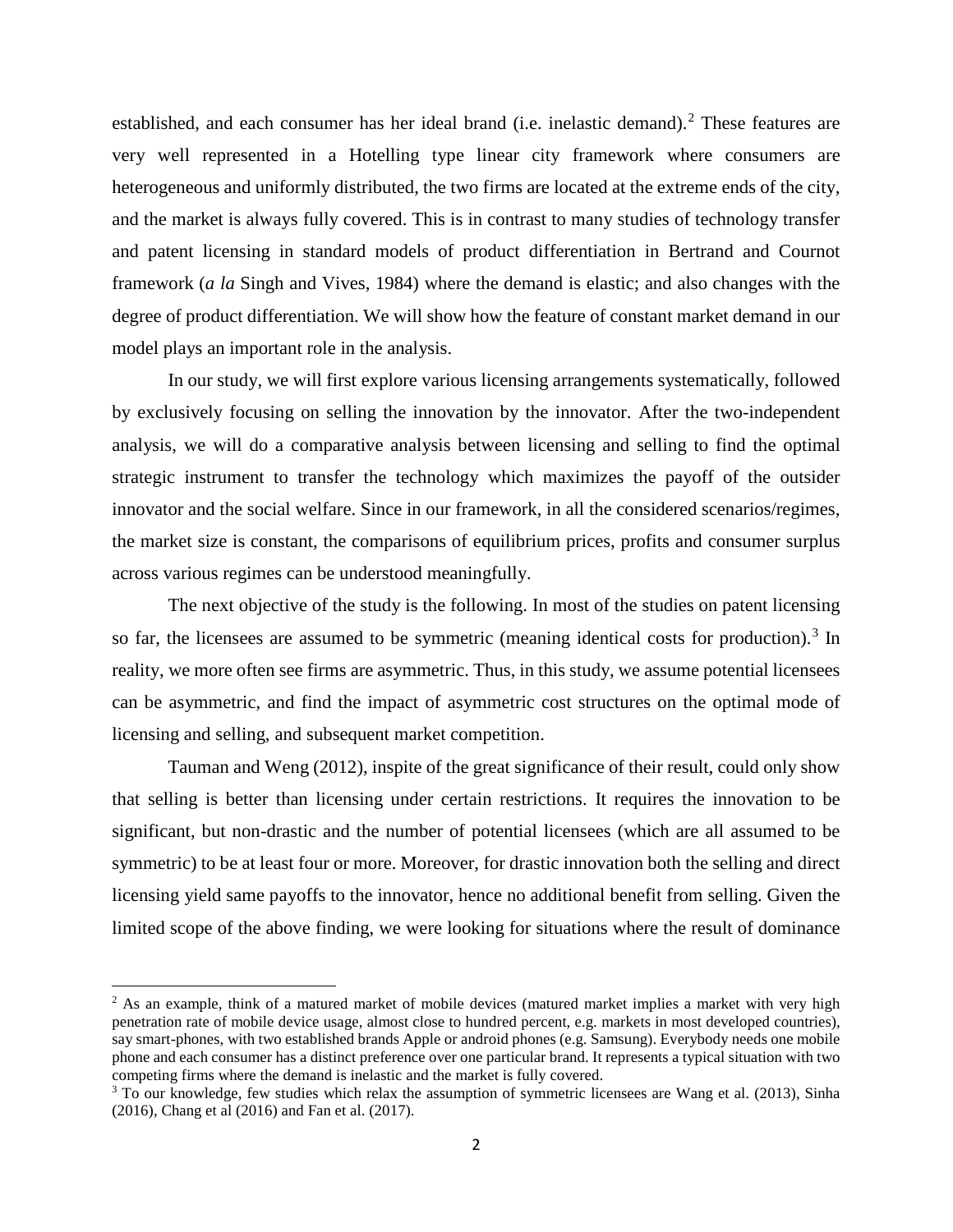of selling holds without much restriction in case selling is indeed a profitable strategy to the innovator. Interestingly, we find if the problem of technology transfer is addressed in a spatial model of product differentiation, we get a more robust result which shows that selling the innovation to a licensee (regardless of the recipient licensees' cost efficiency) is always strictly better than any licensing strategy irrespective of the size of the innovations (drastic or non-drastic). Moreover, only two potential licensees are necessary to generate the result. Thus, in this framework, unambiguously the private incentive to innovate is maximized when the innovator opts for selling instead of licensing.

From a different angle, in an empirical study of patent licensing, Rostoker (1983) finds that licensing by royalty alone are used in 39% of the cases, a fixed fee is used in 13%, and both instruments together i.e. a two-part tariff is used in 46% of the cases. Earlier, Taylor and Silberston (1973) found similar percentages among different licensing policies in their study. More recently, Macho-Stadler et. al (1996) find, using Spanish data, that 59% of the contracts have only royalty payments, 28% have fixed fee payments, and 13% include both fixed and royalty fees (i.e. twopart tariff). From these empirical studies, we conclude that in reality we find a good mix of fixed fee and royalty contracts among all the licensing contracts that are offered. Given this, we are interested to see why that is the case. In our patent licensing analysis part, we do find both types of licensing, namely, fixed fee and royalty, emerge as optimal licensing contracts in equilibrium. Thus our result on licensing validates the empirical findings.

In our study, we use the following game structure. As for the licensing game is concerned, in the first stage, we allow the innovator to license its innovation to a single firm or both the firms. Once the licensing offer is made, in the second stage, the firms decide whether to accept or reject the licensing contract. Then in the third stage, the firms compete in prices. We look into all possible licensing scenarios, namely, fixed fee licensing, auctioning of one or two licenses, per unit royalty licensing, and two-part tariff licensing. For the selling game, the innovator decides to sell its innovation to one of the two firms. Since the innovator is ultimately interested in maximizing the value of the patent (which maximizes its payoff as well), we compare whether it is profitable to the innovator, to license or sell the innovation. If the innovation is sold, the new patent holder has the option to license it further to the rival. We end our study by doing welfare analysis to see which mode of technology transfer between selling and licensing generates higher welfare and its comparison to pre-technology transfer scenario.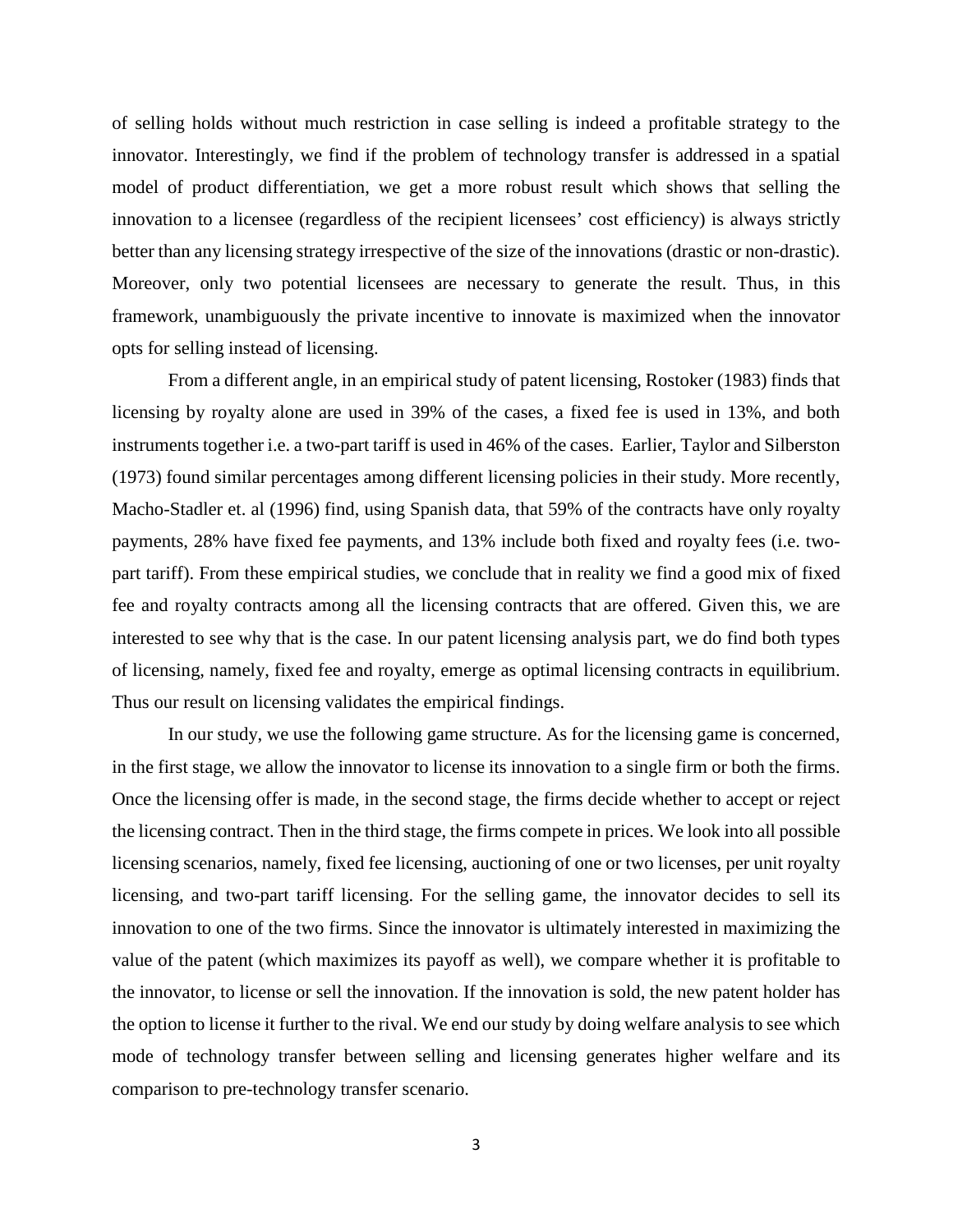Our main findings of the study are as follows. We first characterize the equilibrium licensing outcomes under all forms of licensing arrangements mentioned above. When fixed fee licensing is considered, we find that the innovator will always license its innovation to only one firm viz. the efficient firm. In the case of auction, where the innovator has the choice of auctioning one or two licenses, we find that the innovator will always auction one license and the efficient firm will win the auction. However, fixed fee licensing gives higher payoff than auction to the innovator. In the case of royalty licensing, the innovator would always license the technology to both the firms rather than a single firm. In the case of two-part tariff licensing, the innovator will always license to both firms as well, and interestingly we also see that the optimal two-part tariff contract is in fact a pure royalty licensing (i.e. fixed fee part is zero).

Comparing the payoffs of the outside innovator from all the licensing arrangements, we find that optimal licensing contract is pure royalty contracts to both firms when the cost differentials between the firms are relatively small compared to the transportation cost; otherwise fixed fee licensing to the efficient firm only is optimal. Thus, we find cost asymmetries of the potential licensees as well as the transportation costs matter, so far as the optimal mode of licensing for the innovator is concerned. This also explains the prevalence of both fixed fee and royalty licensing in reality as we observe in various empirical studies. We also show that the gain in welfare is always positive from licensing the new technology compared to no-licensing.

On the other hand, when we consider selling the property rights of the innovation, we find that the outside innovator will sell the right to *any* one of the competing firms (who then further licenses to the other firm), and the payoff to the innovator from selling *strictly* dominates all the payoffs from optimal licensing arrangements. The result is true irrespective of the size of the innovations (drastic or non-drastic) and the degree of pre-innovation cost asymmetries between the competing licensing firms. We also find that selling unambiguously leads to greater social welfare vis-à-vis licensing under all situations.

In a recent related study, Sinha (2016) considered technology transfer from an outsider patentee to potential licensees with asymmetric costs, and finds that technology selling is the best way to transfer an innovation. It is important to compare our findings with Sinha. First of all, the basic model of Sinha is greatly different from us, Sinha considered a homogenous good quantity competition model, ours is a differentiated product price competition framework. The main finding of the two studies is rather contrasting. In Sinha the innovator sells the patent only to the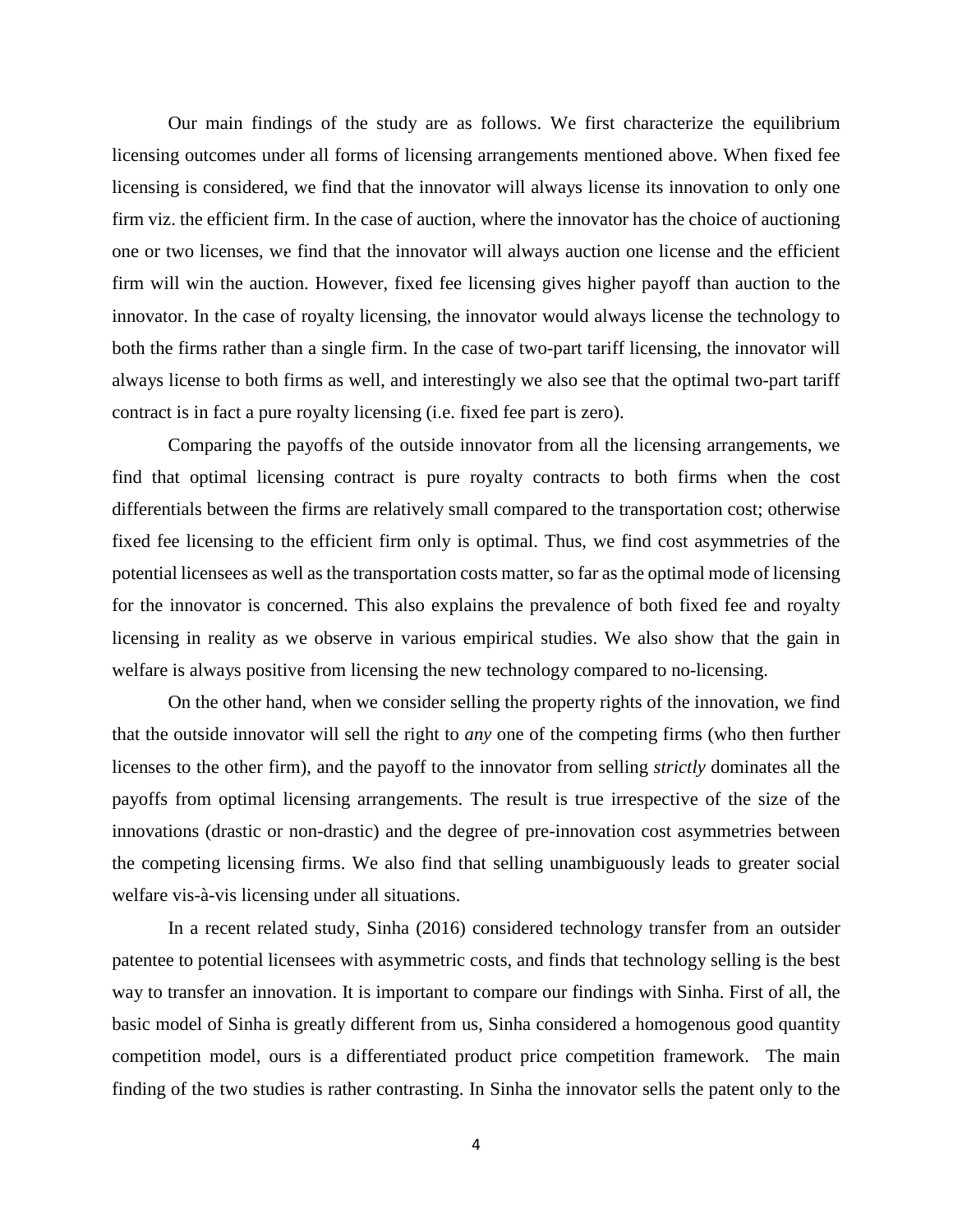*efficient* firm, whereas in our case the innovator sells the technology to any one of the firms regardless of their cost asymmetries. In that sense our result is bit more general and robust. In Sinha, in the case of drastic common-innovation, once the technology is sold to the efficient firm, it is not further licensed; whereas in our case, irrespective of the size of innovation, once the technology is sold and it will be always further licensed to the other firm. Thus is our model we get a higher degree of diffusion of technology which is absent in Sinha's framework. We will see this particular aspect has positive implications on consumer surplus as well as on welfare. Sinha actually did not focus on these aspects or in general the welfare implications of technology transfer after innovation; we do that in detail in our analysis.

#### **1.1 Literature Review**

 $\overline{\phantom{a}}$ 

There is vast literature on patent licensing which have discussed the nature of licensing that should take place between the patentee and the licensee(s). In a general competitive environment under complete information, if the patentee is an outside innovator, it has been generally shown that fixed fee licensing is optimal (see Katz and Shapiro (1986), Kamien and Tauman (1986), Kamien et al., (1992), Stamatopolous and Tauman (2009)); whereas per-unit royalty contract is optimal when the patentee is an insider (Wang (1998), (2002), Wang and Yang (2004), Kamien and Tauman  $(2002))^4$  $(2002))^4$ . Here in our analysis of technology transfer in a spatial competition with an outside innovator, we get a different and new set of results on optimal licensing contracts which also depends on the cost asymmetries of the licensees. We show pure royalty contracts to both firms or fixed fee licensing to the efficient firm can be both optimal depending on the degree of cost asymmetry between the licensees.<sup>[5](#page-7-1)</sup> Recently Chang et al., (2016) in an asymmetric duopoly framework with differential absorptive capacity show that the patent-holder may adopt exclusive licensing if the difference in the absorptive capacity of two firms is large enough; otherwise, it will license to both firms, which in essence has some similarity with our licensing results.

Sen and Tauman (2007) provide a comprehensive analysis for general licensing schemes and its impact on the market structure and the diffusion of a cost reducing innovation in a Cournot

<span id="page-7-0"></span><sup>4</sup> See also Sen (2005) to note the restriction when the number of licensees must be an integer.

<span id="page-7-1"></span><sup>&</sup>lt;sup>5</sup>In a pioneering work on patent licensing in spatial framework, Poddar and Sinha (2004) analyzed the case of outsider patentee with two incumbent potential licensees and derived licensing policy. However, the licensees are assumed to be symmetric in the analysis.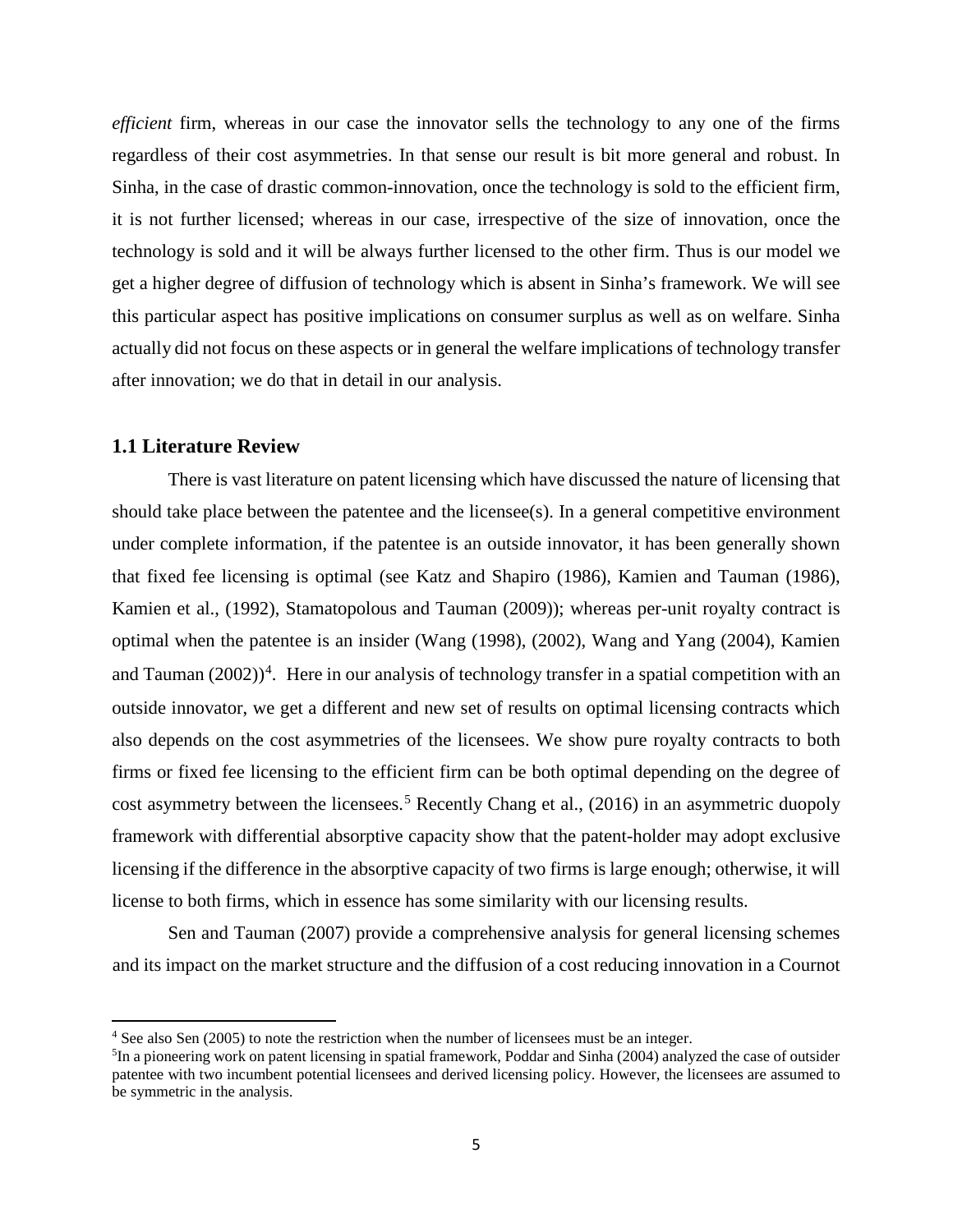oligopoly industry. Poddar and Sinha (2010) analyzes a situation where the insider patentee is relatively inefficient in terms of cost of production compared to the licensee and finds even a drastic innovation can be licensed by a two-part tariff. Muto (1993), using a standard product differentiation framework and price competition, showed that only royalty licensing is optimal (compared to auction and fixed fee) with an outsider patentee. In a different work, Fauli-Oller and Sandonis (2002) developed a licensing game in differentiated product market with an insider patentee and found that two-part tariff licensing is optimal both under price and quantity competition. Mukherjee and Balasubramanian (2001) in a horizontal differentiation framework considered technology transfer in a Cournot duopoly market and found optimality of two-part tariff licensing with an insider patentee. Ebina and Kishimoto (2012) consider optimal licensing from the viewpoint of an external public licensor maximizing social welfare and find that fixed fee licensing is always at least as good as royalty licensing. Bagchi and Mukherjee (2014) examined the impact of product differentiation on optimal licensing schemes by an outsider patentee. Their model especially looks into the relationship between the degree of product differentiation and the number of potential symmetric licensees to determine the dominant mode of licensing. In our case, the degree of product differentiation and the number of licensees are fixed and our focus is on the cost asymmetry part of the licensees on the mode of licensing. Bagchi and Mukherjee (2014) showed the dominance of royalty licensing whereas our paper finds a good mix of fixed fee and royalty licensing contract from the innovator. Moreover in all the above mentioned studies, the option of selling the patent rights is never considered.

At this point of time, the theoretical literature of selling patent rights is thin. However, the benefits of acquiring a patent rather than obtaining a license are well understood long back. Grossman and Hart (1986) showed the potential hold-up problems are reduced as ownership offers a higher degree of residual control rights than a license does. In the empirical literature, we find evidence of selling the rights in Seranno (2010), which studies the transfer of ownership of patents, and finds proportion of transferred patents is large and differs across technology fields. Odasso et. al. (2015), studies impact of patent bibliographic indicators and patent characteristics on the economic value of patents put on sale in an auction, considering different typologies of sellers and buyers.

The rest of the paper is organized as follows. In section 2, we lay out the model. The licensing game is analyzed in detail in section 3. We analyze the selling game in section 4 and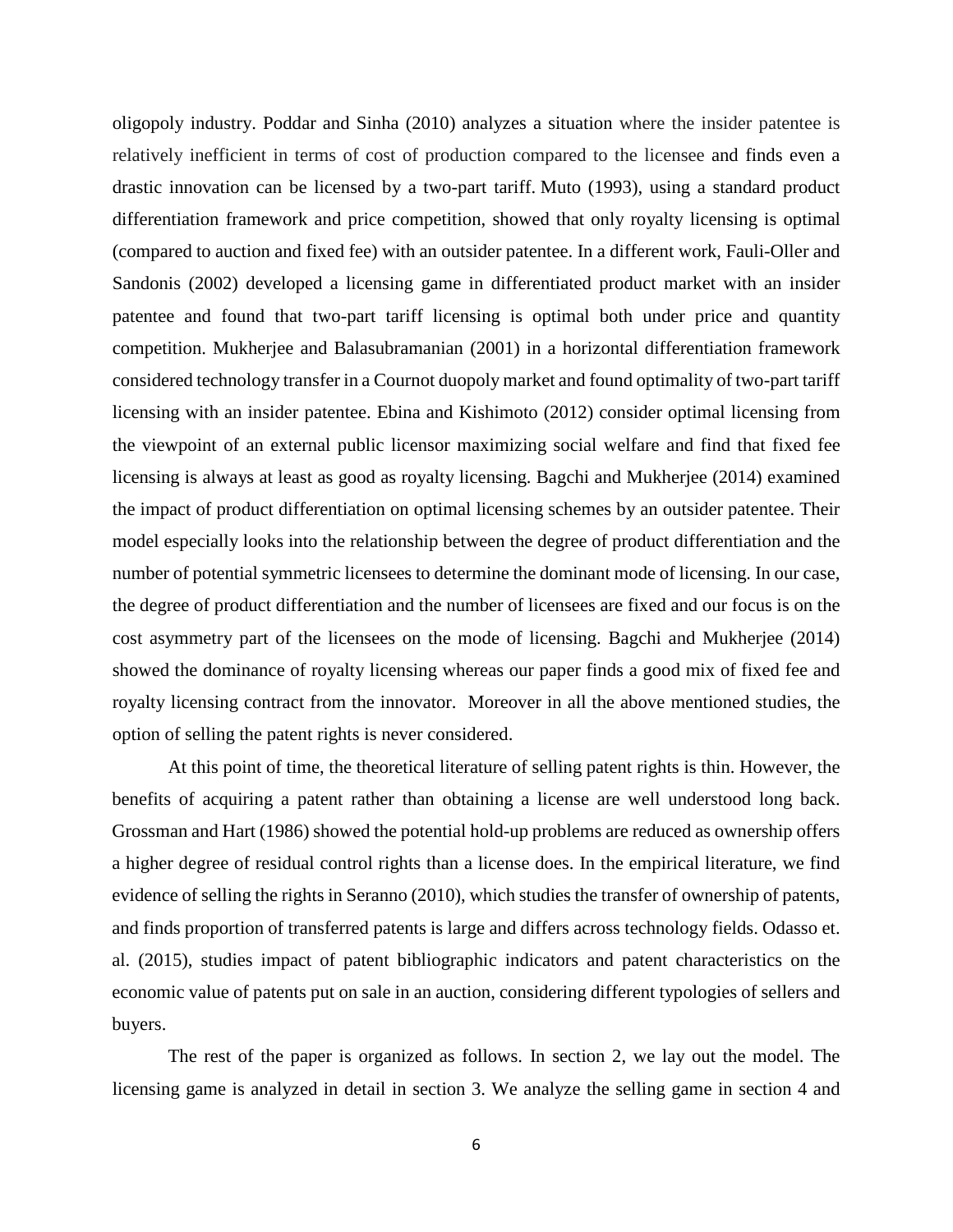draw our main conclusion based on the analysis in sections 3 and 4. We take up the welfare analysis in section 5. Section 6 discusses some robustness issues related to our modeling structure. Finally section 7 concludes.

#### **2. The Linear City Model:**

Consider two firms, firm A and firm B located in a linear city represented by an unit interval [0,1]. Firm A is located at 0 whereas firm B is located at 1 that is at the two extremes of the linear city. Both firms produce homogenous goods with constant but possibly different marginal costs of production and compete in prices. We assume that consumers are uniformly distributed over the interval [0,1]. Each consumer purchases exactly one unit of the good either from firm A or firm B. The transportation cost per unit of distance is  $t$  and it is borne by the consumers.<sup>[6](#page-9-0)</sup>

The utility function of a consumer located at  $x$  is given by:

$$
U = v - p_A - tx
$$
if buys from firm A  

$$
= v - p_B - (1 - x)t
$$
if buys from firm B

We assume that the market is fully covered. The demand functions for firm A and firm B can be calculated as:

|       | $Q_A = \frac{1}{2} + \frac{p_B - p_A}{2t}$ if $p_B - p_A \in (-t, t)$ |
|-------|-----------------------------------------------------------------------|
| $= 0$ | if $p_B - p_A \leq -t$                                                |
| $=$ 1 | if $p_B - p_A \ge t$                                                  |

and  $Q_B = 1 - Q_A$ 

There is an outside innovator (an independent research lab) which has a cost reducing innovation. The innovation helps reduce the per-unit marginal costs of the licensee firm(s) by  $\epsilon$ .  $\epsilon$  is also

<span id="page-9-0"></span> <sup>6</sup> <sup>6</sup>It is well known that in the linear city model with linear transportation costs equilibrium in location choice might not exist. It exists if the firms are sufficiently far apart while competing in prices and in this paper, we assume the firms to be at the extremes of the city. Thus, existence related issues do not arise. For further interesting discussions on the existence on of equilibrium location of firms which can even be influenced by the mode technology transfer in a linear city framework, see Matsumura et al. (2010).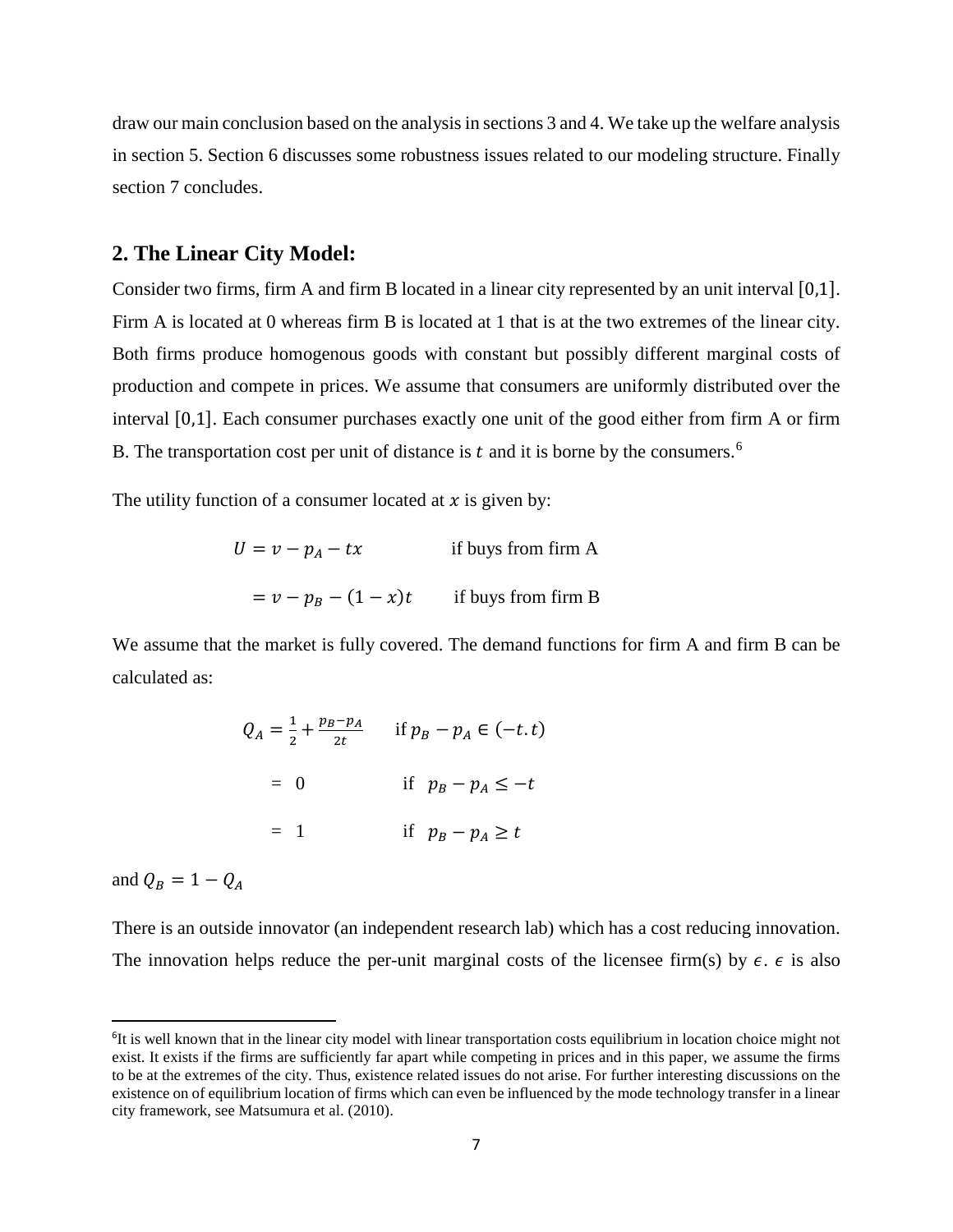known as the size of the innovation. The innovator has the option of licensing the innovation to a single firm or both firms. Alternatively, it can sell the innovation to any single firm. We will consider different forms of licensing viz. fixed fee licensing, auction policy, royalty licensing, and two-part tariff licensing. We will examine both non-drastic and drastic innovations. An innovation is drastic when the size of the cost reducing innovation is sufficiently high such that the firm not getting the license goes out of the market and the licensee becomes the monopoly.[7](#page-10-0)

The timing of the game is given as follows:

**Stage 1:** The outside innovator decides to license its innovation (to either one or both firms) or to sell the innovation (to any one firm).

**1a:** The licensing game – One or two licensing contracts are offered. In case of offering one license if first firm rejects, the offer goes to the second firm.

**1b:** The selling game – Selling contract is offered to one of the firms. If one firm rejects the selling contract it goes to the other firm.

**Stage 2:** The firm(s) (potential licensees) accepts or rejects the offer following 1a or 1b.

**Stage 3:** The firms compete in prices and products are sold to consumers.

#### **2.1. Absence of Outside Innovator – Pre-Innovation**

First we examine the case where the outside innovator is not there and two firms A and B compete in the market with their respective old production technologies. Let's denote the constant marginal costs of production of firms A and B by  $c_A$  and  $c_B$  respectively and define  $\delta = c_B - c_A$ . To fix ideas suppose  $\delta = c_B - c_A > 0$ , i.e. firm A is the efficient firm without loss of generality. We assume that  $\delta \leq 3t$  so that the less efficient firm's equilibrium quantity is positive at the preinnovation stage. Equilibrium prices, demands and profits can be given as:

$$
p_A = \frac{1}{3}(3t + 2c_A + c_B) = c_A + \frac{1}{3}(3t + \delta)
$$
\n(1)

l

<span id="page-10-0"></span><sup>7</sup> Following the definition of Arrow (1962) on drastic and non-drastic innovation.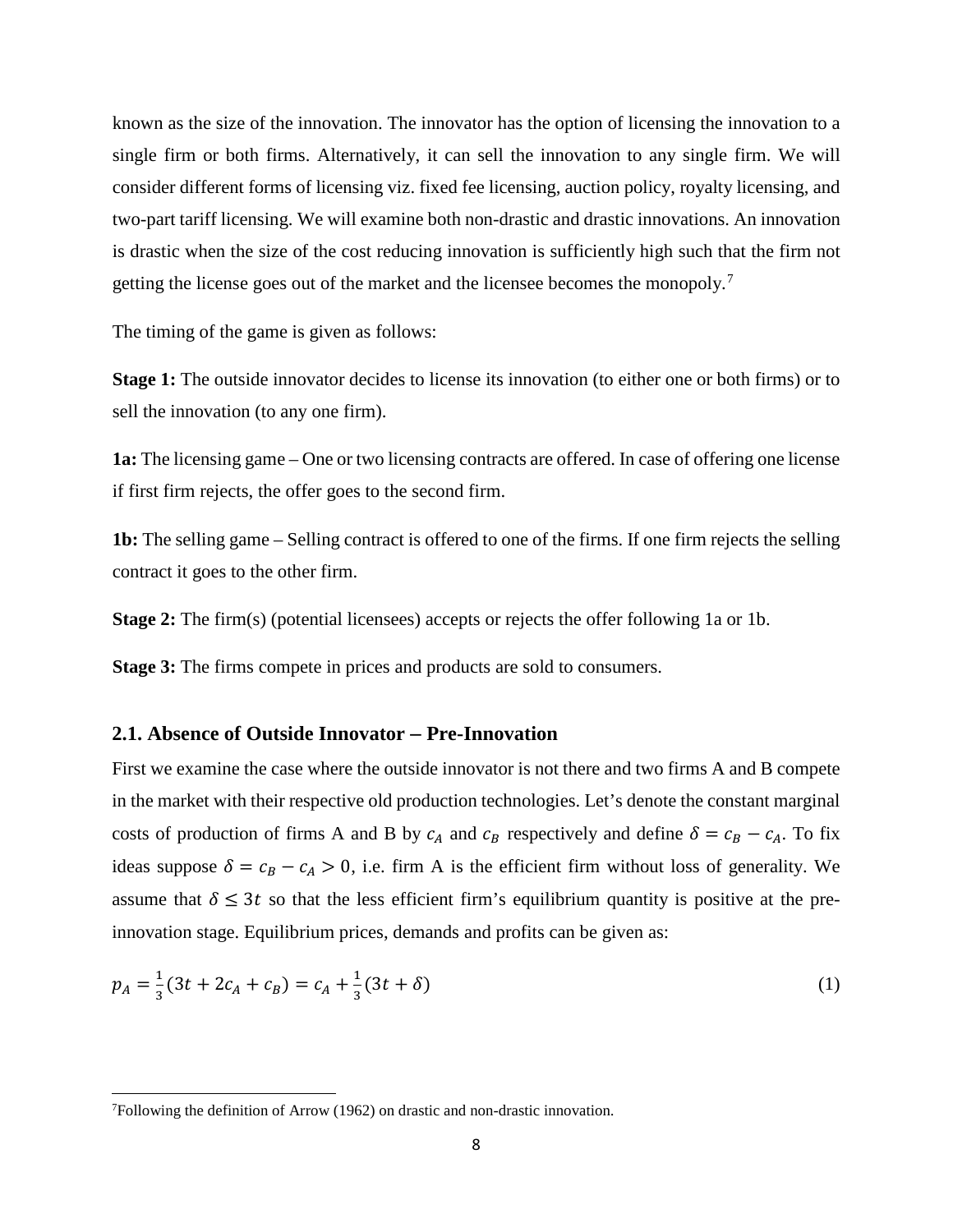$$
p_B = \frac{1}{3}(3t + c_A + 2c_B) = c_B + \frac{1}{3}(3t - \delta)
$$
\n(2)

$$
Q_A = \frac{1}{6t} (3t - c_A + c_B) = \frac{1}{6t} (3t + \delta)
$$
\n(3)

$$
Q_B = \frac{1}{6t} (3t + c_A - c_B) = \frac{1}{6t} (3t - \delta)
$$
\n(4)

$$
\pi_A = \frac{1}{18t} (3t - c_A + c_B)^2 = \frac{1}{18t} (3t + \delta)^2
$$
\n(5)

$$
\pi_B = \frac{1}{18t} (3t + c_A - c_B)^2 = \frac{1}{18t} (3t - \delta)^2
$$
\n(6)

#### **3. Presence of Outside Innovator – The Licensing Game**

Now we consider the presence of an outside innovator. If the outside innovator licenses to firm A (the efficient firm), and if  $\epsilon > 3t - \delta$ , then firm A becomes monopoly (B goes out of the market). On the other hand, if the outside innovator licenses to firm B (the inefficient firm), then firm B becomes monopoly (and firm A goes out of the market) only when  $\epsilon > 3t + \delta$ . Recall that for licensing game, we assumed that when one license is offered by the innovator and if first firm rejects, the offer goes to the second firm. So when  $\epsilon > 3t - \delta$  but  $\epsilon < 3t + \delta$  then if firm A rejects and B gets the license, firm B doesn't become a monopoly since the size of the innovation is not sufficient to drive firm A out of the market. Hence in our context, an innovation is drastic only when  $\epsilon > 3t + \delta$ , otherwise it is non-drastic.

Given above we consider different forms of licensing and systematically analyze them one by one. We start with fixed fee licensing.

### **3.1 Fixed Fee Licensing:**

#### **3.1.1: Fixed fee licensing to one firm:**

*Non-Drastic Case (i)*  $(\epsilon < 3t - \delta)$ :

Consider the case where the innovator licenses its innovation to firm A by charging a fixed fee. The post licensing marginal cost of firm A will be  $c_A - \epsilon$  and that of firm B will be  $c_B$ . In this situation the equilibrium prices, demands and profits can be given as:

$$
P_A^F = c_A - \epsilon + \frac{1}{3}(3t + \delta + \epsilon) \tag{7}
$$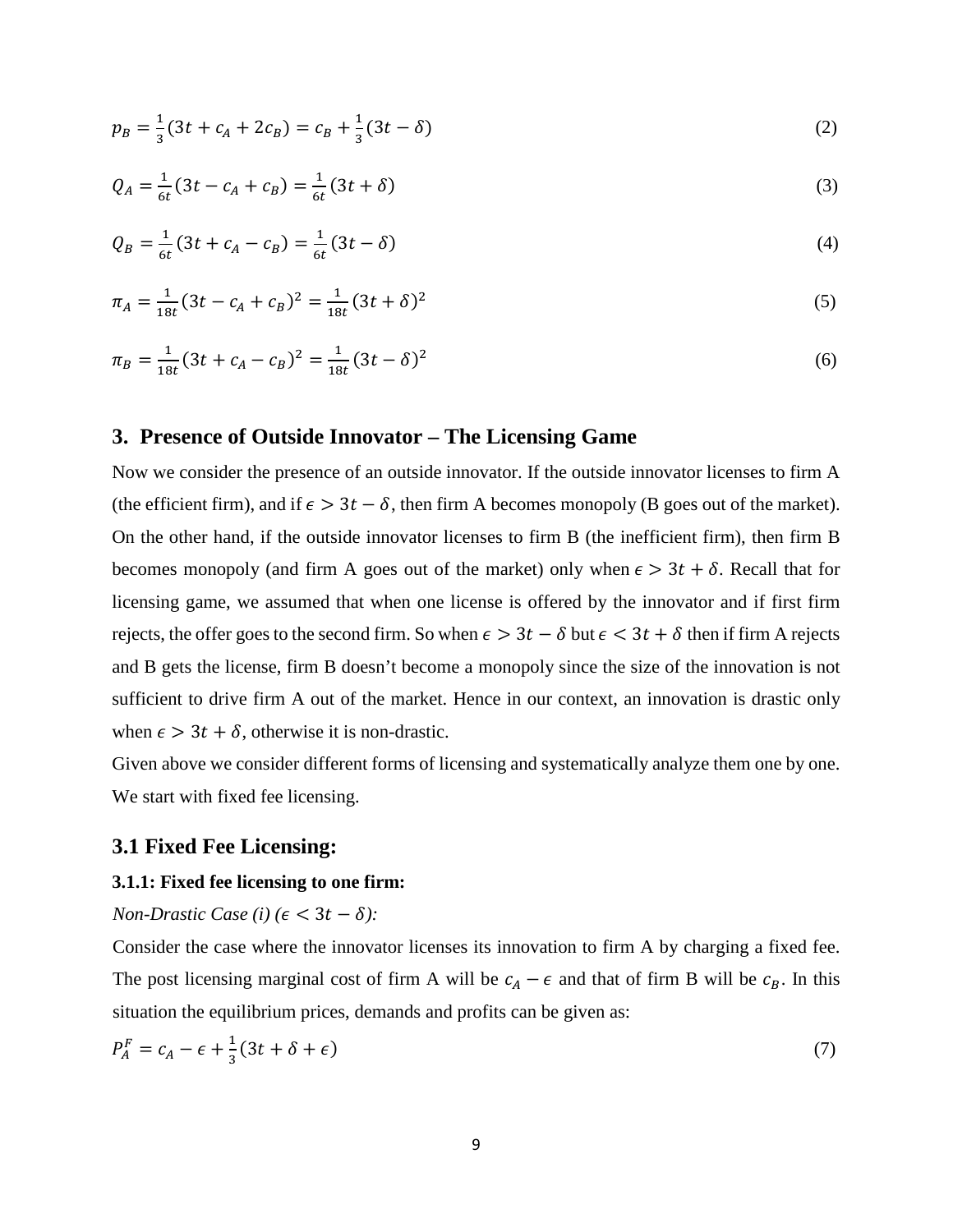$$
P_B^F = c_B + \frac{1}{3}(3t - \delta - \epsilon) \tag{8}
$$

$$
Q_A^F = \frac{1}{6t} (3t + \delta + \epsilon) \tag{9}
$$

$$
Q_B^F = \frac{1}{6t} (3t - \delta - \epsilon) \tag{10}
$$

$$
\pi_A^F = \frac{1}{18t} (3t + \delta + \epsilon)^2 - F_A \tag{11}
$$

$$
\pi_B^F = \frac{1}{18t} (3t - \delta - \epsilon)^2 \tag{12}
$$

If firm A accepts the licensing contract, it's payoff will be  $\frac{1}{18t}(3t + \delta + \epsilon)^2 - F_A$ . If firm A rejects then firm B gets the license and in this situation firm A's payoff can be calculated as 1  $\frac{1}{18t}(3t+\delta-\epsilon)^2$ . Therefore, firm A will accept if  $\frac{1}{18t}(3t+\delta+\epsilon)^2 - F_A \ge \frac{1}{18t}(3t+\delta-\epsilon)^2$ . Therefore, the outside innovator can optimally charge  $F_A^* = \frac{1}{18t}(3t + \delta + \epsilon)^2 - \frac{1}{18t}(3t + \delta - \epsilon)$  $(\epsilon)^2 = \frac{2\epsilon(3t+\delta)}{9t}$  from firm A. If the innovator licenses it to firm B it can charge  $F_B^* =$ 1  $\frac{1}{18t}(3t-\delta+\epsilon)^2 - \frac{1}{18t}(3t-\delta-\epsilon)^2 = \frac{2\epsilon(3t-\delta)}{9t}$  from firm B. Comparing we get that it is optimal for the innovator to license it to the efficient firm and therefore  $F_A^* = \frac{1}{18t}(3t + \delta + \epsilon)^2$  –  $\overline{1}$  $\frac{1}{18t}(3t + \delta - \epsilon)^2 = \frac{2\epsilon(3t + \delta)}{9t} = R_F^*$  will be the optimum revenue of the innovator.

# *Non-Drastic Case (ii)*  $(3t - \delta < \epsilon < 3t + \delta)$ :

Under this scenario, if firm A accepts the contract, it becomes a monopoly and its payoff becomes  $(\epsilon + \delta - t) - F_A$ . Firm A's no-acceptance payoff is  $\frac{1}{18t}(3t + \delta - \epsilon)^2$  if firm A rejects and firm B gets the license. Therefore, firm A will accept the license iff  $F_A \leq (\epsilon + \delta - t) - \frac{1}{18t}(3t + \delta - t)$  $\epsilon$ )<sup>2</sup>. Again if firm B is offered the license then both firms remain in the market and firm B's payoff will be  $\frac{1}{18t}(3t - \delta + \epsilon)^2 - F_B$ . If firm B rejects then firm A would have been offered the contract and in that case firm B would have received zero. Thus the maximum that can be extracted from firm B is  $F_B = \frac{1}{18t} (3t - \delta + \epsilon)^2$  and comparing one can see that firm A will again be offered the license for  $3t - \delta < \epsilon < 3t + \delta$ . Therefore  $R_F^* = (\epsilon + \delta - t) - \frac{1}{18t}(3t + \delta - \epsilon)^2$  when  $3t \delta < \epsilon < 3t + \delta$ .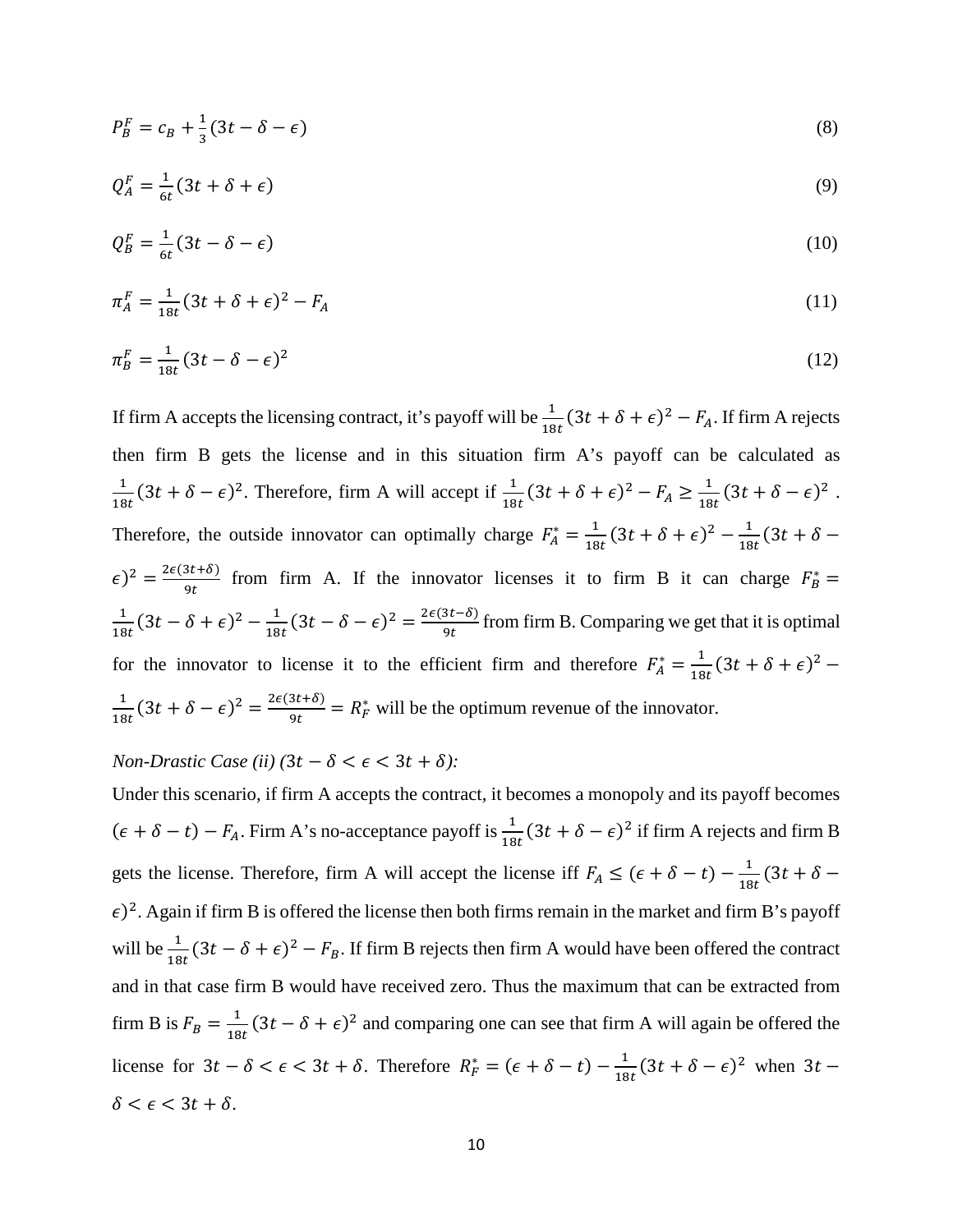*Drastic Case* ( $\epsilon > 3t + \delta$ ):

Here if firm A accepts the contract, it becomes a monopoly and its profit will be  $\pi_A^F$  =  $(\epsilon + \delta - t) - F_A$ . But if firm A rejects then firm B gets the license and becomes a monopoly. Therefore, firm A's no-acceptance payoff goes to zero. Thus, in this situation firm A will accept the contract iff  $F_A \leq (\epsilon + \delta - t)$ . Similar analysis will show that firm B will accept if  $F_B \leq (\epsilon \delta - t$ ). Once again the efficient firm A will be offered the contract and therefore the revenue of the outside innovator will be  $R_F^* = (\epsilon + \delta - t)$ .

Thus under both drastic and non-drastic innovations the outside innovator is better-off licensing it to the efficient firm i.e. firm A. This is due to the fact that the maximum willingness to pay for the efficient firm is always higher than the inefficient firm therefore it is optimal for the innovator to license it to the efficient firm since it can extract more from the efficient firm. Later we will also see that the above intuition is actually robust to all licensing schemes.

#### **3.1.2. Fixed Fee Licensing to both Firms:**

Now consider the case when the outside innovator is licensing its innovation to both firms A and B by charging a fixed fee. In this situation the marginal costs of both firms fall by  $\epsilon$  and the relevant variables can be calculated as follows:

$$
p_A = c_A - \epsilon + \frac{1}{3}(3t + \delta) \tag{13}
$$

$$
p_B = c_B - \epsilon + \frac{1}{3}(3t - \delta) \tag{14}
$$

$$
Q_A = \frac{1}{6t}(3t + \delta) \tag{15}
$$

$$
Q_B = \frac{1}{6t}(3t - \delta) \tag{16}
$$

$$
\pi_A = \frac{1}{18t} (3t + \delta)^2 - F_A \tag{17}
$$

$$
\pi_B = \frac{1}{18t} (3t - \delta)^2 - F_B \tag{18}
$$

*Non-Drastic Case (i)* ( $\epsilon$  < 3t –  $\delta$ ):

If both firms accept the contracts, then firm A's payoff is  $\frac{1}{18t}(3t + \delta)^2 - F_A$ . If firm A rejects then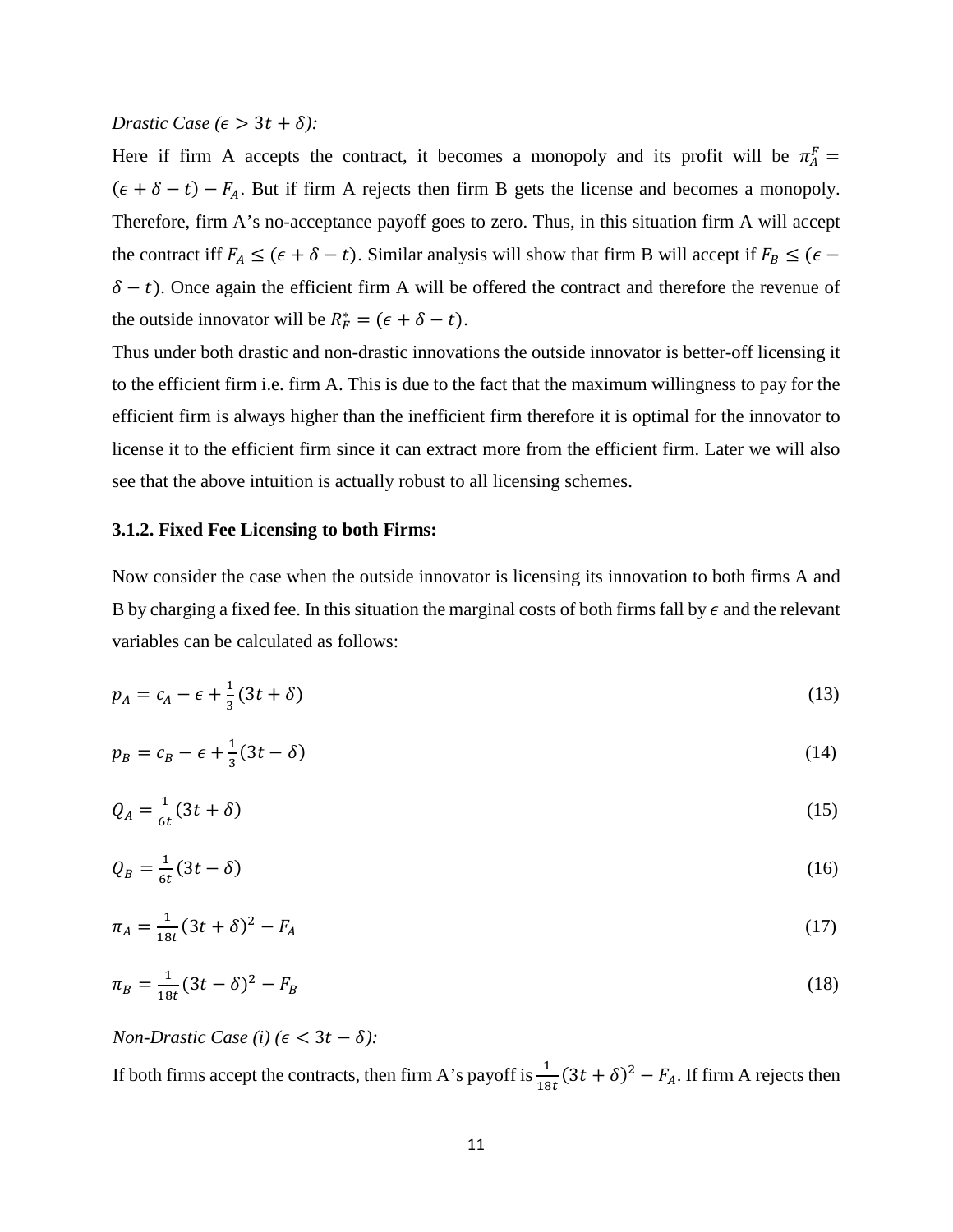given that firm B gets the contract, firm A's no-acceptance payoff will be  $\frac{1}{18t}(3t + \delta - \epsilon)^2$ . Therefore, the outside innovator can charge  $\frac{1}{18t}(3t + \delta)^2 - \frac{1}{18t}(3t + \delta - \epsilon)^2 > 0$  from firm A. Now consider firm B. If both firms accept then firm B's payoff is  $\frac{1}{18t}(3t - \delta)^2 - F_B$ . If firm B rejects then given that firm A gets the license, firm B's payoff will be  $\frac{1}{10}$  $\frac{1}{18t}(3t-\delta-\epsilon)^2$ . Therefore, the innovator can optimally charge  $\frac{1}{18t}(3t-\delta)^2 - \frac{1}{18t}(3t-\delta-\epsilon)^2 > 0$  from firm B. Adding these two one can get the outside innovators total revenue as  $Rev^*_{FixedBoth} = \frac{\epsilon(6t-\epsilon)}{9t} > 0$ . *Non-Drastic Case (ii)*  $(3t - \delta < \epsilon < 3t + \delta)$ :

Under this scenario, we know that if firm A accepts and B does not then firm A becomes a monopoly, however, the reverse is not true. Hence, the innovator can extract  $\frac{1}{18t}(3t + \delta)^2$  – 1  $\frac{1}{18t}(3t + \delta - \epsilon)^2$  from firm A and  $\frac{1}{18t}(3t - \delta)^2$  from firm B. Therefore  $Rev_{FixedBoth}^* =$ 1  $\frac{1}{18t}(3t+\delta)^2 - \frac{1}{18t}(3t+\delta-\epsilon)^2 + \frac{1}{18t}(3t-\delta)^2$ . *Drastic Case* ( $\epsilon > 3t + \delta$ ):

Here, the outside innovator can optimally extract  $\frac{1}{18t}(3t + \delta)^2$  from firm A and  $\frac{1}{18t}(3t - \delta)^2$ from firm B and its optimum revenue will be  $Rev^*_{FixedBoth} = \frac{1}{18t}(3t + \delta)^2 + \frac{1}{18t}(3t - \delta)^2$ . Comparing the payoffs of the innovator for one and two firms licensing, we get that

# **Proposition 1:** *Under fixed fee licensing the innovator will always license its innovation to only one firm viz. the efficient firm.*

The intuition of the above result can be given as follows: for a given cost reduction the marginal increment in market share is more for the efficient firm compared to the inefficient firm leading to a greater increase in profit for the efficient firm. Also given the assumption that if the firm rejects, the license goes to the other firm, the efficient firm's potential loss from not accepting is also higher compared to the inefficient firm. Therefore the efficient firm's net gain from the new technology vis-à-vis no acceptance is higher compared to the inefficient firm leading to its higher willingness to pay and therefore the outside innovator will optimally offer the license to the efficient firm. Also when the innovation is licensed to both the firms then costs of both the firms get reduced. So the gain of one firm vis-a-vis the other falls since both are reaping the benefit of the cost reducing technology now and the effective cost difference remains the same. This effect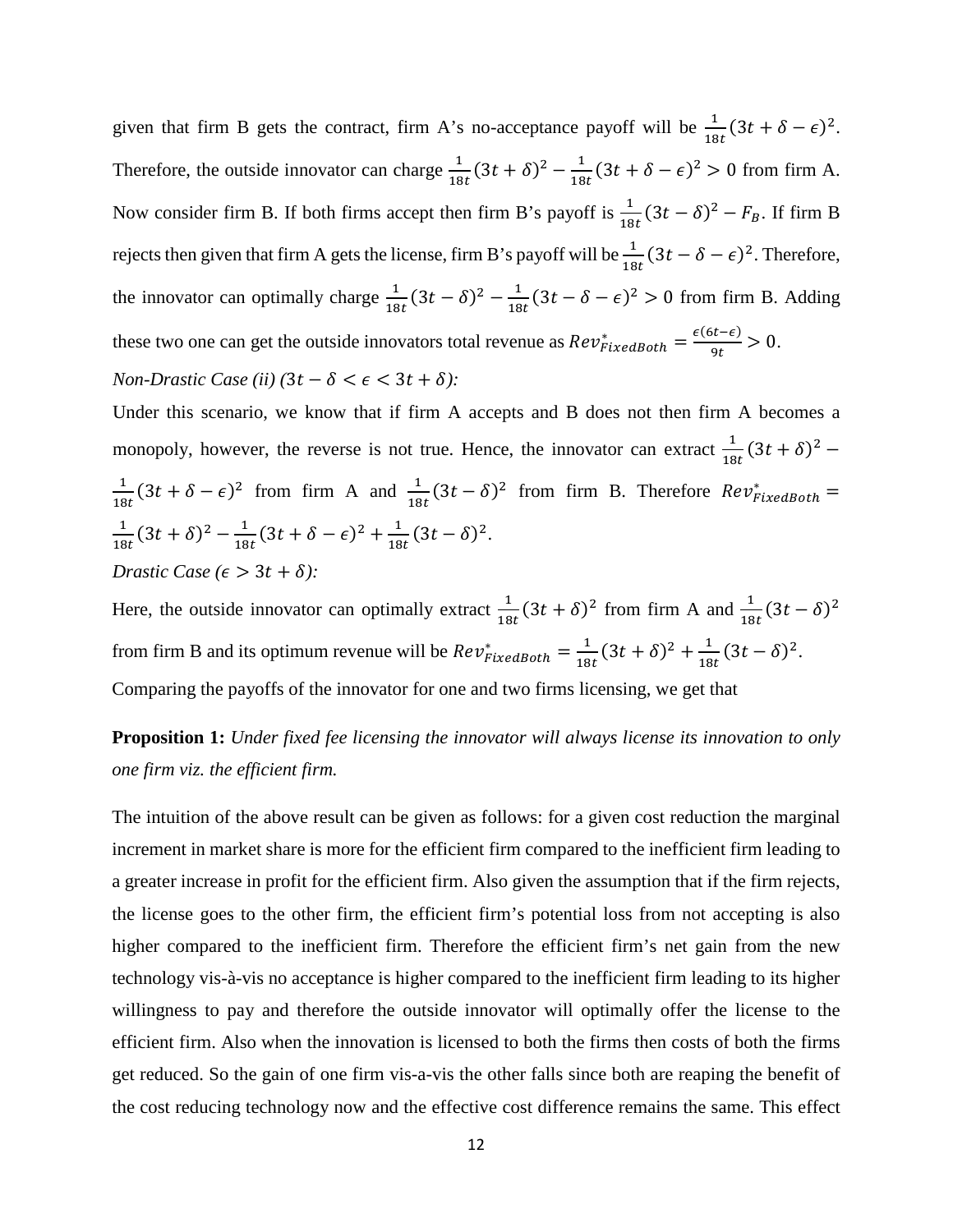drives down gains for both the firms and thus the outside innovator will be able to extract less from both the firms compared to that of the efficient firm since the efficient firm's net gain after cost reduction exceeds the sum of gains of both the competing firms with reduced cost. Therefore, in equilibrium we get that the innovator will be able to extract more when it licenses the innovation to only one firm and specifically the efficient firm.

Next we look into the auction policy. We summarize the main results below. We relegate the analysis of auction policy to Appendix 1 as we show that auction policy is sub-optimal here.

# **Lemma 1:** *When only one license is auctioned then the efficient firm will always win the auction irrespective of the size of the innovation i.e. drastic or non-drastic.*

The intuition of the above lemma is not difficult to comprehend since the efficient firm's net gain will always be higher than the inefficient firm and therefore the efficient firm can always outbid the inefficient firm and win the auction. Technically the efficient firm can always bid 'epsilon' higher than the inefficient firm and win the auction and therefore the auction effectively plays out like a second price auction.

# **Proposition 2:** *Under auction policy the outside innovator will always offer one license and the efficient firm will win the auction.*

When two licenses are offered both firms' cost gets reduced and the competitive effect drives down possible gain from technology licensing for both the firms compared to the case when only one firm gets the license. Therefore when two licenses are offered, both firms will optimally bid less since the net gain vis-à-vis not accepting is much lower and this is known to both firms under complete information. The efficient firm knows that it can just bid enough (equal to the inefficient firm's bid) to get the license. All these above effects drive down the bids of both the efficient and the inefficient firm and the total revenue which is equal to twice of the inefficient firms bid falls short of the efficient firms bid when only one license is offered. Thus the outside innovator can extract more when only one license is auctioned and it goes to the efficient firm.

Comparing the payoffs of the innovator between fixed fee licensing and auction policy, we find that following is true.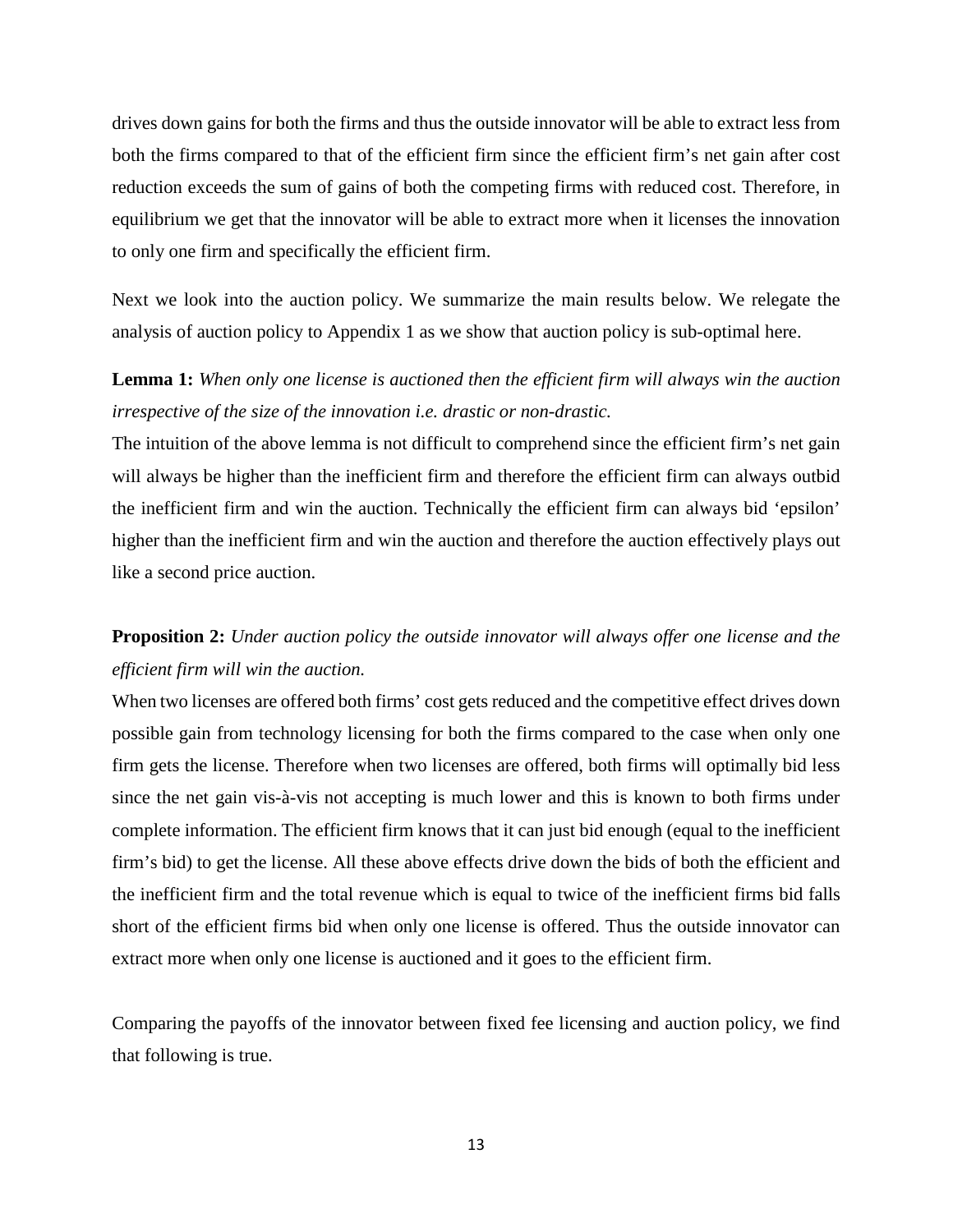#### **Proposition 3:** *Fixed fee licensing is always better than auction for the innovator.*

Since the optimal auction mechanism described (see Appendix 1) plays out like a second price auction, the innovator could only reap the second highest willingness to pay. But with complete information under fixed fee licensing the outside innovator can extract the maximum willingness to pay of the efficient firm with a 'take-it-or-leave-it' offer which is always greater than the second highest willingness to pay in the auction mechanism. Thus fixed fee licensing to the efficient firm will always provide greater return to the outside innovator vis-a-vis auction policy. Now, we proceed and analyze royalty licensing in detail.

### **3.2. Royalty licensing:**

#### **3.2.1. Royalty licensing to one firm:**

Again to start with, suppose the outside innovator licenses the innovation to firm A by charging a per unit royalty fee denoted by r. Therefore, firm A has to pay  $rQ_A$  to the outside innovator. Given this, firm A's profit function will be  $\pi_A = p_A Q_A - (c_A - \epsilon + r)Q_A$  and firm B's profit function can be written as  $\pi_B = p_B Q_B - c_B Q_B$ . The equilibrium prices, demands and profits can be given as:

$$
P_A^R = c_A - \epsilon + r + \frac{1}{3}(3t + \delta + \epsilon - r) \tag{19}
$$

$$
P_B^R = c_B + \frac{1}{3}(3t - \delta - \epsilon + r) \tag{20}
$$

$$
Q_A^R = \frac{1}{6t} (3t + \delta + \epsilon - r) \tag{21}
$$

$$
Q_B^R = \frac{1}{6t}(3t - \delta - \epsilon + r) \tag{22}
$$

$$
\pi_A^R = \frac{1}{18t} (3t + \delta + \epsilon - r)^2 \tag{23}
$$

$$
\pi_B^F = \frac{1}{18t} (3t - \delta - \epsilon + r)^2 \tag{24}
$$

The outside innovator will maximize  $rQ_A$  and the optimum royalty rate should have been  $r^*$  =  $3t+\delta+\epsilon$  $\frac{2\delta + \epsilon}{2} > 0$ . But one can easily check that  $\frac{3t + \delta + \epsilon}{2} > \epsilon \ \forall \ \epsilon \leq (3t + \delta)$ . Therefore in this case the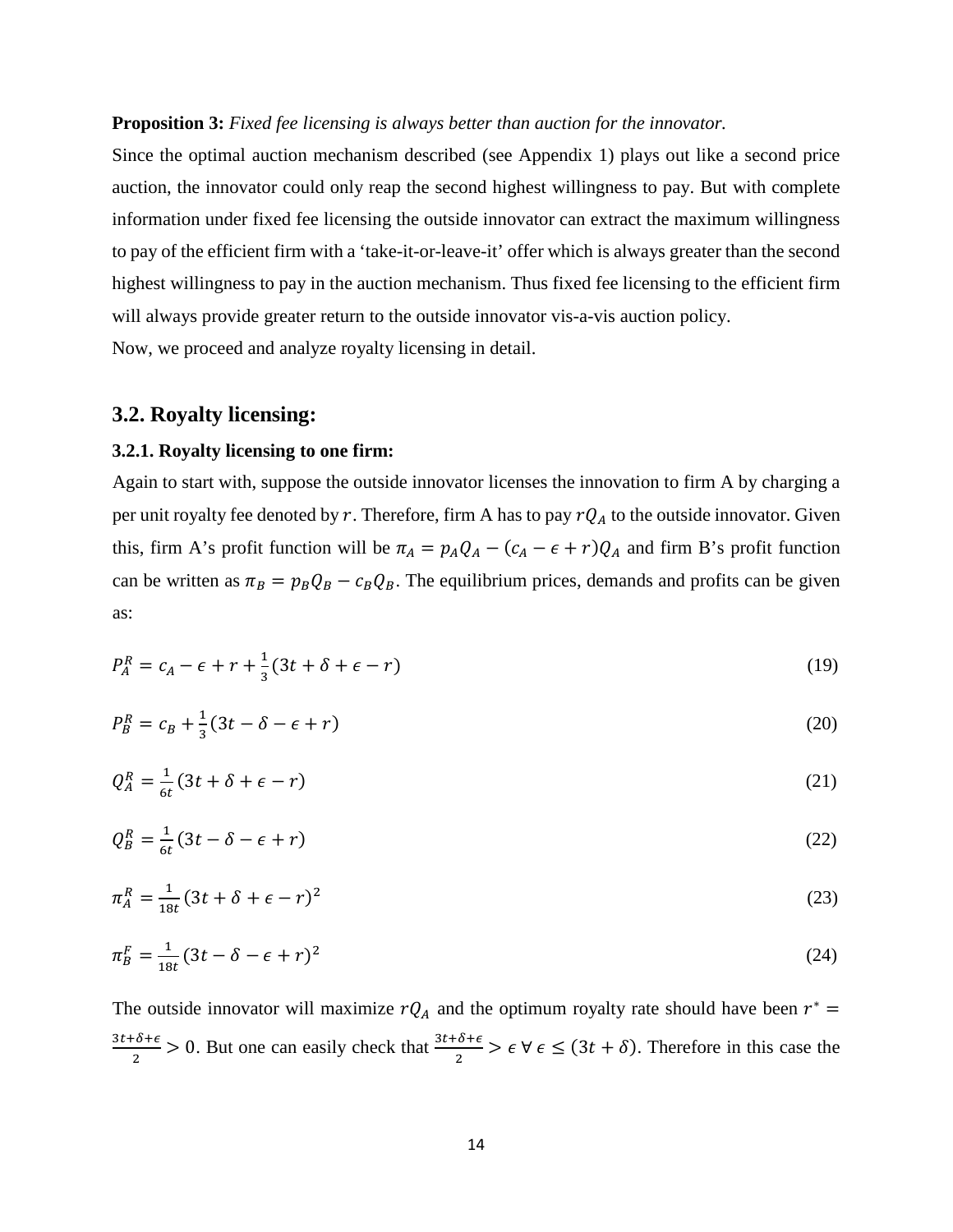optimum r will be set at  $r^* = \epsilon$  which is the upper bound of r.<sup>[8](#page-17-0)</sup> The revenue of the innovator will be  $Rev_A^r = \frac{\epsilon}{6t} (3t + \delta)$ . In this situation if firm A accepts the royalty licensing contract it's payoff will be  $\pi_A^R = \frac{1}{18t} (3t + \delta)^2$ . But if firm A rejects the contract then firm B gets the contract, and it can be shown that firm A cannot gain be rejecting<sup>[9](#page-17-1)</sup>. Therefore, firm A is weakly better-off accepting this contract. If  $\epsilon > (3t + \delta)$  then there can be two cases. Since the technology transferred is drastic, if  $r$  is not sufficiently high then firm A will become a monopoly and firm B has to go out of the market. That critical royalty rate can be easily calculated as  $r = \epsilon - 3t + \delta$ and at this royalty rate the effective cost reduction is  $3t - \delta$  which is sufficient to drive out firm B from the market. If this is the case then the innovator's revenue will be  $(\epsilon - 3t + \delta)$  as the monopolist now caters the entire market. But if  $r$  is higher than this then both firms will exist in the market. In that case the optimum royalty charged by the innovator will be  $r^* = \frac{3t + \delta + \epsilon}{2}$  and the innovator's revenue will be  $Rev_A^r = \frac{(3t + \delta + \epsilon)^2}{24t}$ . We need  $\frac{3t + \delta + \epsilon}{2} > \epsilon - 3t + \delta$  and this leads us to the restriction  $\epsilon < 9t - \delta$ . Therefore the innovator's optimal royalty contract and the revenue can be characterized as follows:  $r^* = \epsilon$  and  $Re v_A^r = \frac{\epsilon}{6t}(3t + \delta)\forall \epsilon \leq (3t + \delta)$ ,  $r^* = \frac{3t + \delta + \epsilon}{2}$  and  $Rev_A^r = \frac{(3t+\delta+\epsilon)^2}{24t}$  if  $(3t+\delta) < \epsilon < 9t-\delta$  and finally  $r^* = \epsilon - 3t + \delta$  and  $Rev_A^r = \epsilon - 3t + \delta$  $\delta \forall \epsilon > 9t - \delta$ . In all the above cases firm A is better off accepting the royalty contract.

Now if the innovator decides to license to firm B then it will maximize  $rQ_B$  and the optimal royalty rates and revenue can be calculated similarly as  $r^* = \epsilon$  and  $Re v_B^r = \frac{\epsilon}{6t}(3t - \delta)\forall \epsilon \le (3t - \delta)$ ,  $r^* = \frac{3t - \delta + \epsilon}{2}$  and  $Re v_B^r = \frac{(3t - \delta + \epsilon)^2}{24t}$  if  $(3t - \delta) < \epsilon < (9t + \delta)$  and finally  $r^* = \epsilon - 3t - \delta$  and  $Rev_B^r = \epsilon - 3t - \delta \forall \epsilon > 9t + \delta$ . One can check that  $Rev_A^r \geq Rev_B^r$  for all values of  $\epsilon$  with strict inequality for some  $\epsilon$  and therefore the innovator will optimally offer the license to firm A. Therefore in case of royalty licensing to one firm the innovator offers license to firm A and the optimal revenue for the innovator will be  $Rev_R^* = \frac{\epsilon}{6t}(3t + \delta)$ ,  $\forall \epsilon \leq (3t + \delta)$ ,  $Rev_R^* = \frac{(3t + \delta + \epsilon)^2}{24t}$ if  $(3t + \delta) < \epsilon < 9t - \delta$  and  $Re v_R^r = \epsilon - 3t + \delta \forall \epsilon > 9t - \delta$  where  $Re v_R^*$  denotes optimal

 $\overline{\phantom{a}}$ 

<span id="page-17-0"></span><sup>&</sup>lt;sup>8</sup> We assume royalty rate  $r^* \leq \epsilon$ , so that the potential licensee has the incentive to accept the licensing contract. In the literature, this is also called antitrust constraint as license contracts are regulated by antitrust authorities that interfere if they suspect collusive schemes that are geared to raise the equilibrium price (see Fan et al. 2017).

<span id="page-17-1"></span><sup>&</sup>lt;sup>9</sup> In fact it can be shown that firm A will be weakly worse off by rejecting  $\forall \epsilon \leq (3t + \delta)$ .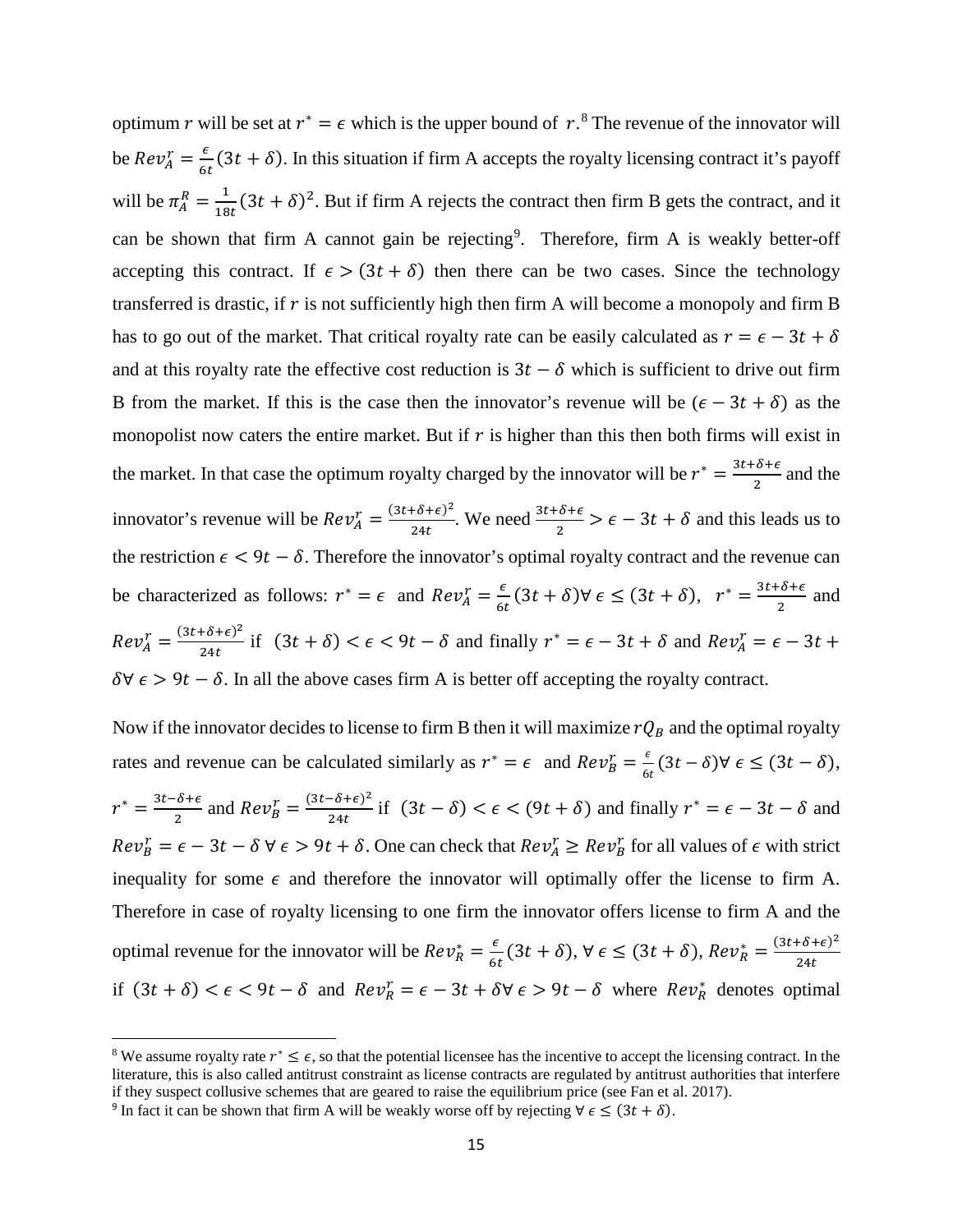revenue for the innovator when it licenses to only one firm. We can state our above finding succinctly in the next proposition:

#### **Proposition 4:**

*In case of royalty licensing to only one firm the outside innovator always offers the license to the efficient firm.*

Since the efficient firm produces more output (at least weakly) compared to the inefficient firm and also the royalty rate is higher for the efficient firm, the revenue for the outside innovator is always higher when it licenses to the efficient firm compared to when it licenses to the inefficient firm. Therefore the innovator will always license it to the efficient firm. Next we consider the possibility of royalty licensing to both firms.

#### **3.2.2 Royalty Licensing to both Firms:**

Consider the case where the outside innovator licenses the technology to both firms through perunit royalty licensing. Since the total output produced by both the firms add up to one, it is optimum for the innovator to charge  $r = \epsilon$  to both the firms and the innovator's maximum possible payoff will be  $\epsilon$ .<sup>10</sup> One can also look at individual firm incentives and rule out asymmetric royalty rates at the equilibrium: Suppose we assume asymmetric royalty rates for both firms i.e.  $r_A$  for firm A and  $r_B$  for firm B where  $r_A \neq r_B$ . Also to fix ideas denote  $\Delta r = r_A - r_B > 0$ . The optimal prices, quantities and profits can therefore be calculated as

$$
P_A^{\text{RBoth}} = c_A - \epsilon + r_A + \frac{1}{3}(3t + \delta - \Delta r) \tag{25}
$$

$$
P_B^{\text{RBoth}} = c_B - \epsilon + r_B + \frac{1}{3}(3t - \delta + \Delta r) \tag{26}
$$

$$
Q_A^{\text{RBoth}} = \frac{1}{6t} (3t + \delta - \Delta r) \tag{27}
$$

$$
Q_B^{\text{RBoth}} = \frac{1}{6t} (3t - \delta + \Delta r) \tag{28}
$$

$$
\pi_A^{\text{RBoth}} = \frac{1}{18t} (3t + \delta - \Delta r)^2 \tag{29}
$$

<span id="page-18-0"></span><sup>&</sup>lt;sup>10</sup>Market is covered according to our assumption and size of the market is assumed to be one.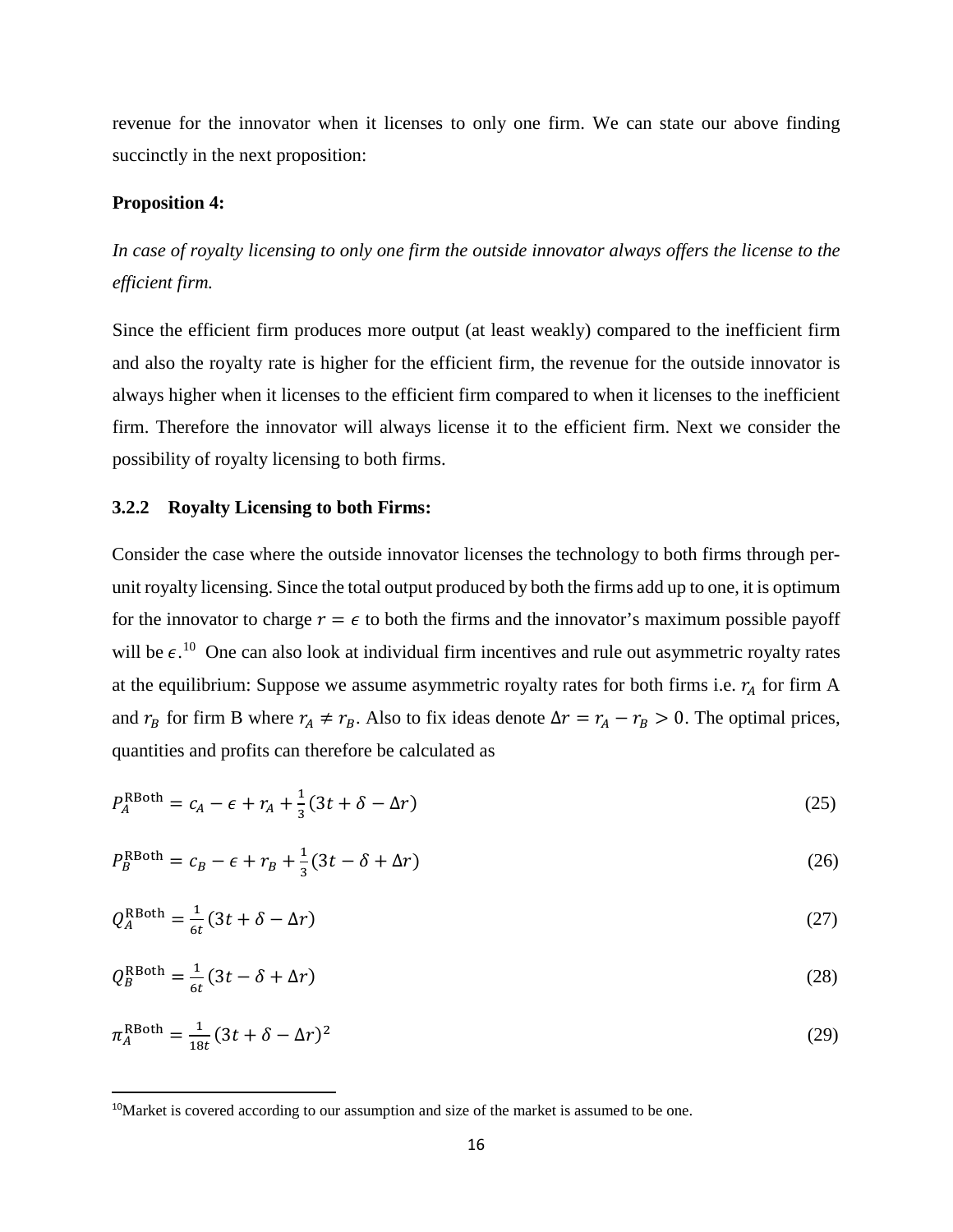$$
\pi_B^{\text{RBoth}} = \frac{1}{18t} (3t - \delta + \Delta r)^2 \tag{30}
$$

Note the incentives for firm A. When firm A accepts its payoff is given by (29) whereas when firm A rejects (but firm B accepts) it's payoff will be  $\frac{1}{18t}(3t + \delta - \epsilon + r)^2$ . Given  $r \leq \epsilon$  firm A's decision will depend on the relative values of  $\Delta r$  and  $(\epsilon - r)$ . As we have already argued that the innovator is better off charging r as close to  $\epsilon$  as possible and in fact at the optimum  $r = \epsilon$ , given  $\Delta r > 0$  firm A is better-off not accepting this asymmetric royalty contract. Again if we assume  $\Delta r = r_A - r_B < 0$  we can see that firm B is better off not accepting the contract. Therefore, with asymmetric royalty rates any one firm will not accept the contract and we go back to the single firm case.

So to make both the firms accept we need to assume symmetric royalty rates, without loss of generality. Therefore, assuming  $r_A = r_B = r$  when both firms get the license, from (27) and (28) we get that the industry output is one, and therefore the total revenue of the outside innovator is  $Rev_{royaltyBoth}^* = r$ . Thus the outside innovator will optimally choose  $r = \epsilon$  and it's revenue will be  $Rev_{royaltyBoth}^* = \epsilon$ . We have already shown that both firm A and B will accept this symmetric royalty contract.

We don't need to distinguish between drastic and non-drastic innovation in this case as the effective unit cost remains unchanged for both firms and the preceding analysis is relevant for innovation of all sizes. Now for  $\delta < 3t$  (true by assumption), it is easy to check that  $\epsilon$  $\epsilon$  $\frac{\epsilon}{6t}(3t+\delta)\forall \epsilon \leq (3t+\delta); \epsilon > \frac{(3t+\delta+\epsilon)^2}{24t} \forall (3t+\delta) < \epsilon < 9t-\delta;$  and  $\epsilon \geq \epsilon - 3t + \delta \forall \epsilon >$ 9t  $-\delta$ . Therefore, in case of royalty licensing offering two licenses is always optimal for the innovator.

Given above, we can state our next proposition:

#### **Proposition 5:**

*In case of royalty licensing the innovator will always license its innovation to both the firms irrespective of the size of innovation.*

When the innovator offers a symmetric royalty contract to both the firms the optimal royalty is set at  $\epsilon$  and since the market is fully covered the total industry output is one. Thus given the constraint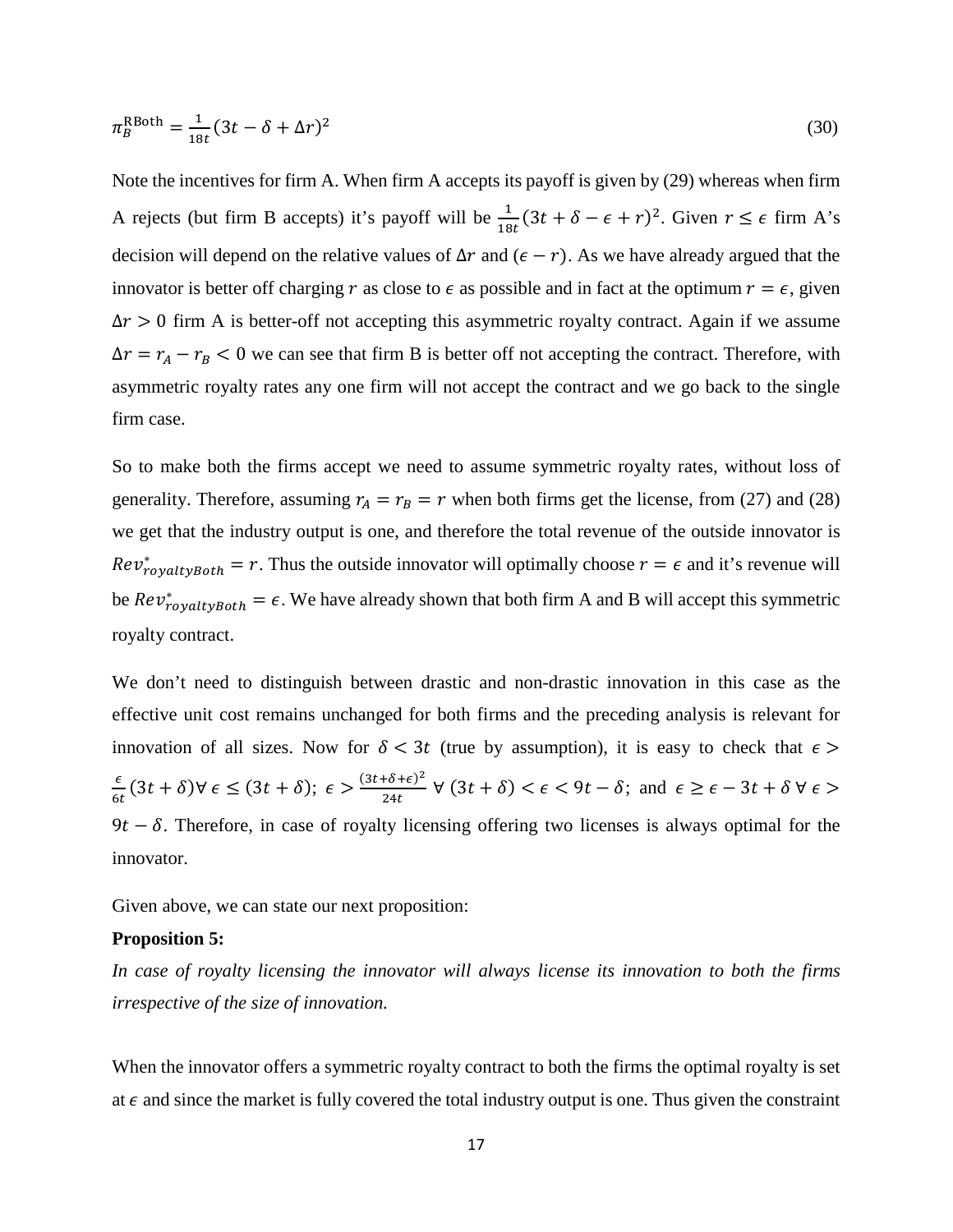that  $r \leq \epsilon$ , the maximum possible revenue that the innovator can garner is  $\epsilon$ . The innovator cannot do better compared to this while offering the royalty contract to a single firm whose output is less than the total market output. Thus it is optimal for the outside innovator to offer the royalty licensing contract to both the firms.

One can consider a two-part tariff licensing contract which is a mixture of fixed fee licensing and royalty licensing. The optimal two-part tariff licensing offered to both firms is in fact royalty licensing with royalty rate equal to  $\epsilon$  and fixed fee equal to zero. It can be shown that the two-part tariff licensing is never optimal and is either inferior to royalty or fixed fee licensing for all kinds of innovations. The result on two-part tariff licensing is summarized in Appendix 1 as Lemma 2. Thus without loss of generality we can focus fixed fee licensing and royalty licensing contracts to find the optimal licensing policy for the innovator. The next section follows on that.

#### **3.3. Optimal Licensing Policy**

We know when one license is offered then fixed fee licensing to a single firm is optimal. When two licenses are offered then pure royalty licensing to two firms is optimal. Therefore, to get the optimal licensing contract we need to compare the payoff of the outside innovator from single firm fixed fee licensing to the efficient firm and royalty licensing to both firms. When  $\epsilon$  <  $3t - \delta$ ,  $Re v_{royaltyBoth}^* = \epsilon > \frac{2\epsilon(3t + \delta)}{9t} = R_F^*$  if  $\delta \leq \frac{3t}{2}$ . If  $3t - \delta < \epsilon < 3t + \delta$  then  $\delta \leq t$  is a sufficient condition for  $Rev_{royaltyBoth}^* = \epsilon > (\epsilon + \delta - t) - \frac{1}{18t}(3t + \delta - \epsilon)^2 = R_F^*$ . When  $\epsilon >$  $3t + \delta$  then  $Rev_{royaltyBoth}^* = \epsilon > (\epsilon + \delta - t) = R_F^*$  if  $\delta \leq t$ . Thus, we state the main result below.

#### **Proposition 6:**

*(a). If the innovation is non-drastic and when*  $\epsilon < 3t - \delta$  *then royalty licensing to both firms is optimal if and only if*  $\delta \leq \frac{3t}{2}$ . Otherwise fixed fee licensing to the efficient firm is optimal. The *payoff to the innovator*  $R^* = \epsilon$  *if and only if*  $\delta \leq \frac{3t}{2}$ *, otherwise*  $R^* = \frac{2\epsilon(3t+ \delta)}{9t}$ *.* 

*(b). If the innovation is non-drastic and if*  $3t - \delta < \epsilon < 3t + \delta$  *then royalty licensing to both firms is optimal if*  $\delta \leq t$  (sufficient condition). Moreover there exits  $\delta^* \in [0, 3t] \forall \epsilon \in$  $(3t - \delta, 3t + \delta)$  *such that royalty to both firms is optimal if and only if*  $\delta < \delta^*$ , *otherwise fixed*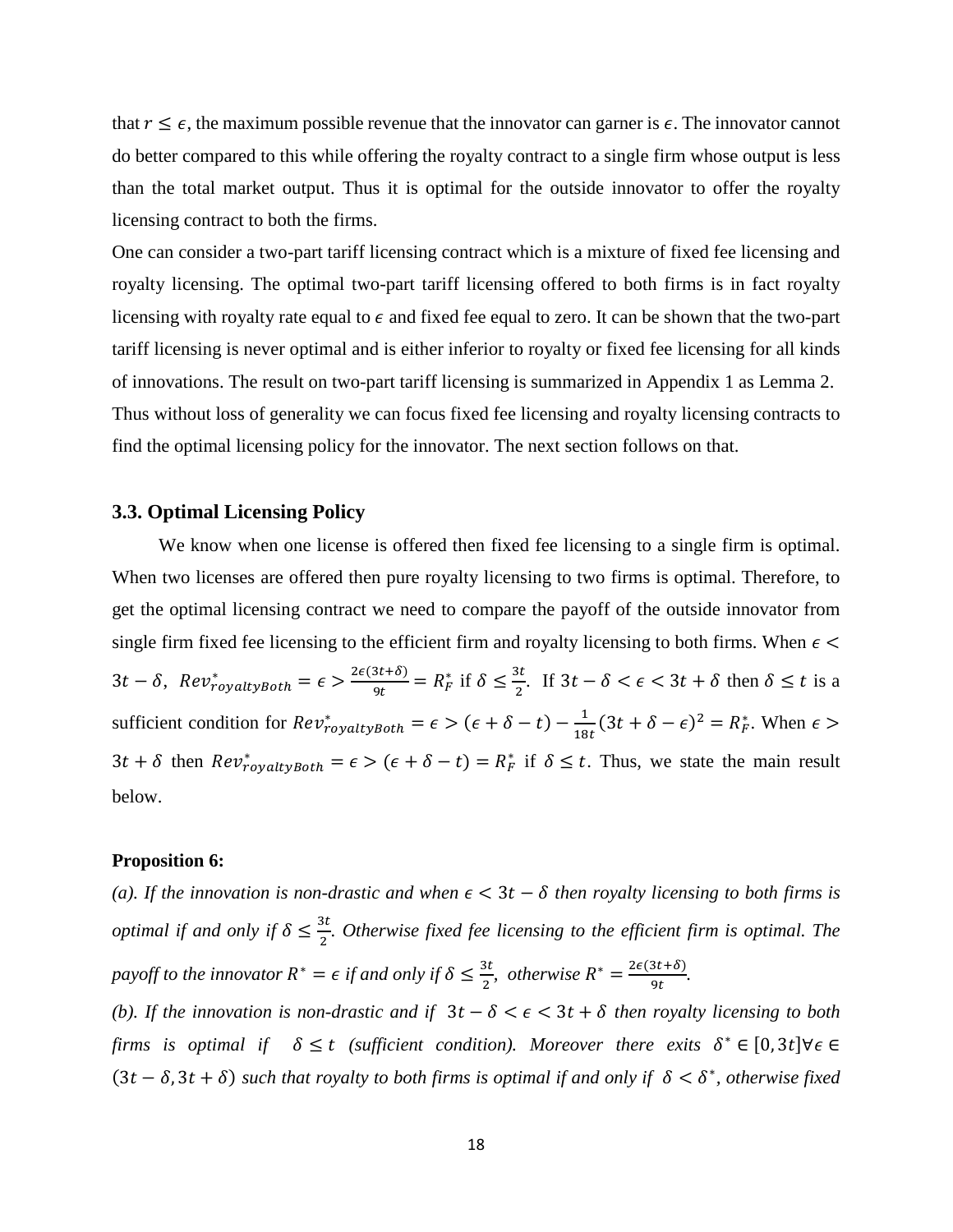*fee licensing to one firm is optimal. The payoff to the innovator*  $R^* = \epsilon$  *if*  $\delta < \delta^*$ , *otherwise*  $R^* = (\epsilon + \delta - t) - \frac{1}{18t} (3t + \delta - \epsilon)^2.$ 

*(c). If innovation is drastic (i.e.*  $\epsilon > 3t + \delta$ ) *royalty licensing to both the firms is optimal if and only if*  $\delta \leq t$ . Otherwise fixed fee licensing to the efficient firm is optimal. The payoff to the *innovator is*  $R^* = \epsilon$  *if and only if*  $\delta \leq t$ *, otherwise*  $R^* = \epsilon + \delta - t$ *.* 

**Summary and Intuition:** If one license is offered, it would be the fixed fee licensing to the *efficient* firm. If two licenses are offered then it must be pure royalty licensing to *both* firms. If the option is to choose between one or two licenses, then if cost differentials between the licensees are relatively small compared to the transport cost, royalty is chosen; otherwise optimal licensing is fixed fee.

The reason can be found from the revenue expressions from fixed fee licensing. First note that for all non-drastic innovations the revenue from fixed fee licensing increases with  $\epsilon$  and this increment is increasing in the cost difference of firms. Thus the benefit from technology transfer through fixed fee increases the more 'efficient' the efficient firm is and therefore if  $\delta$  is sufficiently high then this benefit will outweigh the maximum benefit from royalty licensing to both firms which is  $\epsilon$ . Thus for sufficiently high  $\delta$  technology transfer through fixed fee licensing is optimal otherwise royalty to both firms are optimal.

For drastic innovation firm A serves the entire market by charging the limit price  $\epsilon + \delta$  – t. This price increases with  $\delta$  as well. If  $\delta$  is sufficiently low implying that the efficient firm's cost advantage is sufficiently low in the sense of  $\delta < t$ , the limit price falls below  $\epsilon$ . Therefore for smaller efficiency difference royalty to both firms are always optimal. Note that in case of royalty licensing to both firms, no firm goes out of the market since the cost difference remains the same. Thus, we find initial cost asymmetries of the potential licensees as well as the transport costs matter, so far as the optimal mode of licensing for the innovator is concerned.

We find a mix of royalty and fixed fee as optimal licensing contracts in our spatial framework, which is also consistent with the empirical findings mentioned earlier.

It is also noteworthy that if  $\delta = 0$ , the optimal licensing strategy is royalty to both firms irrespective of the size of innovation which is exactly the result shown in Poddar and Sinha (2004) with symmetric firms. Thus from that angle our paper is a generalization of Poddar and Sinha's (2004) pioneering work on technology licensing in spatial competition. Moreover, we also get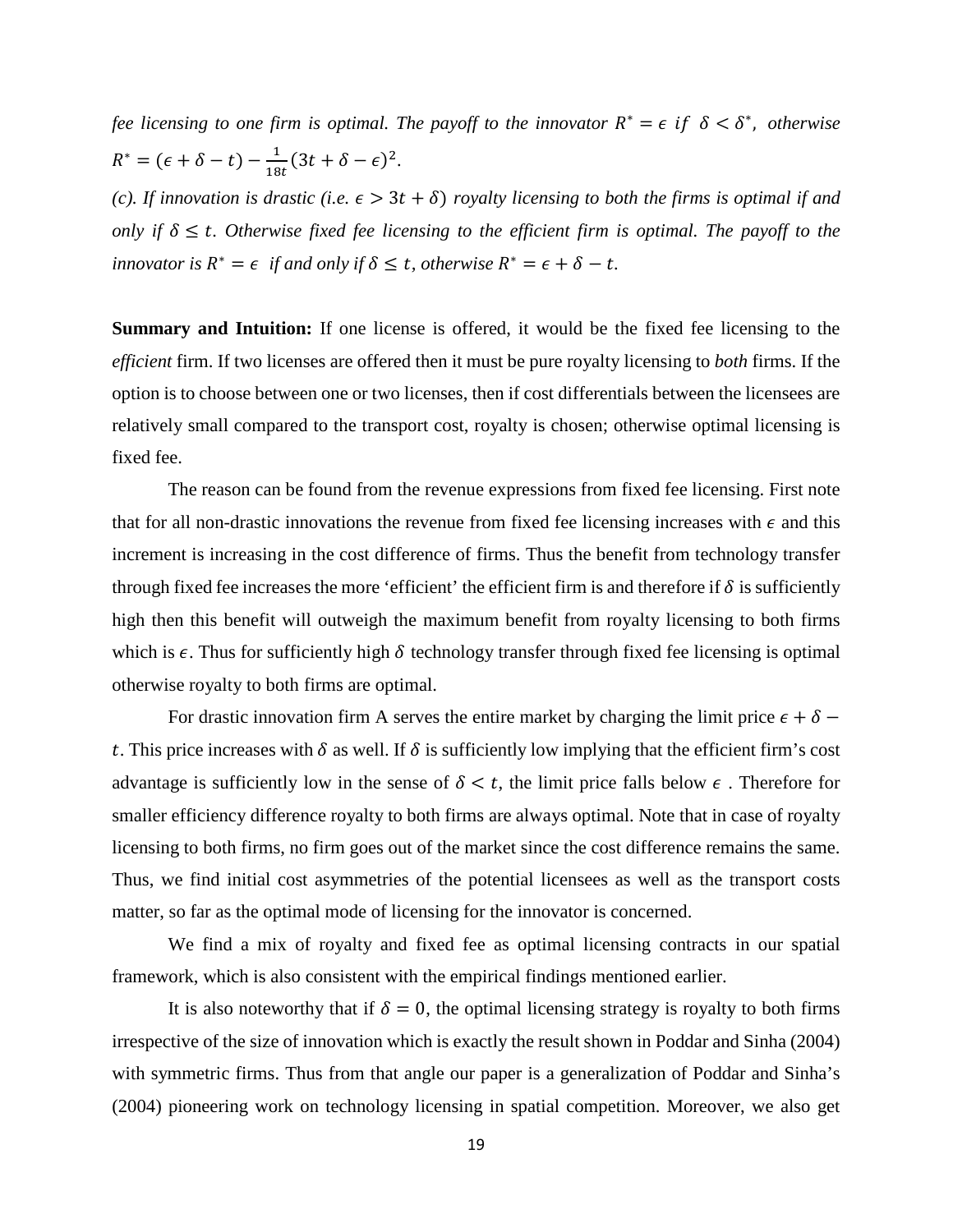additional results in our framework with  $\delta > 0$ .

 In our results, overall one can conceive of two countervailing effects: the innovator has an incentive to increase the market power (of the efficient firm) by offering one license to the efficient firm. This leads to increased possible payoff for the innovator. On the other hand increased market power of one firm (the efficient firm in this case) leads to reduced competition and in essence greater transportation cost and lower willingness to pay for the consumers which in turn hurts the outside innovator. This tradeoff becomes important in determining the optimal mode of technology licensing. If the efficient firm is too efficient then the first effect dominates and optimal technology licensing is fixed fee to the efficient firm. But if the firms are sufficiently close (in terms of cost) then creating market power (higher price and lower quantity) doesn't benefit the innovator much in generating revenue and the second effect kicks in. This is the situation where the innovator charges royalty per-unit from both firms and extracts the maximum cost difference per-unit from both the firms (and hence on the entire market output). Intuitively, in case of two royalties, lower price but the quantity expansion effect (full market) dominates in extracting a higher revenue.<sup>11</sup>

#### **4. Selling Game:**

We now consider the possibility where the innovator wants to sell the innovation to one of the firms by charging a fixed price (or fee). Note that selling can be done to only one firm in contrast to licensing where it can be done to both firms. If one firm rejects the selling contract, then it goes to the other firm. Again to fix ideas we assume that the innovator decides to sell the innovation to firm A. Now firm A is the owner of the innovation. Firm A now has the option of licensing the innovation to firm B. This issue in this structure has been analyzed in detail by Lu and Poddar (2014) and we invoke their result in our analysis here.

**Result (Lu and Poddar (2014)):** *In Hotelling's linear city model, the patentee's optimal licensing strategy is to license its (drastic or non-drastic) innovation using two-part tariff no matter whether the patentee is ex-ante efficient of inefficient or equally efficient as the other firm*.

<span id="page-22-0"></span> <sup>11</sup>We thank an anonymous referee for suggesting this alternative intuition.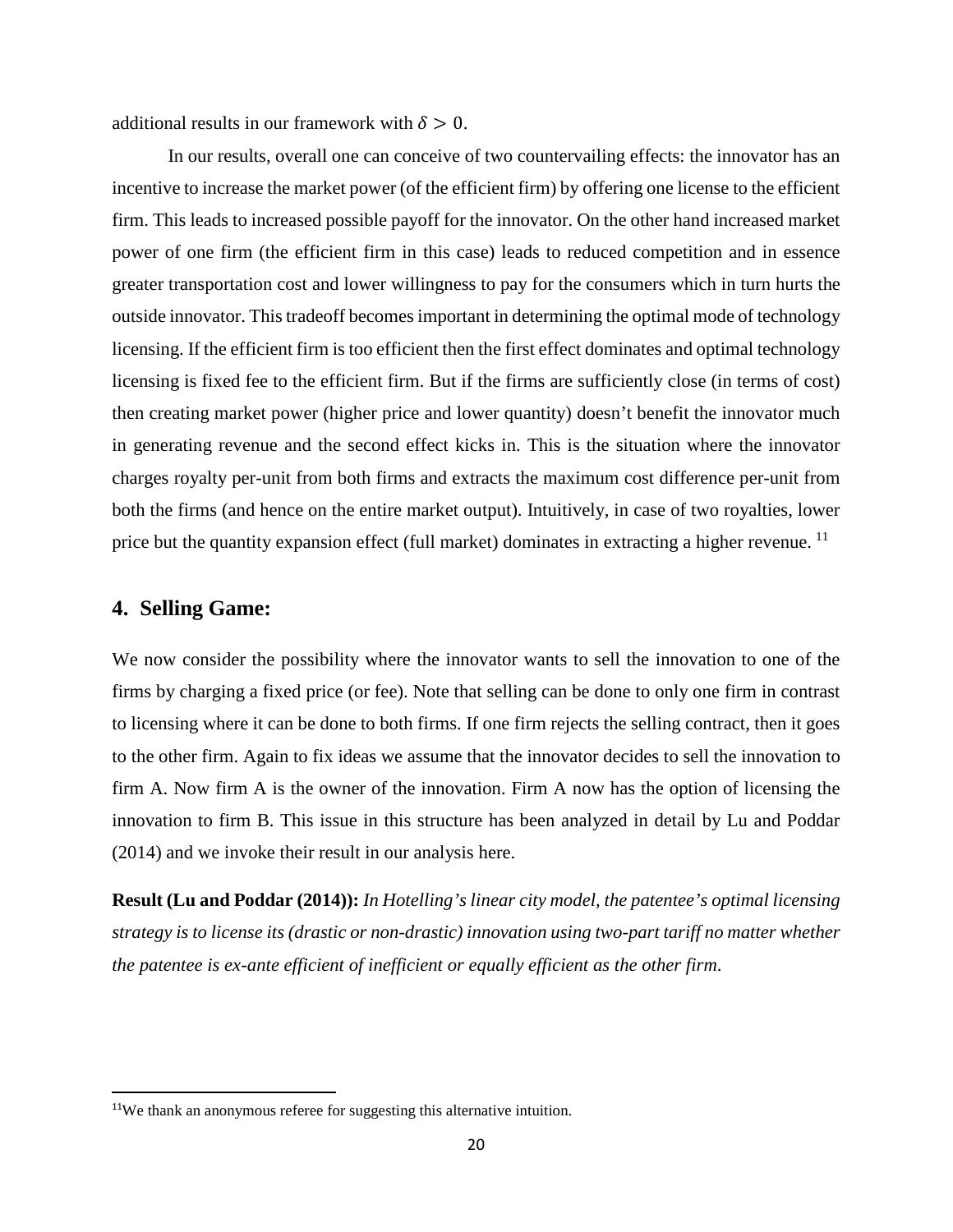In this structure when the innovation is non-drastic and  $\epsilon < 3t - \delta$ , in case of two-part tariff firm A's optimal  $r$  and  $F$  are  $r^{TPT} = \epsilon$  and  $F^{TPT} = \frac{1}{18t}(3t - \delta)^2 - \frac{1}{18t}(3t - \delta - \epsilon)^2$ . <sup>12</sup> Firm A's total payoff in case of two-part tariff will be  $\frac{1}{18t}(3t + \delta)^2 + \epsilon + \frac{1}{18t}(3t - \delta)^2 - \frac{1}{18t}(3t - \delta - \epsilon)^2$ . This is the maximum that firm A can get by licensing the technology to firm B. If firm A rejects, then firm B becomes the owner of the innovation. Then firm B will optimally offer the two-part tariff contract to firm A and in that case firm A can at most earn its no-licensing payoff of this licensing sub-game which firm B will optimally leave for firm A. So firm A's non-acceptance payoff of this selling game is  $\frac{1}{18t}(3t + \delta - \varepsilon)^2$ . Therefore, firm A's maximum net gain from purchasing the innovation from the outside innovator  $is\frac{1}{18t}(3t+\delta)^2 + \varepsilon + \frac{1}{18t}(3t-\delta)^2$  – 1  $\frac{1}{18t}(3t-\delta-\epsilon)^2 - \frac{1}{18t}(3t+\delta-\epsilon)^2$ . The outside innovator can potentially extract this amount and still get firm A to accept the purchase. That is the innovator can potentially charge  $F<sup>sell</sup> = \epsilon +$ 1  $\frac{1}{18t}(3t-\delta)^2 + \frac{1}{18t}(3t+\delta)^2 - \frac{1}{18t}(3t-\delta-\epsilon)^2 - \frac{1}{18t}(3t+\delta-\epsilon)^2$ . This will be the innovator's maximum revenue while selling the innovation. Previously, we have shown the innovator's maximum possible profit from licensing its innovation is  $\epsilon$  if  $\delta \leq \frac{3t}{2}$  and  $R^* = \frac{2\epsilon(3t+\delta)}{9t}$ otherwise. Calculations show that  $F^{Sell}$  exceeds both  $\epsilon$  and  $\frac{2\epsilon(3t+\delta)}{9t}$  and this holds for all values of δ. Therefore, when innovation is non-drastic and  $\epsilon < 3t - \delta$ , it is optimum for the innovator to sell the innovation.

When the innovation is non-drastic and  $3t - \delta < \epsilon < 3t + \delta$ , the optimal two part tariff contract offered by firm A will be  $r^{TPT} = \epsilon$  and  $F^{TPT} = \frac{1}{18t}(3t - \delta)^2$  since the no-licensing payoff of firm B is zero as  $\epsilon > 3t - \delta$ . The maximum payoff that firm A can get from licensing is  $\frac{1}{18t}(3t + \delta)^2$  +  $\epsilon + \frac{1}{18t}(3t - \delta)^2$ The no acceptance payoff of firm A in this situation is  $\frac{1}{18t}(3t + \delta - \epsilon)^2$  since firm A will not go out of the market if it refuses and firm B gets the license. Therefore, the outside innovator can possibly extract a maximum of  $\frac{1}{18t}(3t+\delta)^2 + \epsilon + \frac{1}{18t}(3t-\delta)^2 - \frac{1}{18t}(3t+\delta (\varepsilon)^2$  from firm A. Note again that this exceeds both  $\varepsilon$  and  $(\varepsilon + \delta - t) - \frac{1}{18t}(3t + \delta - \varepsilon)^2$  (the

l

<sup>&</sup>lt;sup>12</sup> In Lu and Poddar (2014),  $\delta$  is defined as  $\delta = c_A - c_B > 0$  hence the difference in the corresponding expressions.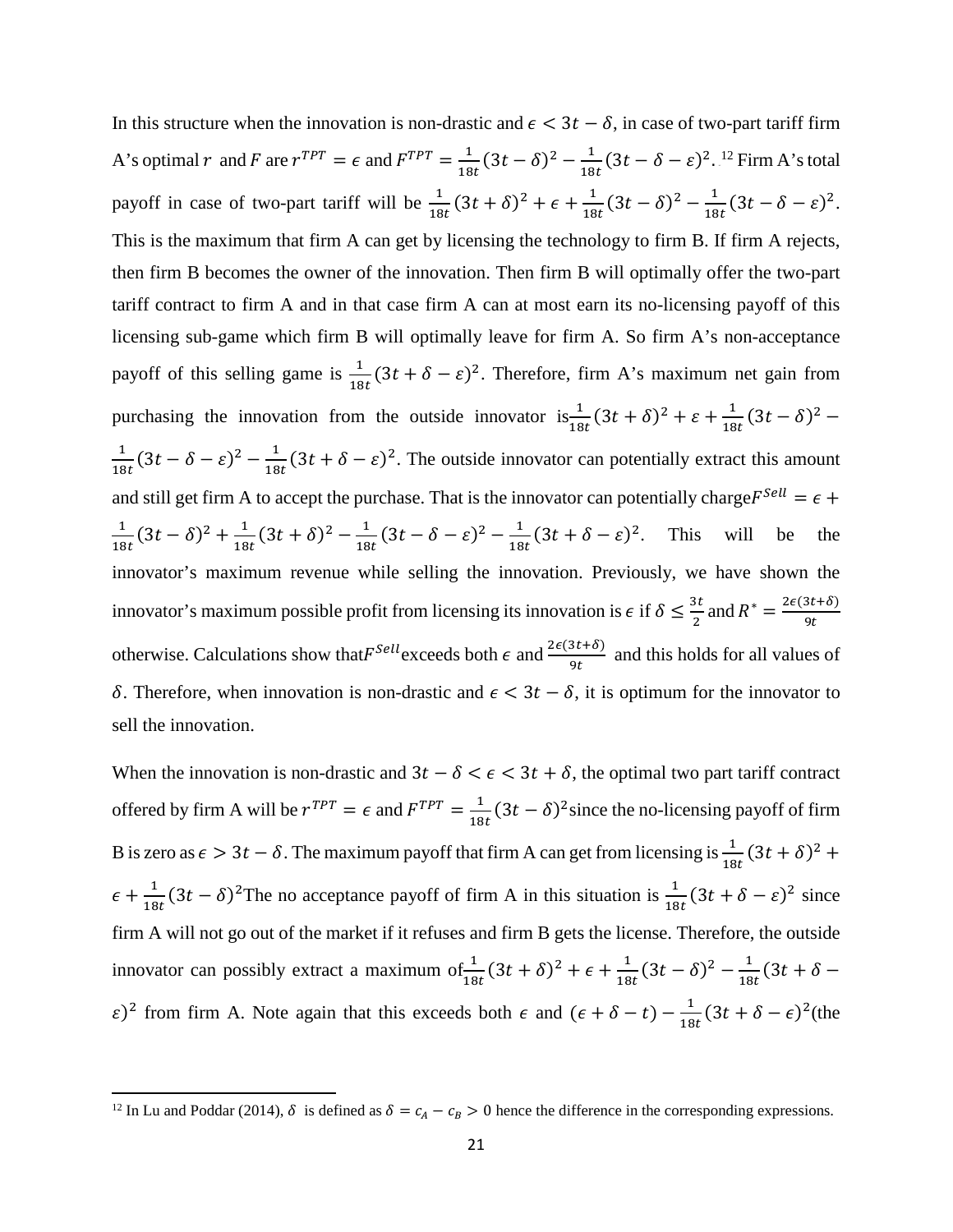profits under licensing) since  $\epsilon + \frac{1}{18t}(3t + \delta)^2 + \frac{1}{18t}(3t - \delta)^2 \ge (\epsilon + \delta - t)$  for  $0 \le \delta \le 3t$ . Thus selling is optimal for the innovator even if  $3t - \delta < \epsilon < 3t + \delta$ .

Finally, when the innovation is drastic and  $\epsilon > 3t + \delta$ , the patentee's optimal licensing contract is again $r^{TPT} = \epsilon$  and  $F^{TPT} = \frac{1}{18t}(3t - \delta)^2$ . Thus,  $\pi_A^{TPT} = \frac{1}{18t}(3t + \delta)^2 + \epsilon + \frac{1}{18t}(3t - \delta)^2$ . If firm A refuses to purchase the innovation, then firm B gets it. Since the innovation is drastic firm A's no-acceptance payoff goes to zero in this case and therefore the outside innovator can possibly extract the entire amount  $\frac{1}{18t}(3t+\delta)^2 + \epsilon + \frac{1}{18t}(3t-\delta)^2$  from firm A. Therefore, the outside innovator can sell the innovation and get maximum revenue  $F^{Sell} = \frac{1}{18t}(3t + \delta)^2 + \epsilon +$  $\overline{1}$  $\frac{1}{18t}(3t-\delta)^2$ . Now one can easily show that this exceeds both  $(\epsilon + \delta - t)$  and  $\epsilon$  (the profits under licensing) and therefore selling is also optimal when innovation is drastic and this holds irrespective of the value of  $\delta$ .

Thus, we show that the outside innovator is unambiguously better off selling the innovation to any one firm than licensing to one or both the firms. We also note that the selling payoffs of the innovator do not depend on whether the innovator sells it to the efficient or the inefficient firm. The intuition is even if the inefficient firm gets the new technology it can further license it to the efficient firm and can potentially extract all the benefit from the efficient firm which in turn can be potentially extracted by the outside innovator. Since market is covered this 'total possible benefit' from technology transfer is fixed. Now it is up to the 'buyer of the technology' to extract the entire surplus from further licensing which in turn is extracted by the innovator. Therefore, the innovator will be indifferent between selling the innovation to the efficient firm or the inefficient firm and in both situations it gets the same payoff.

Therefore, from the above detailed analysis we can state the main result of our paper:

#### **Proposition 7:**

*It is optimum for the innovator to sell the innovation to any one firm and this holds irrespective of whether the innovation is drastic or non-drastic. The owner firm further licenses the innovation to the rival firm.*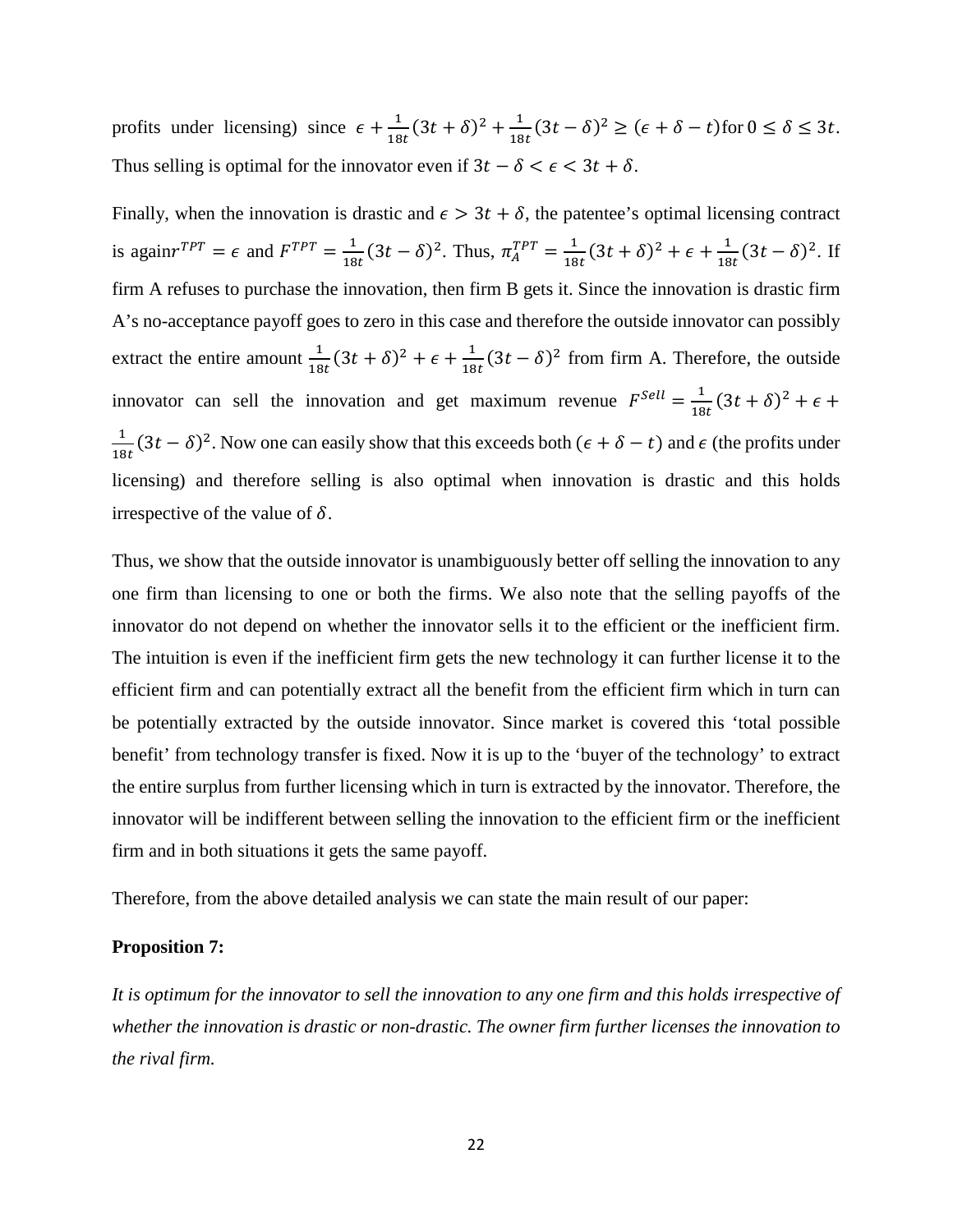The optimality of the selling comes from the fact that in case of selling the purchasing firm has the right to subsequently license it to the other firm and extract more from the other firm. Therefore selling can reap the 'full' willingness to pay from the 'purchasing' firm which is in turn extracted by the outside innovator and therefore the resultant payoff will be higher. Whereas in case of licensing the licensee doesn't have the right to license the technology to the other firm (or take any further action with the technology) and therefore the innovator can extract less if it licenses the technology. This makes selling unambiguously preferred over licensing for the outside innovator. But this 'full' willingness to pay is same for both the efficient and inefficient firm since the inefficient firm can also extract from the efficient firm through further licensing. Thus the identity of the 'buyer' doesn't matter in our model. Following Lu and Poddar (2014) we know that the 'buyer' will subsequently license it to the other competing firm using a two-part tariff.

 A crucial difference of our result with Sinha (2016) is that in Sinha's paper it was optimal for the innovator to sell the license to the efficient firm only, whereas in our model the identity of the buyer does not matter. The reason is that in Hotelling structure with full market coverage the market size and the total pie is fixed whereas Sinha (2016) considered Cournot competition where total demand is not fixed. The efficient firm's gain from cost reduction is higher compared to the inefficient firm and also the subsequent gain from further licensing is higher due to higher output expansion of the efficient firm post cost reduction compared to the inefficient firm. Thus in the Cournot structure we have a quantity expansion effect that drives Sinha (2016)'s result which is absent in the Hotelling structure with full market coverage. Therefore in Sinha's model the efficient firm can gain more from technology transfer compared to the inefficient firm and it is optimal for the innovator to sell the license to the efficient firm. This 'identity invariance' selling result is one crucial difference that is worth mentioning which differentiates our contribution to Sinha (2016)'s contribution.

#### **5. Welfare Analysis:**

#### **5.1 Welfare under Optimal Licensing:**

### *(i). Royalty:*

While analyzing the licensing of the innovation first we point out that when  $\epsilon < 3t - \delta$ and  $\delta \leq \frac{3t}{2}$  holds or when  $3t - \delta < \epsilon < 3t + \delta$  or  $\epsilon > 3t + \delta$  and  $\delta \leq t$  holds then royalty licensing to both firms with  $r^A = r^B = \epsilon$  is optimal. The post innovation prices and the profits of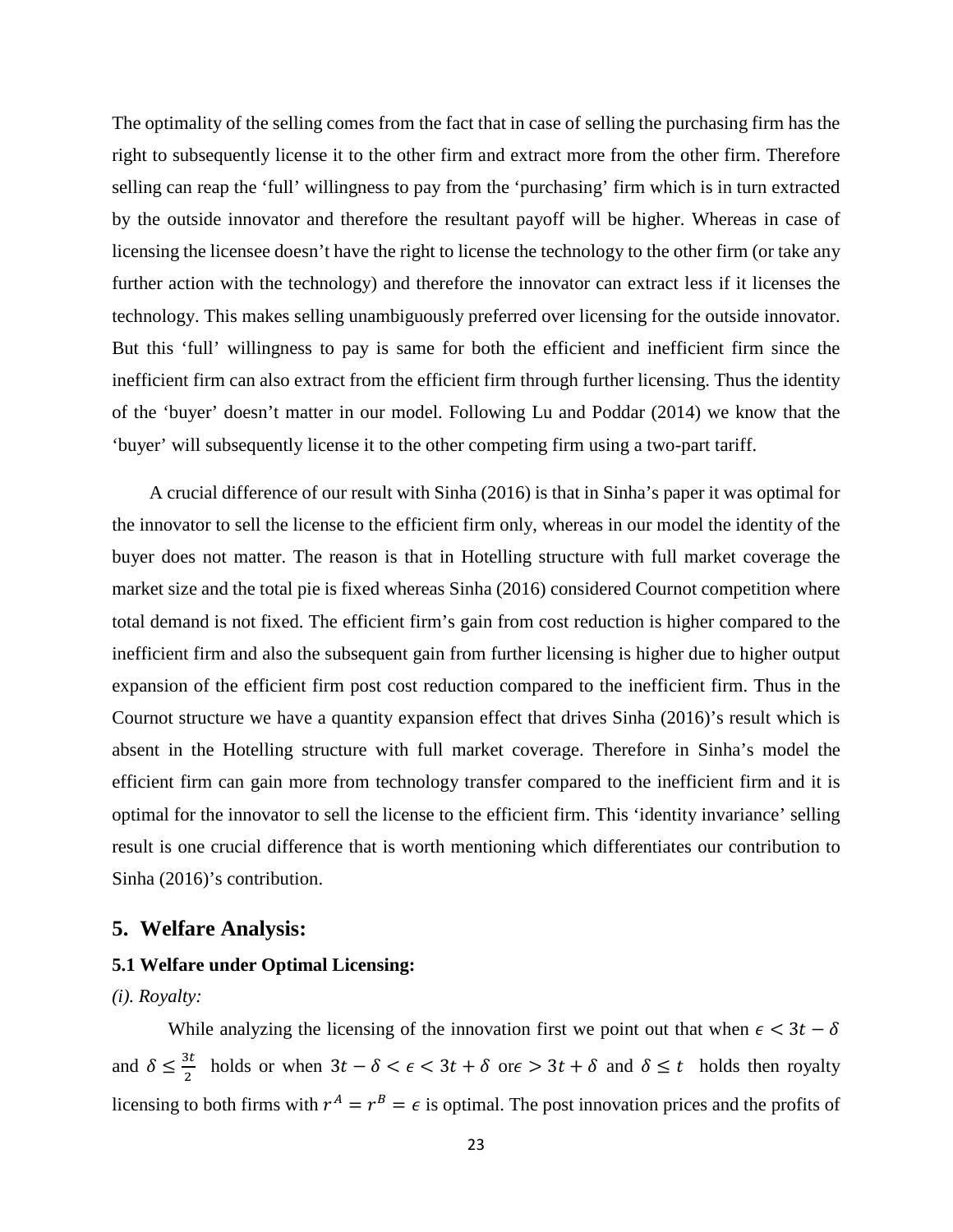both the firms are same as that of the no-licensing case. Therefore, under royalty licensing the consumer surplus and the producer surplus remain the same as that of the no-licensing scenario. The entire gain or surplus is appropriated by the outside innovator and who receives a payoff of  $\epsilon$ . Therefore, the *increase* in social welfare is  $\epsilon$ .

*(ii). Fixed Fee:*

If  $\epsilon < 3t - \delta$  and  $\delta > \frac{3t}{2}$  holds then fixed fee to the efficient firm is optimal and we need to calculate the increase in producers surplus and the consumers surplus in this situation. In case of fixed fee licensing, firm A gets  $\frac{1}{18t}(3t + \delta - \epsilon)^2$  after paying the licensing fee, firm B gets 1  $\frac{1}{18t}(3t - \delta - \epsilon)^2$  and the outside innovator extracts  $\frac{1}{18t}(3t + \delta + \epsilon)^2 - \frac{1}{18t}(3t + \delta - \epsilon)^2$ . Adding all these the total producers' and innovator's surplus can be written as  $\frac{1}{18t}(3t + \delta)^2$  +  $\overline{1}$  $\frac{1}{18t}(3t-\delta)^2 + \frac{2\epsilon^2 + 4\delta\epsilon}{18t}$  and therefore the increment in surplus is  $\frac{2\epsilon^2 + 4\delta\epsilon}{18t}$ . To calculate the increment in consumer surplus we need to segment the entire market into three parts, i.e.  $\left[0, \frac{1}{2} + \frac{\delta}{6t}\right], \frac{1}{2}$  $\frac{1}{2} + \frac{\delta}{6t}, \frac{1}{2}$  $\frac{1}{2} + \frac{\delta}{6t} + \frac{\epsilon}{6t}$  and  $\frac{1}{2}$  $\frac{1}{2} + \frac{\delta}{6t} + \frac{\epsilon}{6t}$ , 1. The first segment pre-licensing purchased from firm A and after licensing is still purchasing from firm A. The second segment pre-licensing purchased from firm B but post licensing purchases from firm A. The final segment pre-licensing purchased from firm B and after licensing is still purchasing from firm B. One can also calculate the change in prices post licensing where the price of firm A falls by  $\frac{2\epsilon}{3}$  and the price of firm B falls by  $\frac{2\epsilon}{3}$ . Also we need to calculate the difference in post licensing price of A and pre-licensing price of B and the post licensing price of A is smaller by  $\frac{(2e+6)}{3}$ . Therefore, consumers in all the segments gain and since we assumed that the consumers are uniformly distributed and purchase only one unit of the good the total change in consumer surplus can be calculated by multiplying the price changes and the length of the intervals and after calculating the total increase in consumer surplus is found as  $\frac{\epsilon(9t+2\delta+\epsilon)}{18t}$ . Therefore, the total *increase* in welfare compared to no-licensing is found by adding the increase in consumer surplus and the producers and innovator's surplus which we get as  $\frac{\epsilon(3t+2\delta+\epsilon)}{6t}$ .

When  $\epsilon \geq 3t - \delta$  and  $\delta > t$ , the outside innovator goes for fixed fee licensing to firm A and we calculate the change in total welfare similarly. In this situation post licensing firm A becomes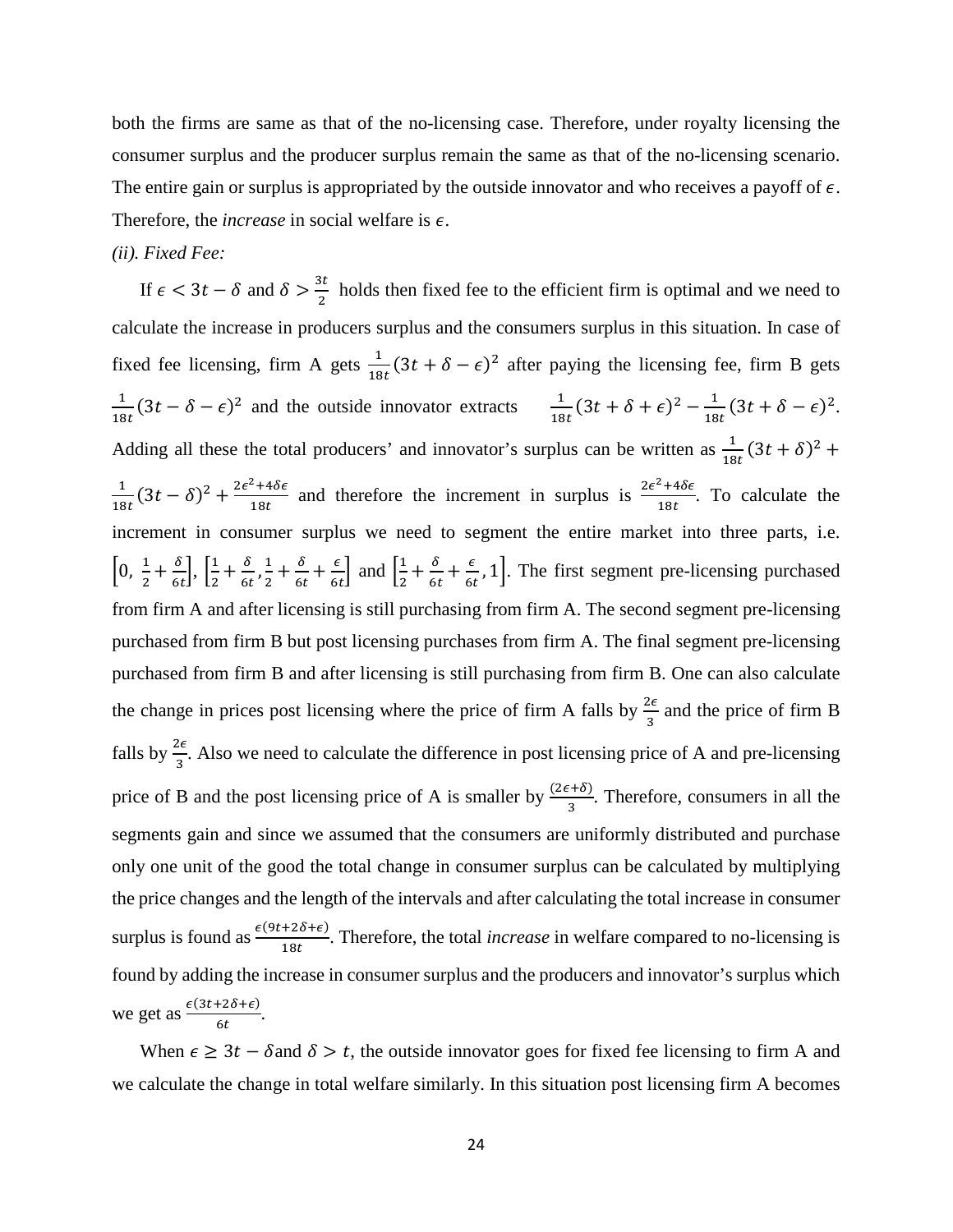the monopolist and charge  $P_A^F = c_B - t$ . Firm A gets a net payoff of  $\frac{1}{18t}(3t + \delta - \epsilon)^2$  and the innovator extracts  $(\epsilon + \delta - t) - \frac{1}{18t} (3t + \delta - \epsilon)^2$  from firm A. Firm B gets zero. So total post innovative producers and innovator's surplus will be  $(\epsilon + \delta - t)$  and the gain compared to nolicensing will be  $(\epsilon + \delta - t) - \frac{1}{18t}(3t - \delta)^2 - \frac{1}{18t}(3t + \delta)^2$ . To calculate the increase in consumers' surplus we note that post licensing all consumer's purchase from firm A and therefore  $\left[0, \frac{1}{2} + \frac{\delta}{6t}\right]$  will continue to purchase from firm A whereas  $\left[\frac{1}{2}\right]$  $\frac{1}{2} + \frac{\delta}{6t}$ , 1 will now purchase from firm A. Price of good A falls by  $\frac{2(3t-\delta)}{3}$  (magnitude) with respect to its pre-licensing price and it falls by  $\frac{(6t-\delta)}{3}$  (magnitude) compared to the pre-licensing price of firm B. Therefore, the increase in consumer surplus will be  $\frac{\delta(3t-\delta)}{6t}$ . Thus the total increase in welfare will be  $(\epsilon + \delta - t)$  –  $\overline{1}$  $\frac{1}{18t}(3t-\delta)^2 - \frac{1}{18t}(3t+\delta)^2 + \frac{\delta(3t-\delta)}{6t}$ . This also holds for the case where  $3t-\delta \leq \epsilon \leq 3t+\delta$ and fixed fee licensing is optimal for the innovator.

Now we look at the welfare increment when the innovator goes for selling of the patent right.

#### **5.2 Welfare under Selling:**

In case of selling we know following Lu and Poddar (2014) that the patentee firm (in our case firm A) post purchase goes for two-part tariff licensing agreement with firm B and the optimal two-part tariff contract that firm A offers in our structure will be are  $r^{TPT} = \epsilon$  and  $F^{TPT} = \frac{1}{18t}(3t - \delta)^2$  – 1  $\frac{1}{18t}(3t - \delta - \epsilon)^2$  when  $\epsilon < 3t - \delta$ . Again the optimal price that both firm A and B charges will be  $p_A = c_A + \frac{1}{3}(3t + \delta)$  and  $p_B = c_B + \frac{1}{3}(3t - \delta)$  which is exactly equal to the pre-innovation prices. Therefore, the consumers do not gain and the consumer surplus remains exactly the same as in the pre-innovation/no-selling scenario. The optimal profit of the firms will also be exactly equal to the pre-innovation level and the outside innovator will extract the entire additional surplus accruing from the innovation. Therefore, the total increase in social welfare will be exactly equal to the fixed fee that the innovator charges while selling the innovation, i.e.  $\epsilon + \frac{1}{18t}(3t - \delta)^2$  + 1  $\frac{1}{18t}(3t+\delta)^2 - \frac{1}{18t}(3t-\delta-\epsilon)^2 - \frac{1}{18t}(3t+\delta-\epsilon)^2$ .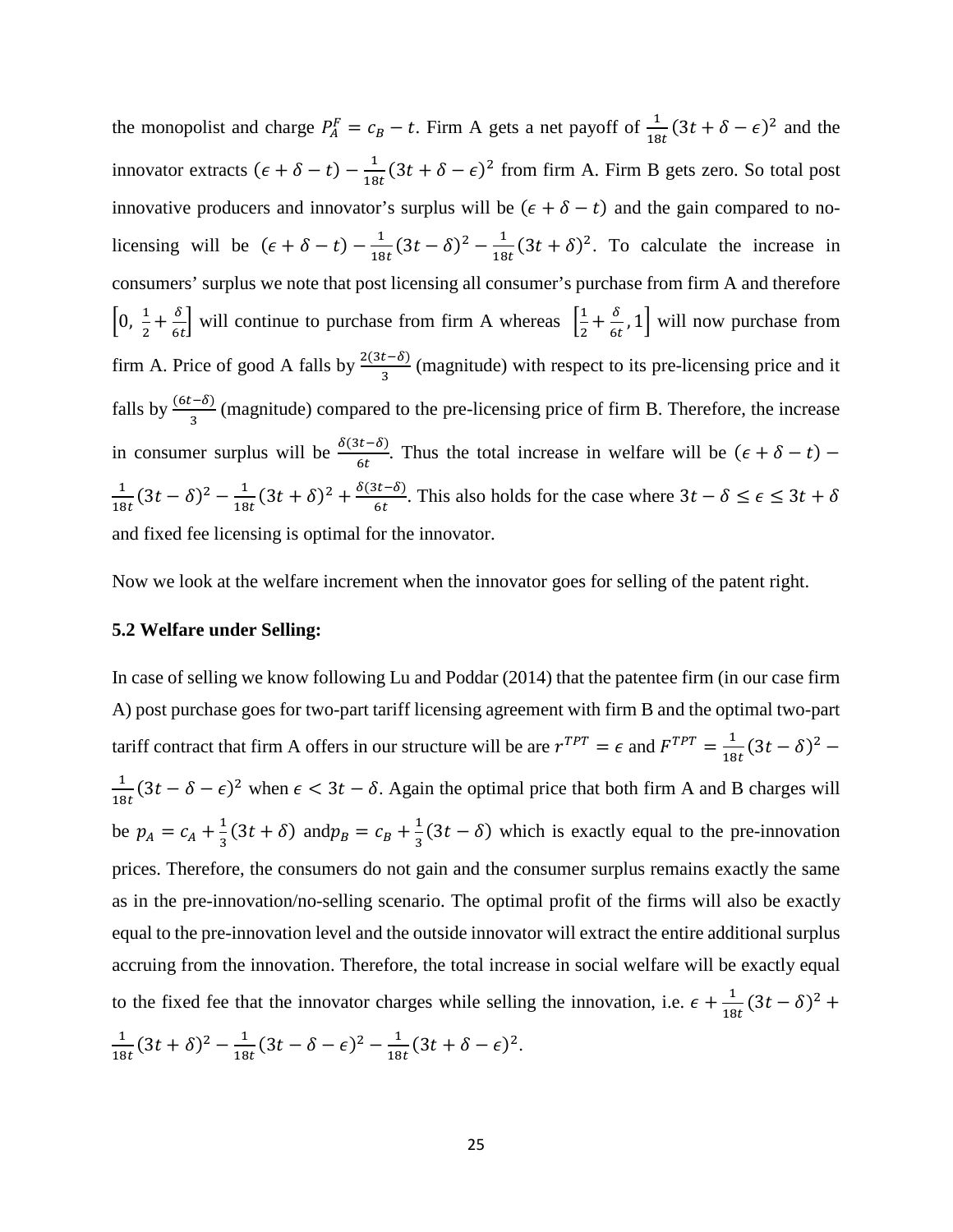Again when  $\epsilon > 3t - \delta$ , by similar argument the increment will social surplus will be 1  $\frac{1}{18t}(3t-\delta)^2 + \epsilon + \frac{1}{18t}(3t+\delta)^2$  while both the consumers surplus and the producers remain at the pre-innovation/no-innovation level.

#### **5.3 Welfare Comparison - Selling vs. Licensing:**

We can now compare the changes in welfare in both the situations.

When  $\epsilon < 3t - \delta$  and  $\delta \leq \frac{3t}{2}$  holds then certainly  $\epsilon + \frac{1}{18t}(3t - \delta)^2 + \frac{1}{18t}(3t + \delta)^2 - \frac{1}{18t}(3t - \delta)^3$  $(\delta - \varepsilon)^2 - \frac{1}{18t} (3t + \delta - \varepsilon)^2$  exceeds  $\epsilon$  and therefore selling is also socially optimal.

When  $\epsilon > 3t + \delta$  and  $\delta \le t$  then definitely $\frac{1}{18t}(3t - \delta)^2 + \epsilon + \frac{1}{18t}(3t + \delta)^2$  exceeds  $\epsilon$  and therefore again selling welfare dominates licensing. Similarly, when  $3t - \delta \le \epsilon \le 3t + \delta$  and  $\delta \le t$  then also  $\frac{1}{18t}(3t-\delta)^2 + \epsilon + \frac{1}{18t}(3t+\delta)^2$  exceeds  $\epsilon$  and therefore selling leads to greater increased welfare compared to licensing.

When  $\epsilon < 3t - \delta$  and  $> \frac{3t}{2}$ , then the increment in welfare from licensing is  $\frac{\epsilon(3t + 2\delta + \epsilon)}{6t}$  which is a sum of the increased consumer surplus  $\frac{\epsilon(9t+2\delta+\epsilon)}{18t}$  and the increase in producer's surplus  $\frac{2\epsilon^2+4\delta\epsilon}{18t}$ . One can check that  $\epsilon > \frac{\epsilon(9t+2\delta+\epsilon)}{18t}$  and  $\frac{1}{18t}(3t-\delta)^2 + \frac{1}{18t}(3t+\delta)^2 - \frac{1}{18t}(3t-\delta-\epsilon)^2$ 1  $\frac{1}{18t}(3t+\delta-\epsilon)^2 > \frac{2\epsilon^2+4\delta}{18t}$  $\frac{1406}{18t}$   $\forall \epsilon < 3t - \delta$ . Therefore, the total welfare under selling  $\epsilon$  +  $\overline{1}$  $\frac{1}{18t}(3t-\delta)^2 + \frac{1}{18t}(3t+\delta)^2 - \frac{1}{18t}(3t-\delta-\epsilon)^2 - \frac{1}{18t}(3t+\delta-\epsilon)^2$  exceeds the total welfare under fixed fee licensing  $\frac{\epsilon(3t+2\delta+\epsilon)}{6t}$  and thus we get that selling is welfare-optimal for all  $\epsilon < 3t$  –  $\delta$ .

Finally, for the remaining two cases, i.e.  $\epsilon > 3t + \delta$  and  $\delta > t$  holds and also the case where fixed fee licensing is optimal when  $3t - \delta \le \epsilon \le 3t + \delta$  the increment in total welfare is  $(\epsilon + \delta - t)$  –  $\overline{1}$  $\frac{1}{18t}(3t-\delta)^2 - \frac{1}{18t}(3t+\delta)^2 + \frac{\delta(3t-\delta)}{6t}$  which is again can be shown to be less than the increment in welfare under selling i.e.  $\frac{1}{18t}(3t-\delta)^2 + \epsilon + \frac{1}{18t}(3t+\delta)^2 \forall \delta > t$  and  $\epsilon > 3t + \delta$ . Thus, taking all the above results into account we conclude the following.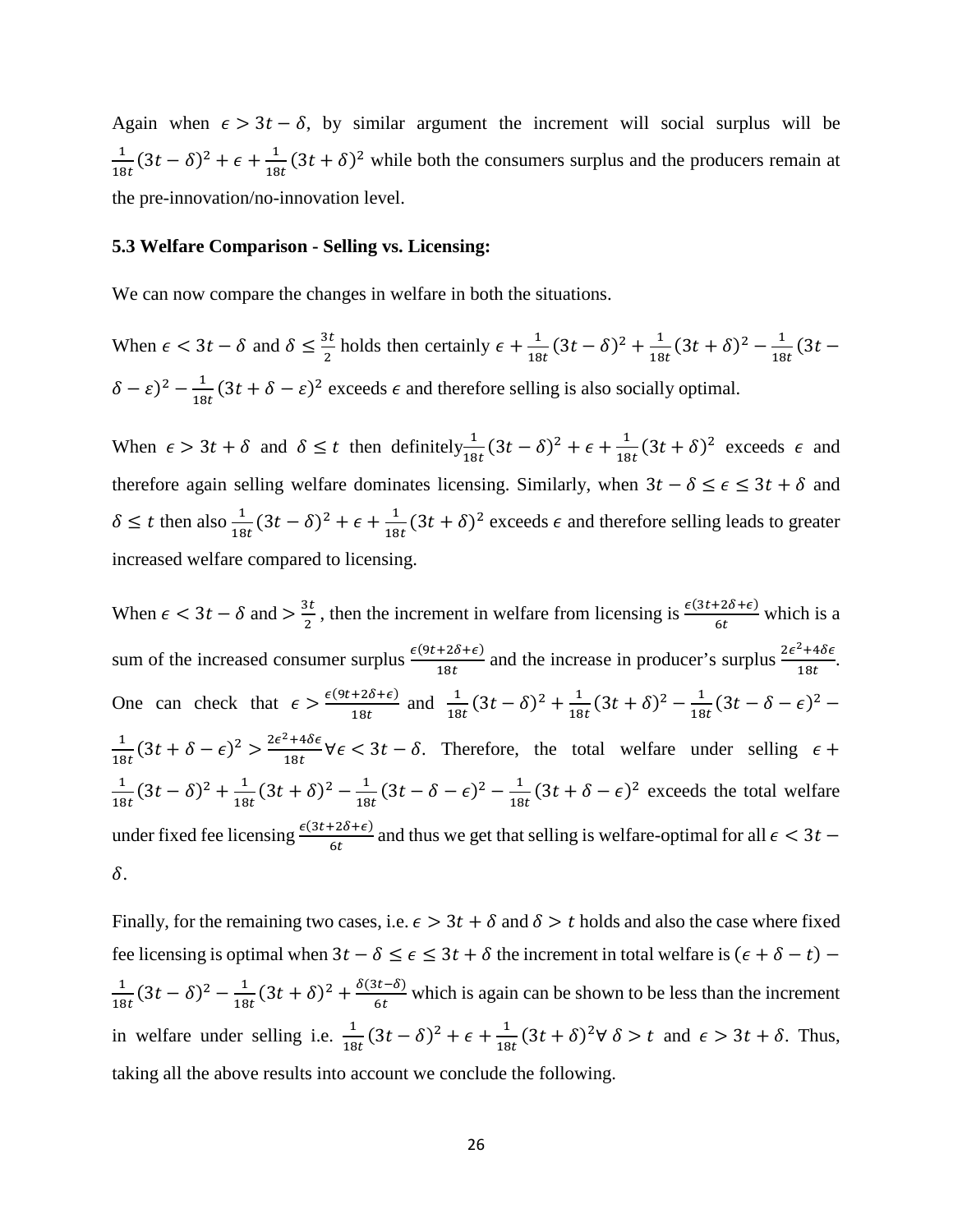#### **Proposition 8:**

#### *Selling of the innovation leads to greater increase in welfare vis-à-vis licensing of the innovation.*

The intuition of the above result can be subtly put forward as follows: In the selling game the buyer of the technology can further license it to the other firm, meaning further licensing possibilities exist. Put differently in the selling game the potential transferees can take further action(s) (in addition to setting prices and quantities) that is not present in the licensing game. Therefore in the selling game all possible cost reduction and competitive effects are present which are there in the licensing game. Thus the sum of producers' surplus and the consumer surplus cannot be less in the selling game compared to the licensing game<sup>[13](#page-29-0)</sup>. The above result has an interesting policy implication that selling of innovation is not only privately optimal, it is also socially optimal. Hence the optimal policy instrument is to encourage the sale of patent rights than licensing of patents whenever possible. This result also distinguishes our paper from Sinha (2016), where welfare analysis is absent. We show that selling patent rights is welfare improving and hence socially optimal. This is another area that differentiates our contribution to Sinha (2016).

## **6. Discussio[n14:](#page-29-1)**

Few comments on our above analysis are in order: First, throughout our analysis we keep the locations of the firms to be at the extremes of the city and fixed. In this paper location is not the choice variable for the firms. In our model, we assume linear transportation costs of the consumers, and it is well known that in the linear city model with linear transportation costs equilibrium in location choice might not exist. It exists if the firms are sufficiently far apart and in this paper we assume the firms to be at the extremes of the city. This coupled with the fact that location is not a choice variable in our model, existence related issues do not arise in our model. If we had considered a convex transport cost (say a quadratic cost), then from d'Aspremont et al. (1979), we know that the equilibrium location of the firms always exist and are at the two end-points of the city. So even if we had assumed such cost function, the qualitative results of our model would not have changed.

<span id="page-29-0"></span> $13$  Therefore, using dialectic liberty, one can say that the selling game has more flexibility (for the potential transferees) compared to the licensing game.

<span id="page-29-1"></span><sup>&</sup>lt;sup>14</sup> We thank an anonymous referee for encouraging us to comment on certain robustness issues and this section is inspired from those comments. We are grateful to the referee for the thoughtful comments.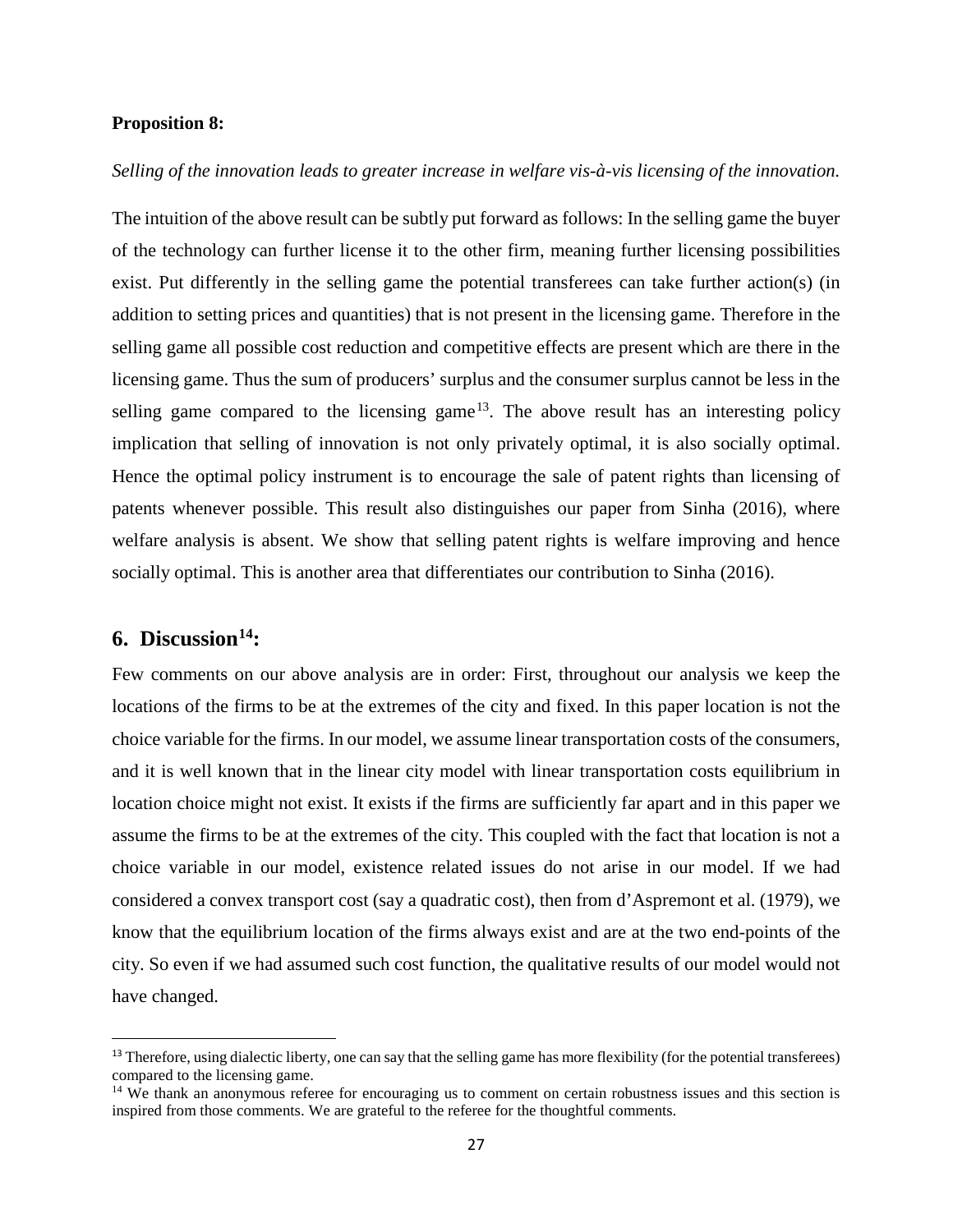Second, a few words on what kind of industry and what nature of competition among firms one can analyze using the location model we use here. We believe that the linear city model described here is appropriate to study the behavior of the firms in industries with developed markets which are not growing and where differentiation over product brands is well established (in our model maximal differentiation) and is not rapidly changing. In a typical location model, with full market coverage, the quantity demanded at each price is not very high and does not change (i.e. inelastic). This particular feature of this location model is important, when we compare across equilibrium profits of the firms under different licensing and/or selling regimes as the aggregate demand (or market size) remains constant across the regimes. In this sense location models have an advantage over standard models of product differentiation (a la Singh and Vives, 1984). In the Singh and Vives (1984) model we have elastic demand. Therefore, it may not be proper to compare equilibrium values across different regimes and this could be misleading because of varying demand. Therefore, we think that the linear city model is a more appropriate place to study the outside innovator's licensing or selling strategies when we consider industries with developed and matured markets with inelastic demand.

Third, one can conduct the above analysis in the Salop circular city framework with full market coverage. We conjecture that all our results will go through in the circular city model as well. In Lu and Poddar (2014), it is shown that for an inside innovator the optimal licensing policy does not change between a circular and linear city model. Taking a cue from that model we conjecture that similar result will hold in case of outside innovator as well. Also, since in our analysis further licensing always takes place post selling, that equivalence part is carried forward in either model. Thus the overall impact on our results will be minimal even if we conduct our analysis in the circular city framework.

 Finally, one can possibly consider partial market coverage in the Hotelling structure (with possible output expansion effect) and incentives to license or sell by an outside innovator. We do not expect much change in our basic results since Sinha's (2016) model already has that feature. The result in our paper that can possibly change is that with ex-ante partial market coverage, the innovator might optimally sell it to the 'efficient' firm, a result that we get in Sinha (2016). Therefore the 'identity invariance' selling result might not hold but the private and more importantly social optimality of selling will go through.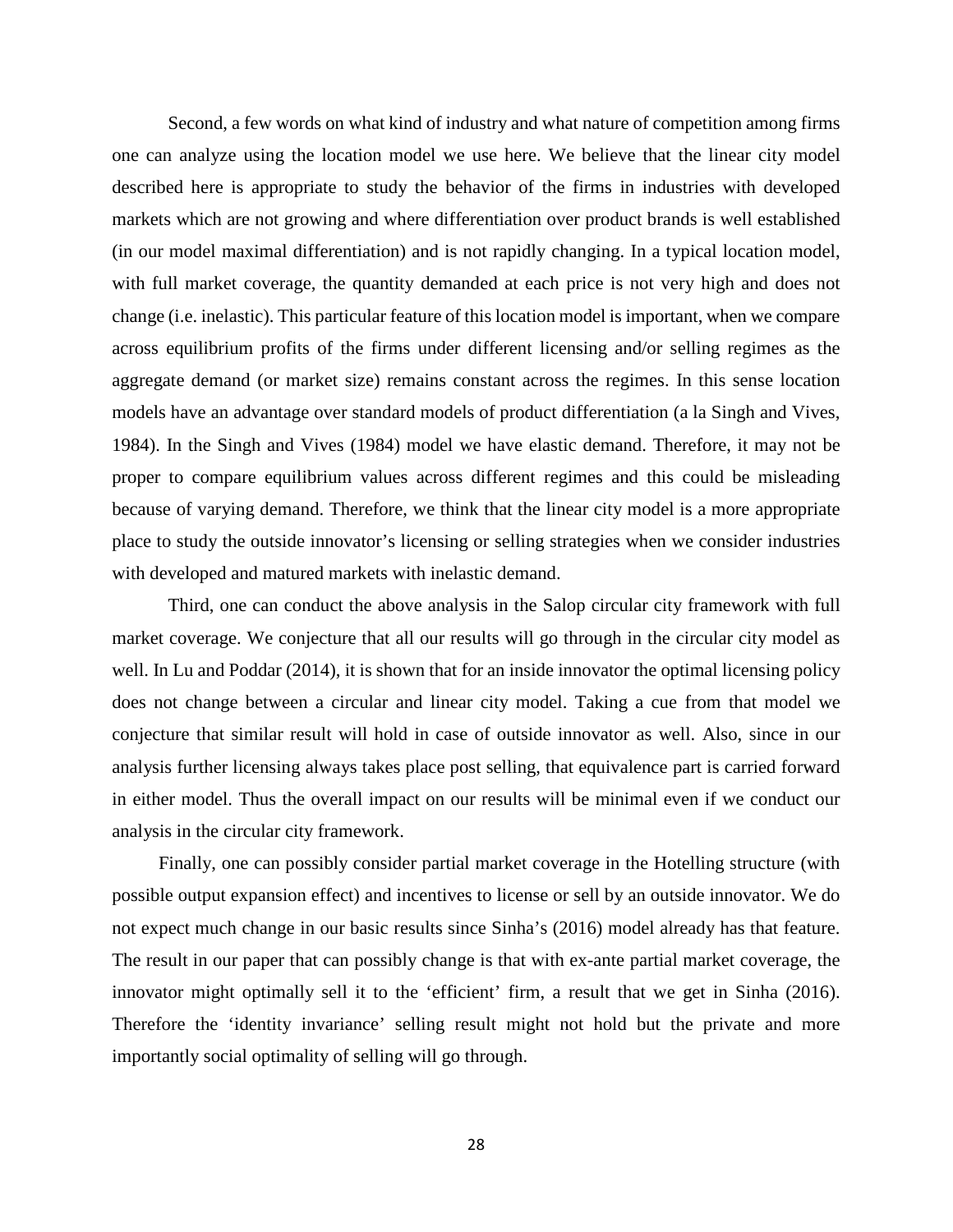#### **7. Conclusion:**

There is a volume of theoretical work on patent licensing studying about the optimal licensing policies from the innovator to the potential licensee(s) under various possible scenarios. Due to that and along with the empirical studies, we now fairly understand how the patent licensing works optimally in a given scenario for the innovator. However, the study of patent licensing in a spatial framework of product differentiation is sparse. The characteristics of product differentiation under a spatial framework distinctly differ from standard models of product differentiation. In such spatial framework, we show how the optimal licensing contracts depend on the demand characteristics and cost asymmetries of the licensees as well as on the extent of transport cost. Specifically, we show that when initial cost asymmetry is not that high then royalty licensing to both firms are optimal. But when initial cost asymmetry is sufficiently high then fixed fee licensing to the efficient firm is optimal. These results are new to the literature on patent licensing which is also consistent with the empirical findings. Poddar and Sinha (2004) analyzed optimal licensing strategy for an outside innovator in the Hotelling framework but with symmetric firms. New insights are gained in our model with cost asymmetry. In this sense our paper brings new contribution to the technology licensing literature.

The other main contribution is to allow the outside innovator, the option to sell the property rights of the innovation to one of the competing firms (who can further license if it wishes) is an area very much under-researched (except Sinha 2016). We allow selling in our model and examine the incentive of an outside innovator to sell an innovation to a prospective incumbent vis-a-vis licensing the innovation to potential licensees. Our main finding is that the innovator will always sell the innovation to one of the competing firms rather than licensing it to either one or two firms. Moreover, once the new technology is sold, the recipient firm further licenses it to its competitor resulting in overall greater diffusion of technological knowhow. This happens regardless the innovation is drastic or non-drastic, which has further welfare implications. We see that selling not only maximizes the private value of the innovation, it also maximizes the social value of the innovation resulting in higher social welfare compared to any other mode of technology transfer. The result is fairly robust as it is true irrespective of the size of the innovation as well as any preinnovation cost asymmetries between the licensee firms.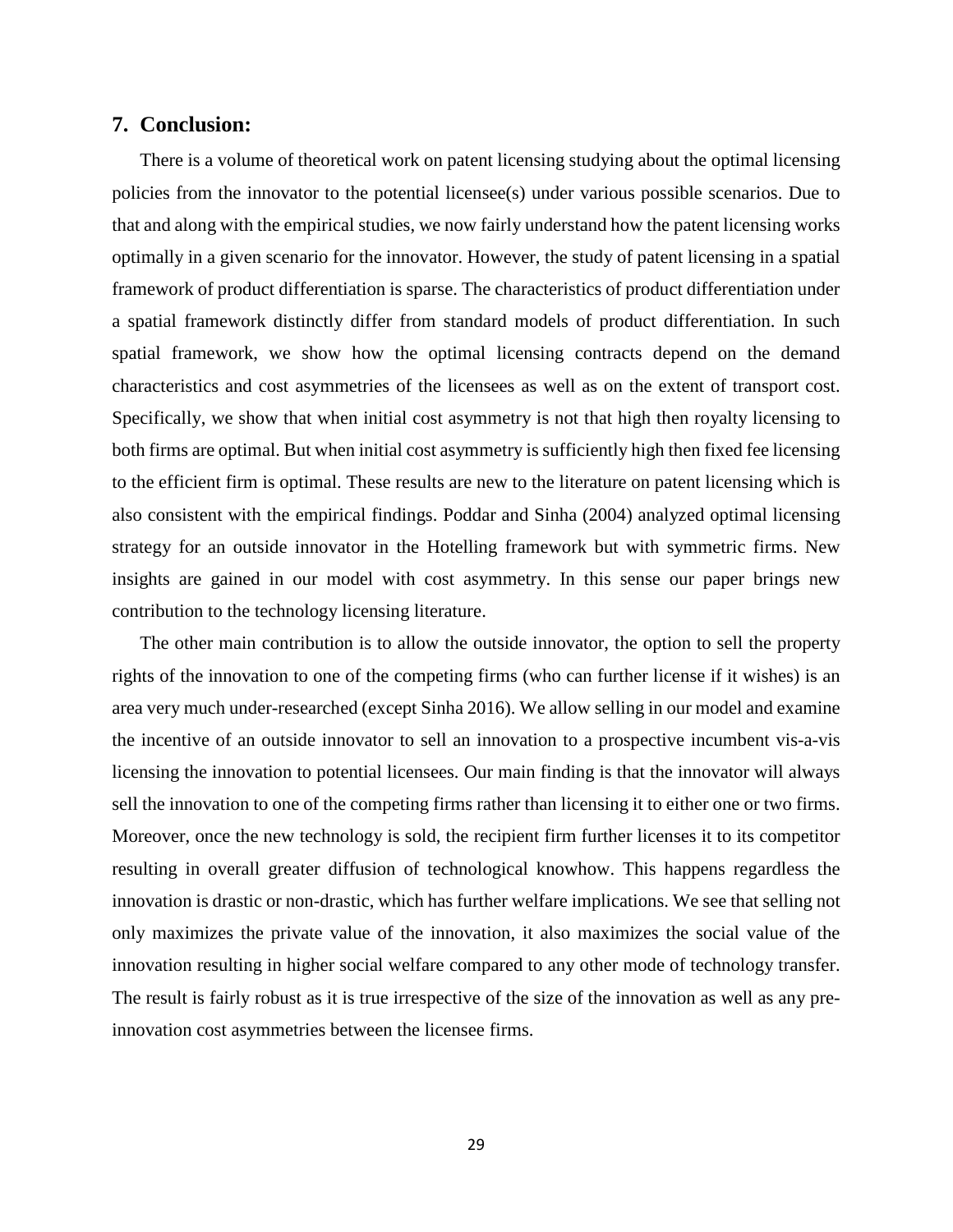In future, we would like to extend our analysis to more than two licensees, possibly in a  $n$  firm structure. Although we conjecture, that our main result will go through, nonetheless this is an exercise worth doing in the future.

### **References:**

- Arrow, K. J., (1962), 'Economic Welfare and the Allocation of Resources for Invention' In: Nelson
- P.R. (Ed). *The Rate and Direction of Inventive Activity*. Princeton University Press, pp. 609-626.

d'Aspremont, C., Gabszewicz, J. J. and Thisse. J, F., (1979), 'On Hotelling's "Stability in Competition"', *Econometrica*, 47, 1145-1150.

Bagchi, A. and Mukherjee, A. (2014), 'Technology Transfer in a Differentiated Oligopoly', *International Review of Economics and Finance*, 29, 455-465.

Chang, C., Lin, Y. and Tsai, M. (2016), 'Technology Licensing with Asymmetric Absorptive Capacity', *Asia Pacific Journal of Accounting and Economics,* 23:3, 278-290.

Ebina, T. and Kishimoto, S. (2012), 'How to License a Public Licensor's Technology to an Asymmetric Duopoly', *Economics and Business Letters*, 1, 16-26.

Fan, C., Jun, B. H. and Wolfstetter, E.G., (2017), 'Optimal Licensing of Technology in the Face of Asymmetric Competition', Mimeo.

Fauli-Oller R. and Sandonis, J. (2002), 'Welfare Reducing Licensing', *Games and Economic Behavior*, 41, 192-205.

Grossman, S.J. and Hart, O.D. (1986), "The Costs and Benefits of Ownership: A Theory of Vertical and Lateral Integration, *Journal of Political Economy,* 94, 691–719.

Kamien, M. I., Oren, S. S. and Tauman, Y. (1992), 'Optimal Licensing of Cost Reducing Innovation', *Journal of Mathematical Economics*, 21, 483-508.

Kamien, M. I. and Tauman, Y. (1986), 'Fees versus Royalties and the Private Value of a Patent', *Quarterly Journal of Economics,*101, 471-491.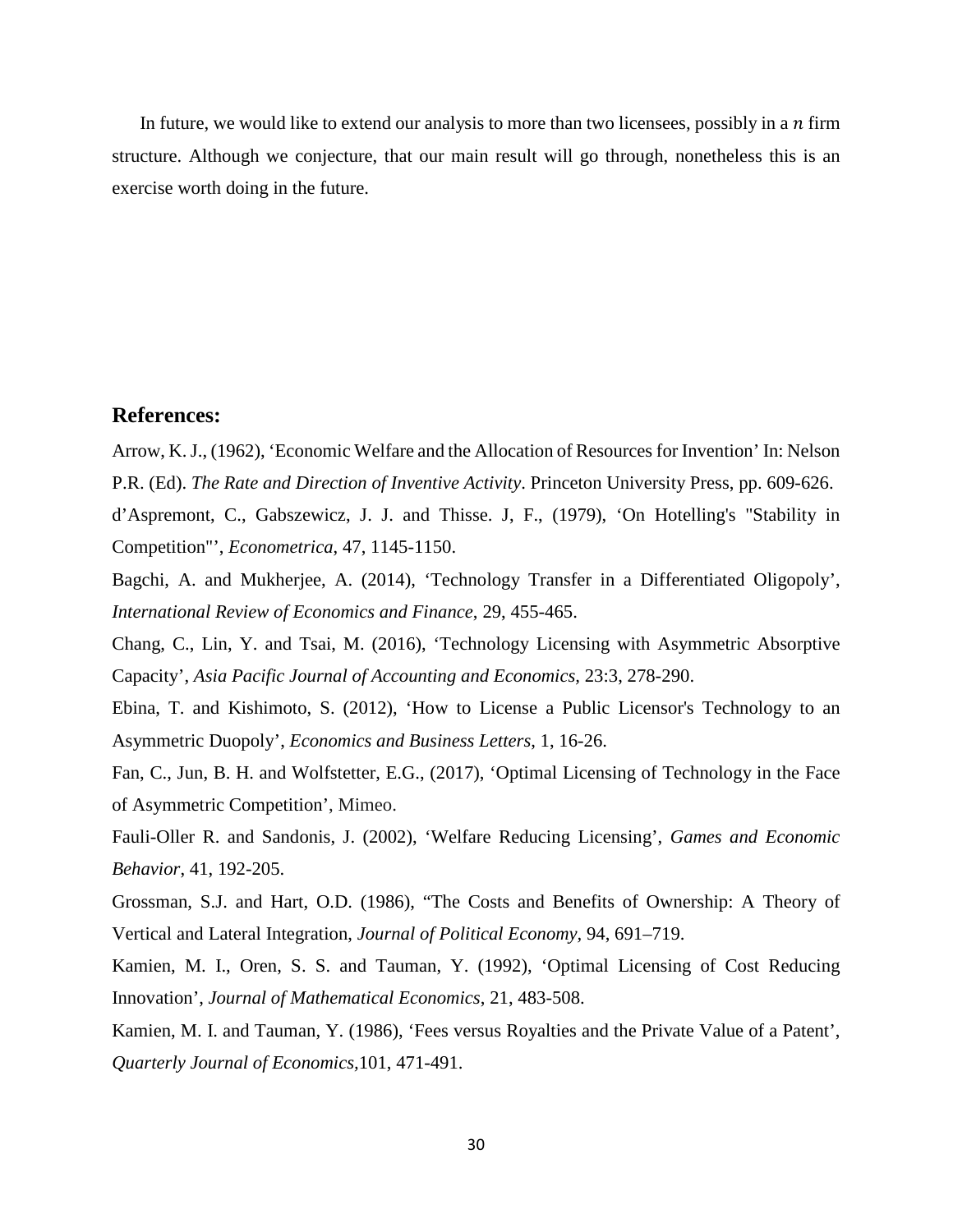Kamien, M. I. and Tauman, Y. (2002), 'Patent Licensing: The Inside Story', *The Manchester School*, 70, 7-15.

Katz, M. and Shapiro, C. (1986), 'How to License Intangible Property', *Quarterly Journal of Economics,*101, 567-589.

Lu, Y and Poddar, S (2014), 'Patent Licensing in Spatial Models', *Economic Modelling*, 42, 250- 256.

Macho-Stadler, I., Martinez, X., Prerez-Castrillo, D., 1996. The role of information in licensing contract design. Res. Policy 25, 43–57.

Matsumura, T, Matsushima, N. and Stamatopoulos, G., (2010), 'Location Equilibrium with Asymmetric Firms: The role of Licensing' *Journal of Economics*, 99, 267-276.

Mukherjee, A. and Balasubramanian, N. (2001), 'Technology Transfer in a Horizontally Differentiated Product Market', *Research in Economics* 55, 257-274.

Muto, S. (1993), 'On Licensing Policies in Bertrand Competition', *Games and Economic Behavior* 5, 257-267.

Odasso, C., Scellato, G. and Ughetto, E. (2015), 'Selling Patents at Auction: An Empirical Analysis of Patent Value', *Industrial and Corporate Change*, 24, 417–438.

Poddar, S. and Sinha, U.B. (2004), 'On Patent Licensing in Spatial Competition', *Economic Record*, 80, 208-218.

Poddar, S. and Sinha, U.B. (2010), 'Patent Licensing from a High Cost Firm to a Low Cost Firm', *Economic Record*, 86, 384-395.

Rostoker, M., 1983. A survey of corporate licensing. IDEA J. Law Technol. PTC Res. Rep. 24, 59–92

Sen, D. (2005), 'Fee versus Royalty Reconsidered', *Games and Economic Behavior*, 53, 141-147.

Sen, D., Tauman, Y. (2007), 'General Licensing Schemes for a Cost-Reducing Innovation', *Games and Economic Behavior*, 59, 163-186.

Seranno, C. J., (2010), 'The Dynamics of the Transfer and Renewal of Patents'*, Rand Journal of Economic*s, 41, 686-708.

Singh, N and Vives, X., (1984), 'Price and quantity competition in a differentiated duopoly', *Rand Journal of Economics*, 15, 546-554.

Sinha, U.B., (2016). 'Optimal Value of a Patent in an Asymmetric Cournot Duopoly Market', *Economic Modelling*, 57, 93-105.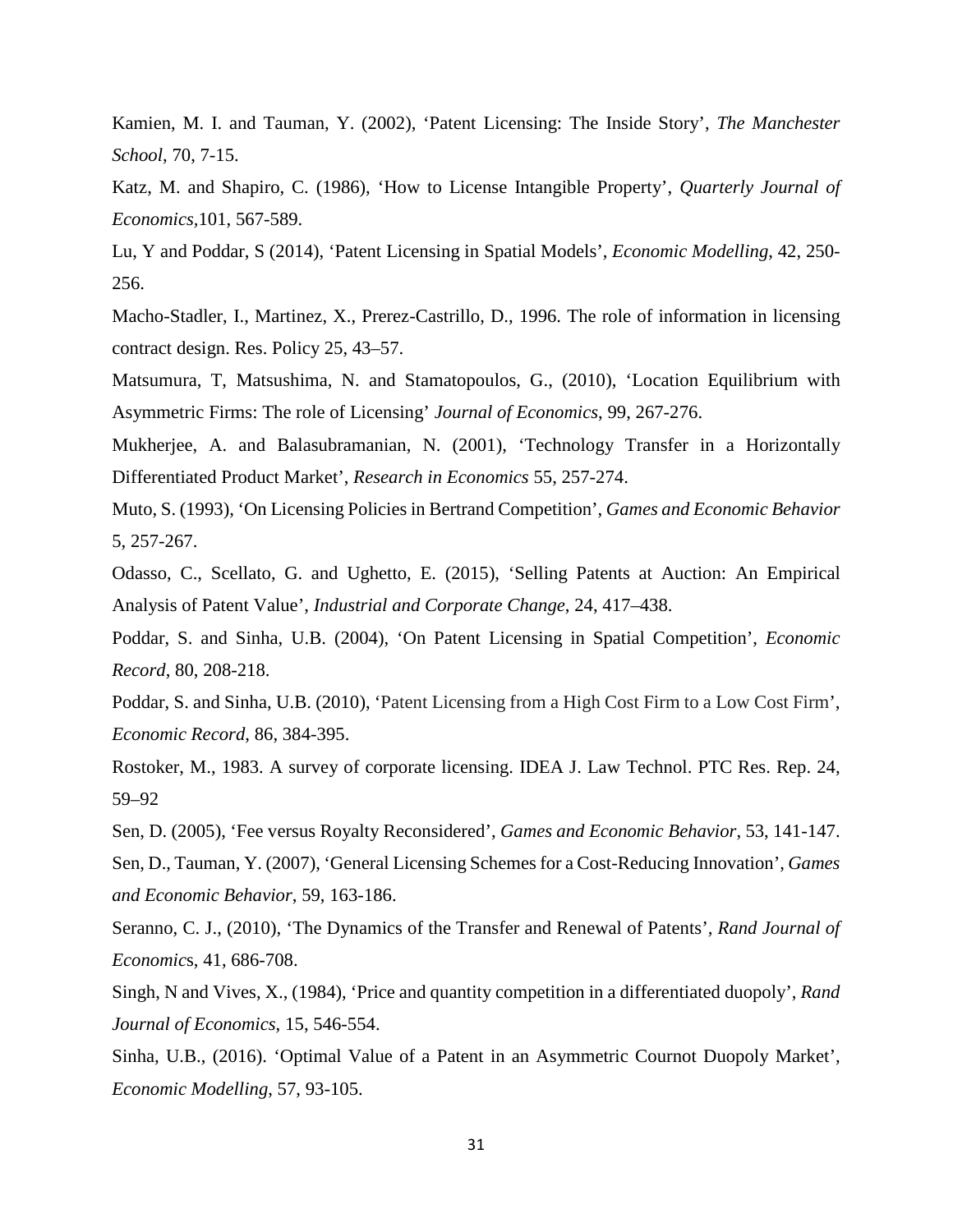Stamatopolous, G. and Tauman, Y., (2009), On the Superiority of Fixed Fee over Auction in Asymmetric Markets, *Games and Economic Behavior*, 67, 331-333.

Tauman, Y and Weng, M-H (2012), 'Selling Patent Rights and the Incentive to Innovate', *Economics Letters*, 114, 241-244.

Taylor, C., Silberston, Z., 1973. The Economic Impact of the Patent System. Cambridge University Press, Cambridge.

Wang, X. H. (1998), 'Fee versus Royalty Licensing in a Cournot Duopoly Model', *Economics Letters,* 60, 55-62.

Wang, X. H. (2002), 'Fee versus Royalty Licensing in Differentiated Cournot Oligopoly', *Journal of Economics and Business, 54*, 253-66.

Wang, X. H. and Yang B. (2004), 'On Technology Transfer to an Asymmetric Cournot Duopoly', *Economics Bulletin,* Vol. 4, No. 14 pp. 1−6.

Wang, A. C-K., Liang, W. J., and Chou, P. S., (2013), 'Patent Licensing under Cost Asymmetry among Firms', *Economic Modelling*, 31, 297-307.

#### **Appendix 1**

#### **A.1Auction Policy:**

#### **A.1.1 Auction Policy - Only one license offered:**

*Non-Drastic Case (i)* ( $\epsilon$  < 3t –  $\delta$ ):

Suppose the innovator wants to license its innovation to only one firm through an auction and the highest bidder will get it by paying his bid, i.e. a first price auction. If firm A wins the license its payoff will be  $\frac{1}{18t}(3t + \delta + \epsilon)^2$  and if firm A loses the license (and firm B wins it) its payoff will be  $\frac{1}{18t}(3t + \delta - \epsilon)^2$ . Therefore, firm A will be willing a bid a maximum amount up to 1  $\frac{1}{18t}(3t+\delta+\epsilon)^2 - \frac{1}{18t}(3t+\delta-\epsilon)^2 = \frac{2\epsilon(3t+\delta)}{9t}$ . On the other hand, if firm B wins the auction it will receive  $\frac{1}{18t}(3t - \delta + \epsilon)^2$  whereas if it loses the auction (and firm A wins) firm B's payoff will be  $\frac{1}{18t}(3t-\delta-\epsilon)^2$ . Thus firm B will be willing to bid a maximum  $\frac{1}{18t}(3t-\delta+\epsilon)^2$  –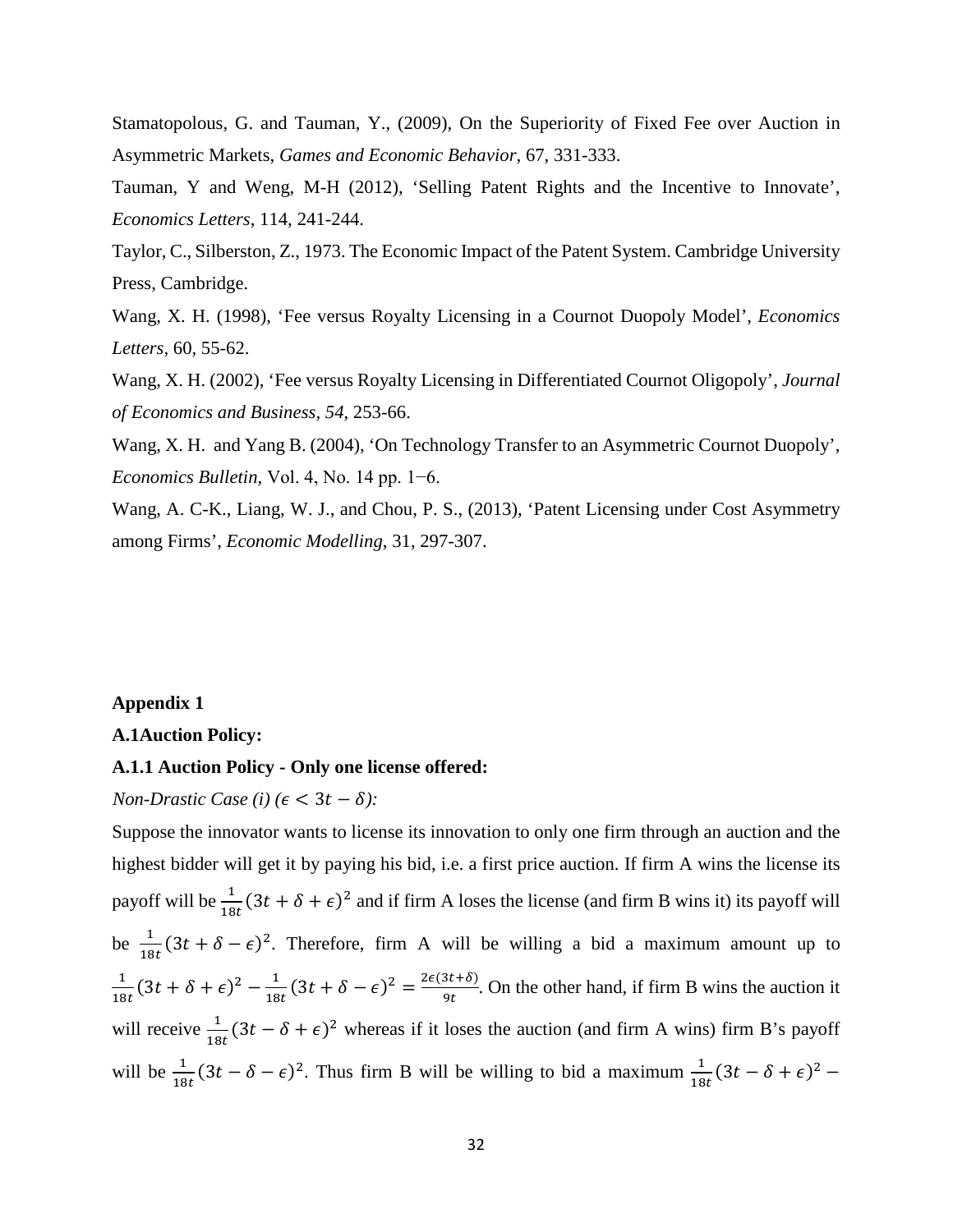$\overline{1}$  $\frac{1}{18t}(3t-\delta-\epsilon)^2 = \frac{2\epsilon(3t-\delta)}{9t}$ . Note that the inefficient firm B's bid is always less than efficient firm A's bid. Thus under complete information, firm A can always ensure that it wins the auction by bidding slightly higher than the maximum possible bid of firm B, i.e.  $b_A^* = \frac{2\epsilon(3t-\delta)}{9t} + k$  where  $k > 0$  and small. The outside innovator's payoff will be  $\frac{2\epsilon(3t-\delta)}{9t} + k$ . This mechanism, although a first price auction, effectively plays out like a second price auction since the efficient firm bids and pays the second highest bid (marginally higher).

$$
Non-Drastic Case (ii) (3t - \delta < \epsilon < 3t + \delta).
$$

Once again this is the case where Firm A becomes a monopoly if it gets the license but Firm B doesn't. Firm A's net gain from winning the auction is  $(\epsilon + \delta - t) - \frac{1}{18t}(3t + \delta - \epsilon)^2$  whereas firm B's net gain will be $\frac{1}{18t}(3t-\delta+\epsilon)^2$ . One can easily show that  $(\epsilon+\delta-t)$  – 1  $\frac{1}{18t}(3t + \delta - \epsilon)^2 > \frac{1}{18}$  $\frac{1}{18t}$  (3*t* − δ +  $\epsilon$ )<sup>2</sup>∀  $\epsilon$  ∈ [3*t* − δ, 3*t* + δ). Therefore, firm A will again win the auction by biding  $b_A^* = \frac{1}{18t}(3t - \delta + \epsilon)^2 + k$  and again this plays out like a second price auction.

#### *Drastic Case* ( $\epsilon > 3t + \delta$ ):

Under this situation Firm A's payoff from winning the auction is  $(\epsilon + \delta - t)$  whereas firm B's payoff from winning is  $(\epsilon - \delta - t)$ . The losing payoff for both the firms is zero. Firm A therefore, can again win the auction by bidding  $b_A^* = (\epsilon - \delta - t) + k$ ,  $k > 0$  which will be innovator's revenue in this situation as well.

Therefore, we can state our next result:

**Lemma 1:** *When only one license is auctioned then the efficient firm will always win the auction irrespective of whether be the size of the innovation i.e. drastic or non-drastic.*

The intuition is not difficult to comprehend since the efficient firm's net gain will always be higher than the inefficient firm and therefore the efficient firm can always outbid the inefficient firm and win the auction. Next we consider auctions where two licenses are offered.

#### **A.1.2 Auction Policy - Two licenses offered:**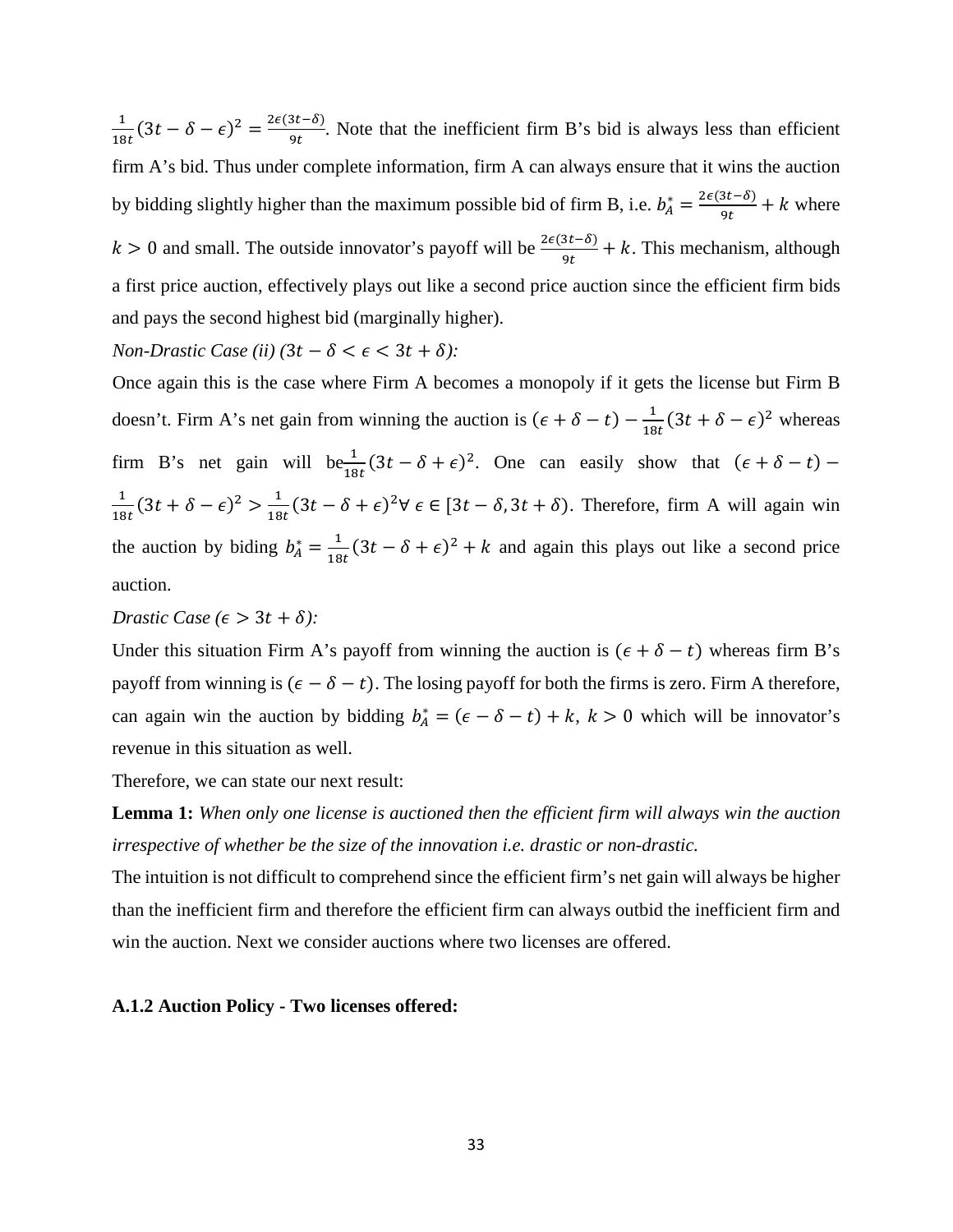Suppose the innovator offers two licenses to both the firms subject to a minimum floor bid of the bidders (i.e. firms)<sup>[15](#page-36-0)</sup>. Both the bidders pay their respective bids.

$$
Non-Drastic Case (i) (\epsilon < 3t - \delta):
$$

If firm A gets the license and both firms get the license its payoff will be  $\frac{1}{18t}(3t + \delta)^2$  and if firm A doesn't get the license (and firm B gets it) its payoff will be  $\frac{1}{18t}(3t + \delta - \epsilon)^2$ . Therefore, firm A will be willing a bid a maximum amount  $\frac{1}{18t}(3t+\delta)^2 - \frac{1}{18t}(3t+\delta-\epsilon)^2 = \frac{\epsilon(6t+2\delta-\epsilon)}{18t}$ . On the other hand, if firm B gets the license and both get it, firm B will receive  $\frac{1}{18t}(3t - \delta)^2$  whereas if it loses the auction (and firm A wins) firm B's payoff will be  $\frac{1}{18t}(3t - \delta - \epsilon)^2$ . Thus Firm B will be willing to bid a maximum of  $\frac{1}{18t}(3t-\delta)^2 - \frac{1}{18t}(3t-\delta-\epsilon)^2 = \frac{\epsilon(6t-2\delta-\epsilon)}{18t}$ . The outside innovator will set a minimum bid equal to the inefficient firm's maximum possible bid, in this case Firm B's maximum bid  $\frac{\epsilon(6t-2\delta-\epsilon)}{18t}$ , to ensure that both firms can possibly get the license and also the total revenue is maximized. Firm A being the efficient firm will optimally bid the minimum required to get the license, i.e.  $b_A^* = \frac{\epsilon (6t - 2\delta - \epsilon)}{18t}$  which is equal to firm B's optimum bid which is  $b_B^* = \frac{\epsilon (6t - 2\delta - \epsilon)}{18t}$ . The outside innovator's payoff will be  $\frac{\epsilon (6t - 2\delta - \epsilon)}{9t}$  and we note that it is strictly lower than the case of a single license being offered (see section 3.2.1). *Non-Drastic Case (ii)*  $(3t - \delta < \epsilon < 3t + \delta)$ :

Here, one can show that the optimal bids by both the firms will be  $\frac{1}{18t}(3t - \delta)^2$  and the revenue of the innovator will be  $\frac{1}{9t}(3t-\delta)^2$ . This is lower than  $(\epsilon-\delta-t)$  which is the innovator's payoff of licensing one auction (see section 3.2.1).

*Drastic Case* ( $\epsilon > 3t + \delta$ ):

The optimal bids by both firms will be  $\frac{1}{18t}(3t-\delta)^2$  and the revenue of the innovator will be 1  $\frac{1}{9t}(3t-\delta)^2$  and this is again lower than  $(\epsilon-\delta-t)$  (see section 3.2.1).

## **A.1.3 Two-Part Tariff**

**Lemma 2:**

 $\overline{\phantom{a}}$ 

<span id="page-36-0"></span><sup>&</sup>lt;sup>15</sup>We assume that the innovator will set a minimum floor bid above which the firms have to bid to get the license.